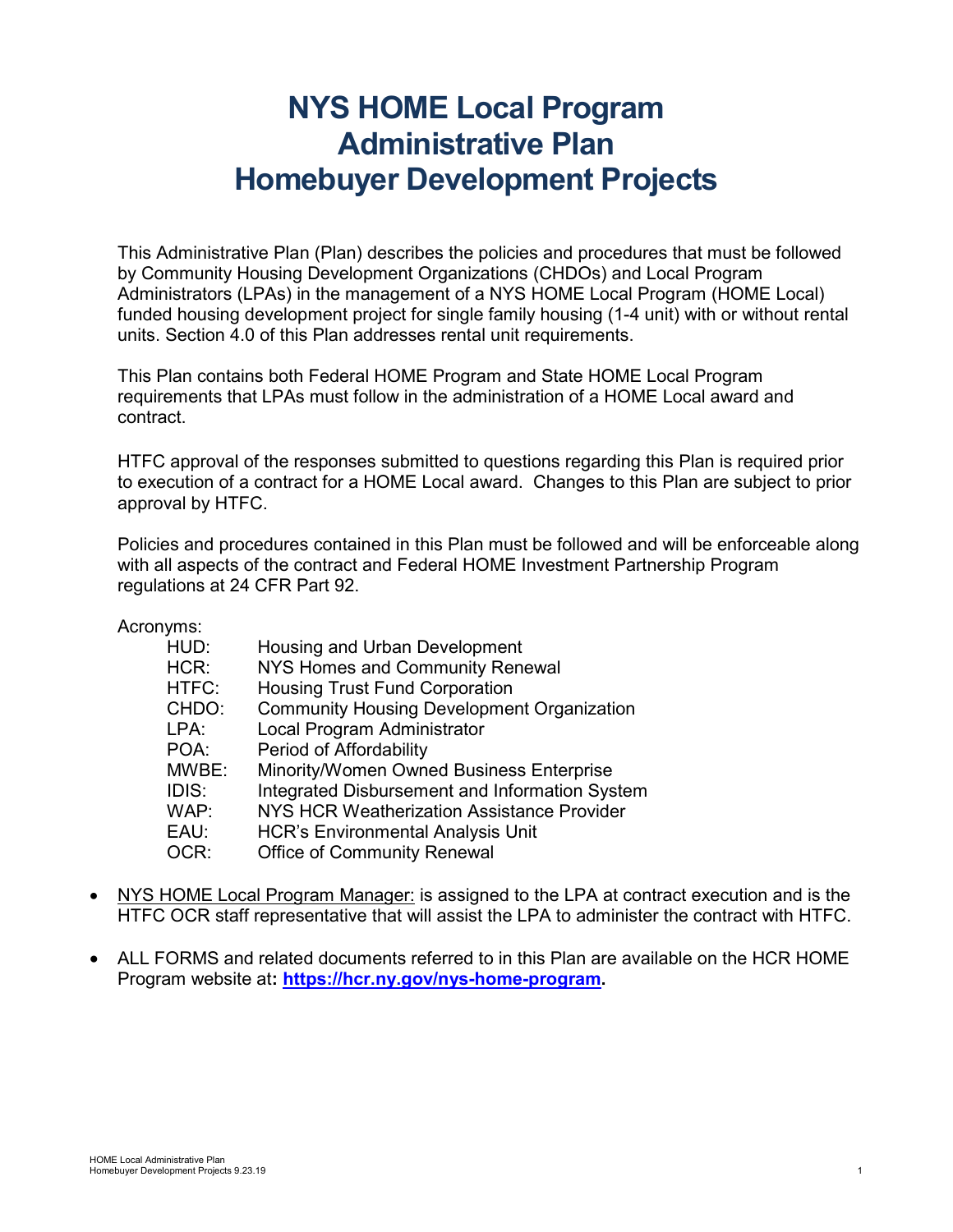# **Contents**

| 1              |       |        |                                                                      |    |
|----------------|-------|--------|----------------------------------------------------------------------|----|
|                | 1.1   |        |                                                                      |    |
|                | 1.1.1 |        |                                                                      |    |
|                |       | 1.1.2  |                                                                      |    |
|                | 1.1.3 |        |                                                                      |    |
|                | 1.1.4 |        |                                                                      |    |
|                | 1.1.5 |        |                                                                      |    |
|                |       | 1.1.6  |                                                                      |    |
|                |       | 1.1.7  |                                                                      |    |
|                | 1.2   |        |                                                                      |    |
|                | 1.3   |        |                                                                      |    |
|                | 1.3.1 |        |                                                                      |    |
|                |       | 1.3.2  |                                                                      |    |
|                |       | 1.3.3  |                                                                      |    |
|                |       | 1.3.4  |                                                                      |    |
|                | 1.4   |        |                                                                      |    |
|                | 1.5   |        |                                                                      |    |
|                | 1.6   |        |                                                                      |    |
|                | 1.7   |        |                                                                      |    |
|                | 1.7.1 |        |                                                                      |    |
|                |       | 1.7.2  |                                                                      |    |
|                |       |        |                                                                      | 16 |
|                |       | 1.7.4  |                                                                      |    |
|                | 1.8   |        |                                                                      |    |
|                | 1.8.1 |        |                                                                      |    |
|                |       | 1.8.2  |                                                                      |    |
|                |       | 1.8.3  |                                                                      |    |
|                | 1.9   |        |                                                                      |    |
|                | 1.10  |        |                                                                      |    |
|                |       | 1.10.1 | LPA/CHDO Homebuyer Development Projects - Project File Checklist  20 |    |
| $\overline{2}$ |       |        |                                                                      |    |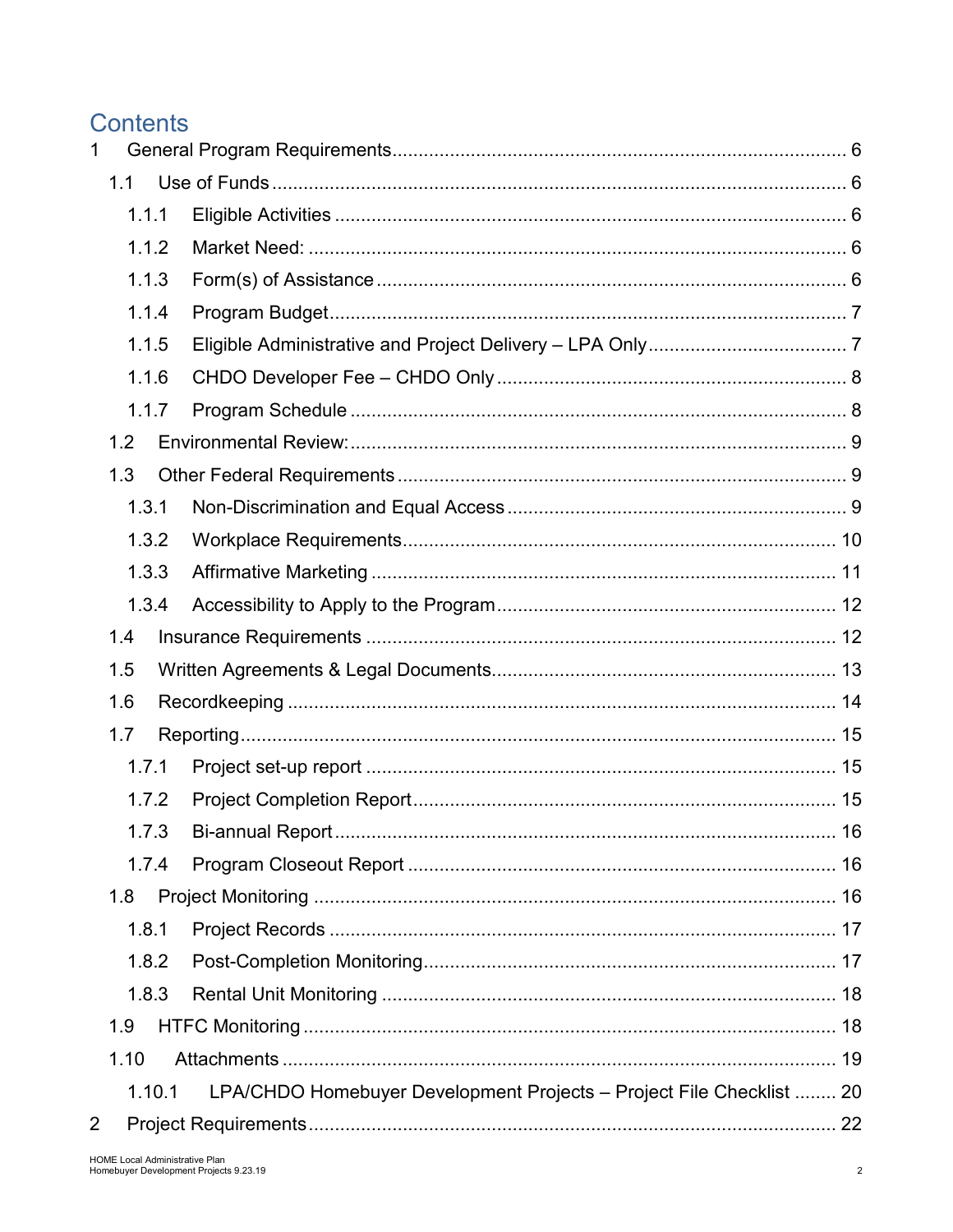| 2.1              |       |    |
|------------------|-------|----|
|                  | 2.1.1 |    |
| $2.2\phantom{0}$ |       |    |
|                  | 2.2.1 |    |
|                  | 2.2.2 |    |
| 2.3              |       |    |
|                  | 2.3.1 |    |
|                  | 2.3.2 |    |
|                  | 2.3.3 |    |
|                  | 2.3.4 |    |
|                  | 2.3.5 |    |
| 2.4              |       |    |
|                  | 2.4.1 |    |
|                  | 2.4.2 |    |
|                  | 2.4.3 |    |
| 2.5              |       |    |
|                  | 2.5.1 |    |
|                  | 2.5.2 |    |
|                  | 2.5.3 |    |
| 2.6              |       |    |
|                  | 2.6.1 |    |
|                  |       | 32 |
|                  | 2.7.1 |    |
|                  | 2.7.2 |    |
| 2.8              |       |    |
|                  | 2.8.1 |    |
|                  | 2.8.2 |    |
|                  | 2.8.3 |    |
|                  | 2.8.4 |    |
|                  | 2.8.5 |    |
|                  | 2.8.6 |    |
|                  | 2.8.7 |    |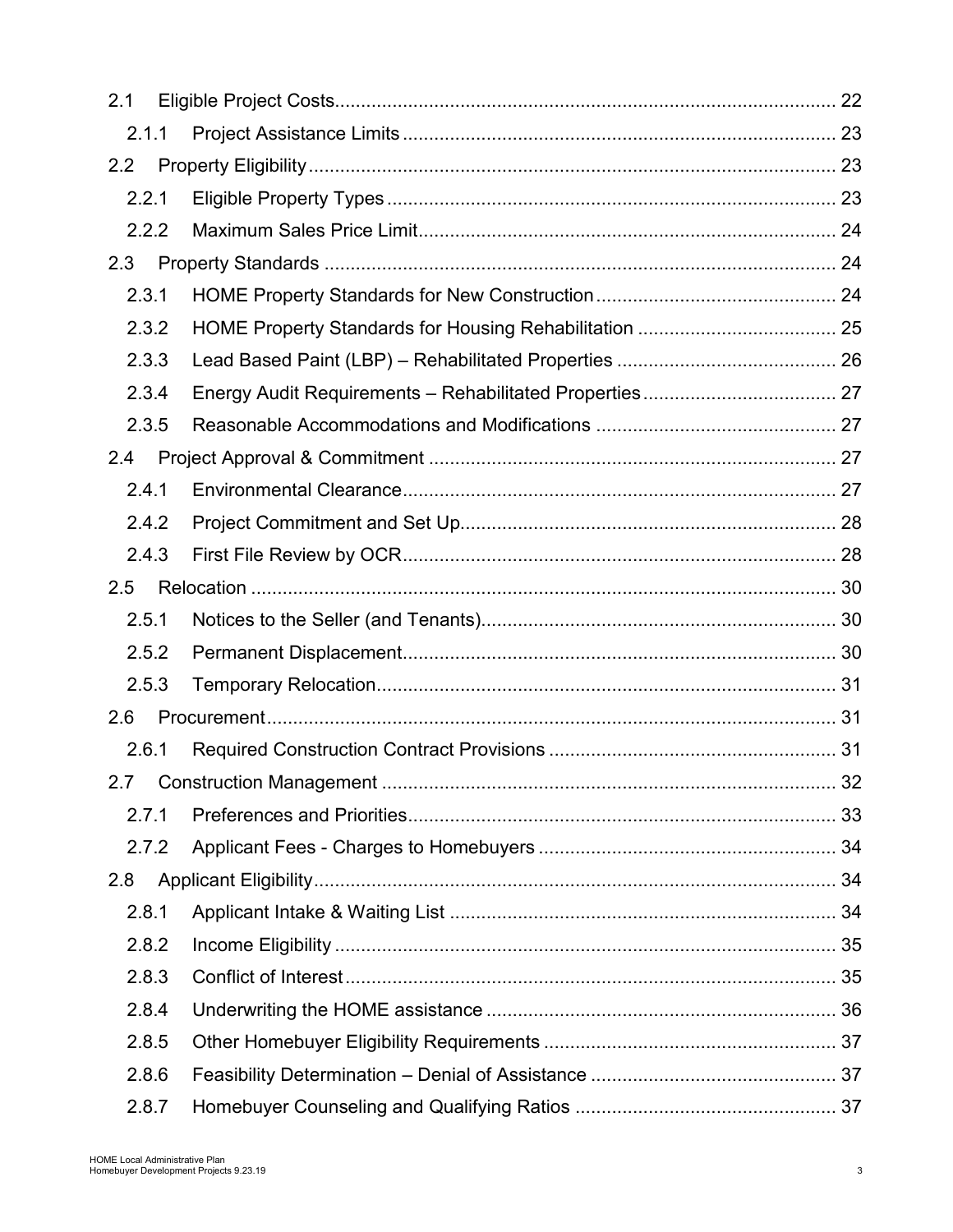|   | 2.9   |                                                                    |  |
|---|-------|--------------------------------------------------------------------|--|
|   | 2.9.1 |                                                                    |  |
|   | 2.10  |                                                                    |  |
| 3 |       |                                                                    |  |
|   | 3.1   | Uniform Administrative Requirements for Financial Management 40    |  |
|   | 3.2   |                                                                    |  |
|   | 3.3   |                                                                    |  |
|   | 3.4   |                                                                    |  |
|   | 3.5   |                                                                    |  |
|   | 3.6   |                                                                    |  |
| 4 |       |                                                                    |  |
|   | 4.1   | Cost Allocation & Determination of Assistance to Rental Unit(s) 45 |  |
|   | 4.2   |                                                                    |  |
|   | 4.3   |                                                                    |  |
|   | 4.4   |                                                                    |  |
|   | 4.4.1 |                                                                    |  |
|   | 4.4.2 |                                                                    |  |
|   | 4.4.3 |                                                                    |  |
|   | 4.5   |                                                                    |  |
|   | 4.6   |                                                                    |  |
|   | 4.7   |                                                                    |  |
|   | 4.8   |                                                                    |  |
|   | 4.9   |                                                                    |  |
|   | 4.9.1 |                                                                    |  |
|   | 4.9.2 | Homebuyer Development Rental Unit Supplemental File Checklist  52  |  |
|   | 4.9.3 |                                                                    |  |
|   | 4.9.4 |                                                                    |  |
| 5 |       |                                                                    |  |
|   | 5.1.1 |                                                                    |  |
|   | 5.1.2 |                                                                    |  |
|   | 5.1.3 |                                                                    |  |
|   | 5.1.4 |                                                                    |  |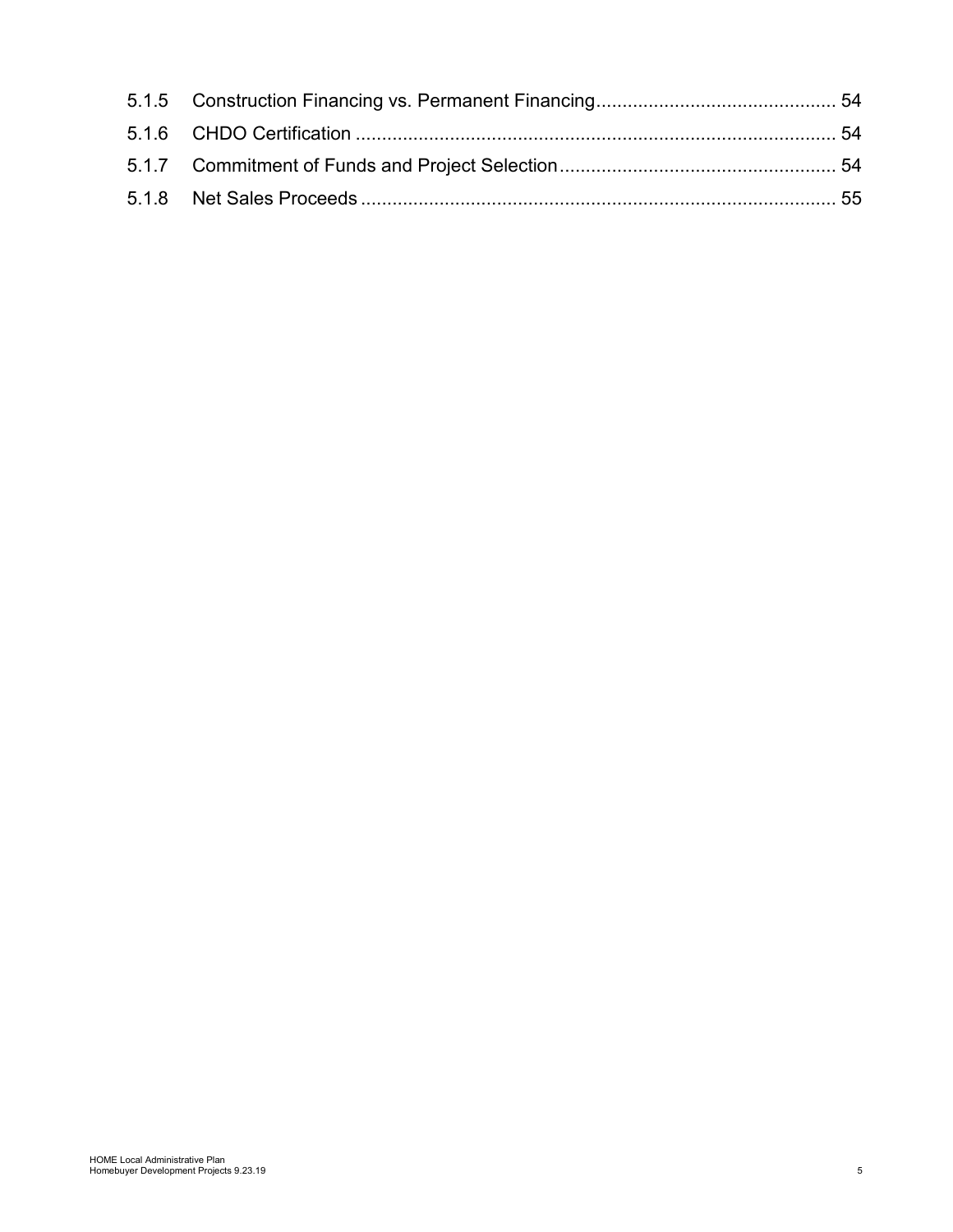# <span id="page-5-0"></span>**1 General Program Requirements**

## <span id="page-5-1"></span>**1.1 Use of Funds**

#### <span id="page-5-2"></span>**1.1.1 Eligible Activities**

- A. HOME funds may be requested to assist a CHDO or an LPA housing developer to acquire an existing single family (1-4 unit) substandard home that will be substantially rehabilitated and then sold to a HOME eligible home buyer, or to build a new construction single family home (1-4 unit) home that will be sold to a HOME eligible buyer.
- B. Site Control: CHDO/LPAs must have site control or executed purchase options for site control at the time of application for funds. For purchase options, CHDO/LPAs must obtain full site control after contract execution and completion of an environmental review.
- C. The LPA/CHDO must be the owner and developer of the housing during the construction period, must arrange for all project financing and be in sole charge of the construction. CHDO projects have additional underwriting requirements, see CHDO section included in this Plan.
- D. All units must meet HOME Local property standards and NYS and/or Local Code upon completion of housing rehabilitation or new construction activities.
- E. A CHDO applicant must be certified by the HTFC as a CHDO prior to the award of funds.

#### <span id="page-5-3"></span>**1.1.2 Market Need:**

A. The CHDO/LPA must conduct and document a market analysis to support there is a need for the specific type of HOME assisted homebuyer units to be developed in the service area. The CHDO/LPA must demonstrate, using current, relevant data from the service area, a local market need for the type and pricing of housing to be developed.

#### <span id="page-5-4"></span>**1.1.3 Form(s) of Assistance**

- A. The HOME assistance typically is provided for the acquisition and development of the housing, called "development assistance" for the developer and does not require the HOME assistance to be secured with the HTFC note and mortgage.
- B. In most cases, the HOME assistance must be secured with the HTFC Restrictive Covenant. This covenant does not require the repayment of HOME funds; rather, it restricts the sale of the home during the POA to a HOME eligible buyer. The restrictive covenant requires execution and public recording, as described in this Plan.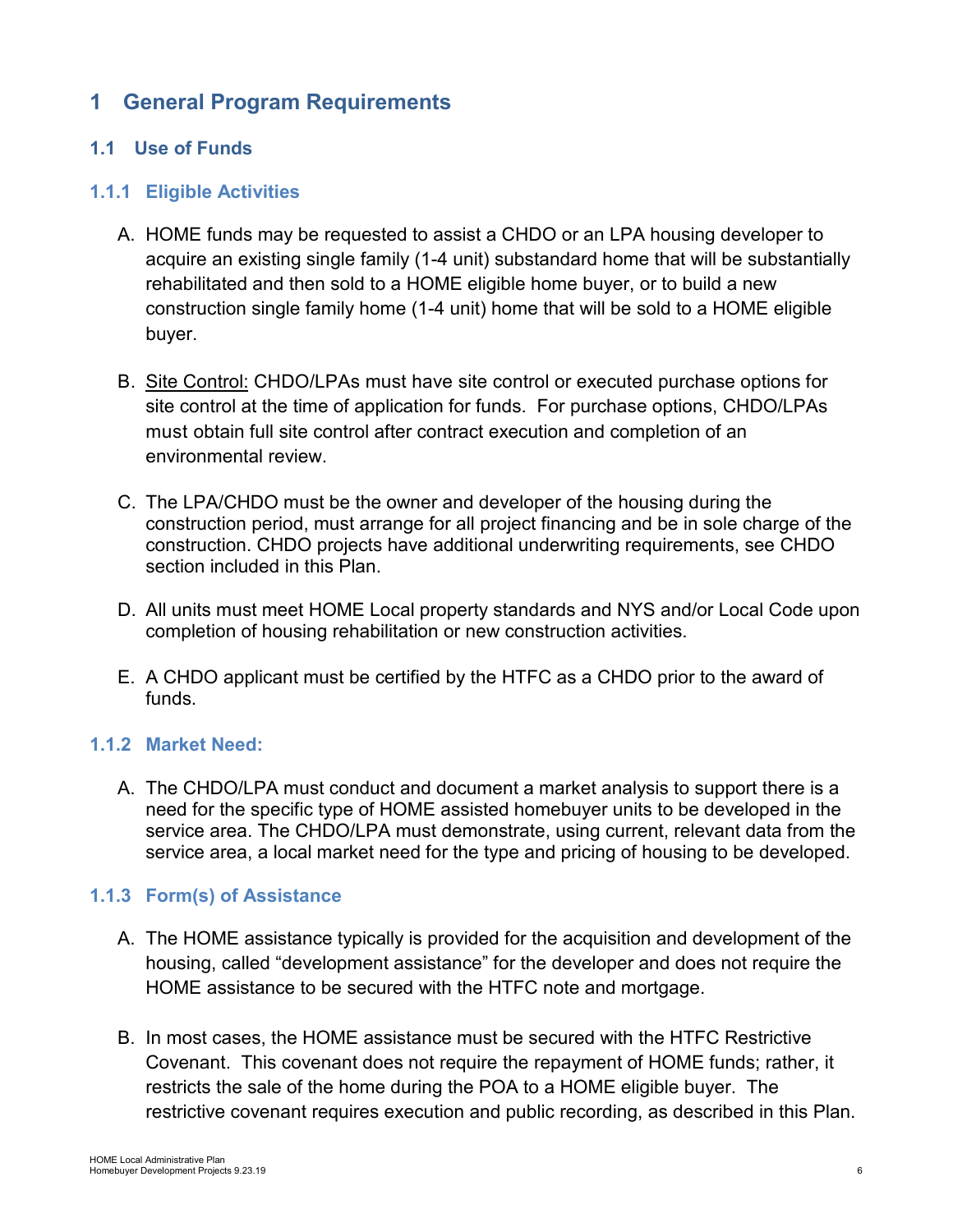- C. Upon sale of the home to an eligible low income homebuyer, HTFC requires that the HOME assistance provided directly to the homebuyer (down payment/closing cost assistance, subsidy to reduce the sale price) be secured with the HTFC Note and Mortgage. The CHDO/LPA will be given the template for this document at contract execution. No other forms to secure the HOME investment will be accepted. The note and mortgage requires execution and public recording, as described in this Plan.
- D. For CHDO projects, most of the buyer assistance will occur as pass-thru of the development funds initially provided to the CHDO. HOME regulations permit a maximum of only 10% of the CHDO set-aside funds are able to be used for direct homebuyer assistance and not originally used in the development process. However, this does not limit total amount of assistance to the buyer.

## <span id="page-6-0"></span>**1.1.4 Program Budget**

- A. The Program Budget is approved prior to contract execution and is included as an attachment to the contract and this Plan. It is enforceable along with all contract provisions. The budget must be in compliance with the NYS HOME Local Program Budget Policy available on the HCR HOME Program website.
- B. The total budget cannot be exceeded. HOME funds will not be disbursed over the amount originally approved.
- C. A variation from this budget in any line item by more than 10% requires HTFC prior approval. Offsetting decreases to HOME funds from another line item is required.
- D. Reimbursement for amounts over any line item will be withheld until approved by HTFC.
- E. Requests for budget revisions should be submitted to the LPAs assigned NYS HOME Local Program Manager.
- F. Requests for reimbursement must include a status of line items against the program budget.
- G. Other funds provided as HOME Match cannot be reduced in the budget without prior HTFC approval.

## <span id="page-6-1"></span>**1.1.5 Eligible Administrative and Project Delivery – LPA Only**

A. Administrative costs are costs that the LPA incurs in order to administer or manage its overall HOME program. The LPA may use up to 5% of its award for eligible administration costs.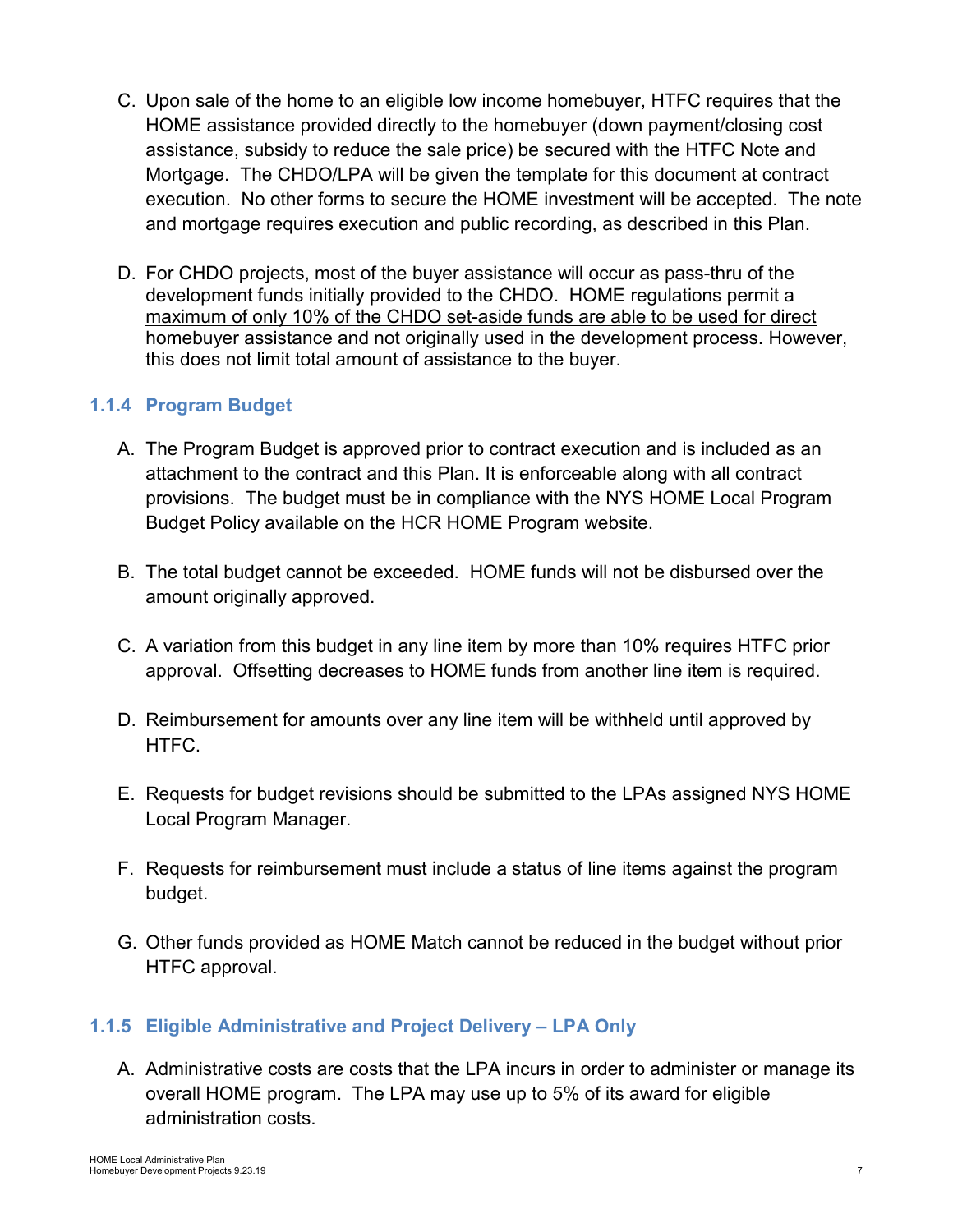- B. Project delivery are costs that the LPA incurs to pay staff to implement activities for specific units. The LPA may use up to 13% of their award for eligible project delivery.
- C. Eligible staff costs for administration and project delivery are described in the NYS HOME Local Program Budget Policy, available on the HCR HOME Program website.
- D. Project delivery is required to be tied to a specific address, including documentation of specific projects in timesheets. The LPA must certify that it is keeping timesheets allocating time to specific projects to be able to invoice and must provide documentation of time sheets when requesting payment.
- E. LPA staff costs charged as project delivery may not be charged as Administrative costs.
- F. If a project is not completed, the project delivery may not be charged as project delivery, and may only be charged as an Administrative cost.
- G. All project delivery costs are subject to the maximum per unit assistance limits.
- H. Administrative and project delivery costs paid with HOME funds may not be charged to the homebuyer or included in the homebuyer's note and mortgage.
- I. CHDO's do not invoice for administrative or project delivery fees, rather they receive a developer fee.

# <span id="page-7-0"></span>**1.1.6 CHDO Developer Fee – CHDO Only**

A. A CHDO is not awarded administrative or project delivery funds. Instead, a CHDO may use up to 18% of their total award as a CHDO developer fee, see CHDO section included in this Plan.

# <span id="page-7-1"></span>**1.1.7 Program Schedule**

- A. The Program Schedule is approved prior to contract execution and is included as an attachment to the contract and this Plan. It is enforceable along with all other contract provisions.
- B. A sample Schedule format is available on the HCR HOME Program website.
- C. The Schedule contains progress milestones that the LPA must report on a bi-annual basis to HTFC. Failure to achieve milestones could result in suspension of funds,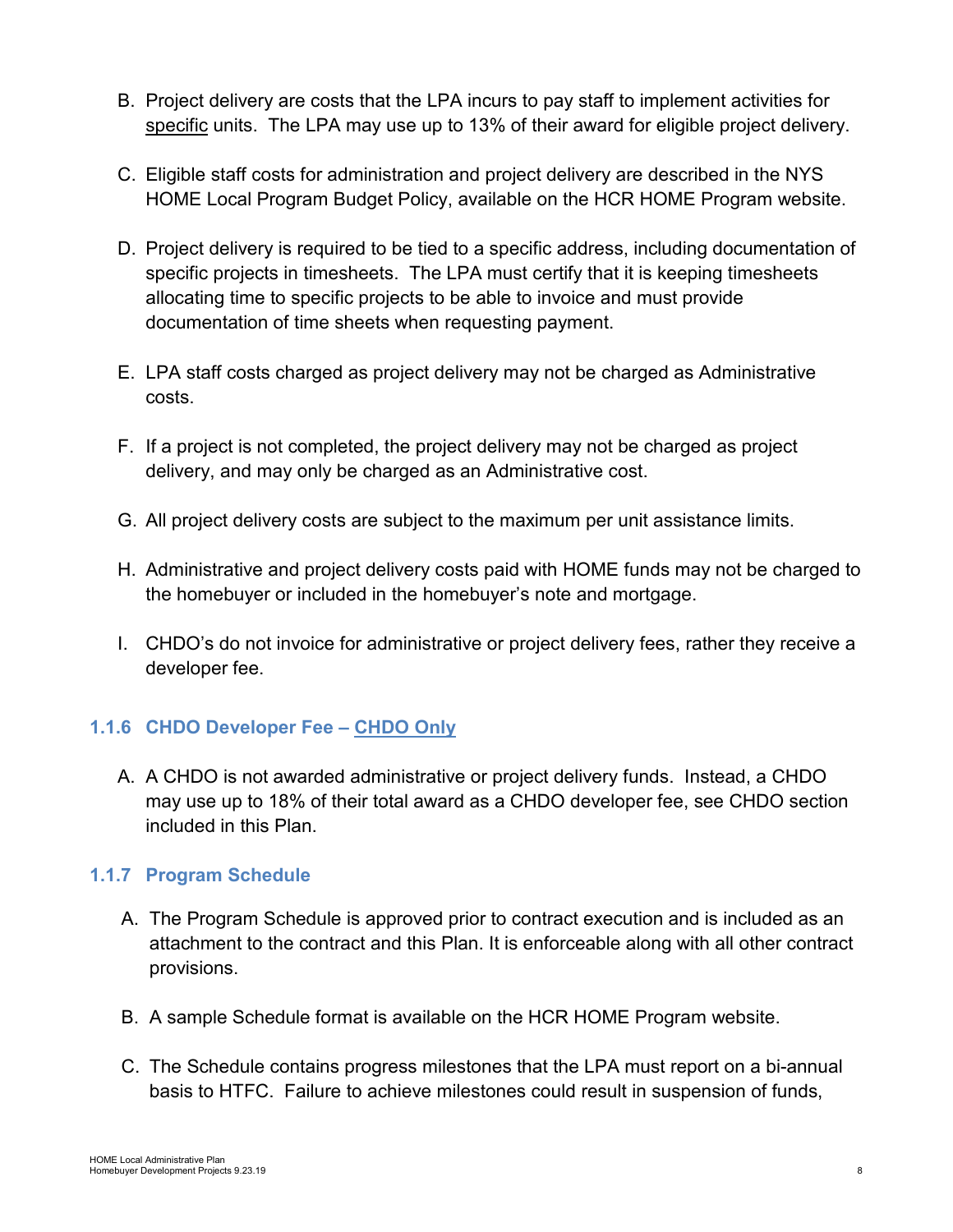increased monitoring and possible required changes to program administration. Changes to the bi-annual milestones that need to be met require HTFC approval.

- D. The term of the contract is 2 years from the date of execution of the contract.
- E. Requests for extended time to complete the program must be approved by HTFC and will be limited or not approved.

# <span id="page-8-0"></span>**1.2 Environmental Review:**

- A. The LPA/CHDO must provide all necessary information to HTFC as required to conduct the project environmental review (NEPA and SEQRA) for the eligible properties submitted to be included in the development. Instructions to complete the project environmental review are available on the HCR HOME Program website.
- B. Environmental review and clearance will be conducted by HCR Environmental Analysis Unit (EAU). HTFC may elect to execute a conditional commitment of HOME funds as permitted by HUD Notice CPD-01-11, p. 10 to meet program commitment deadlines.
- C. 24 CFR 58.22 prohibits the commitment or expenditure of HOME funds or any other funds until the proposed project environmental review process is complete and the environmental clearance and subsequent release of funds has been received.
- D. The LPA/CHDO must refrain from taking any choice limiting actions on the project site(s) prior to environmental clearance of the NEPA and SEQRA reviews. The CHDO/LPA may not: acquire or enter into a contract to acquire; demolish or clear; construct or rehabilitate or take any other action that would limit the choices of HTFC during the environmental review process. If prohibited activities are undertaken prior to receiving the approval or release of funds, the applicant is at risk for the denial of assistance and repayment of HOME funds.
- E. From the date of the issuance of the RFP through when HCR EAU notifies the CHDO/LPA of environmental clearance, only project planning and other exempt activities may be conducted. The LPA/CHDO cannot execute a purchase contract for acquisition of property during the time from the release of the RFP through the completion of the environmental clearance, however pre-existing contracts are ok.
- F. Reasonable and documented eligible planning and other exempt activities incurred costs may be reimbursed within 24 months of the CHDO/LPA contract execution with the HTFC.

# <span id="page-8-1"></span>**1.3 Other Federal Requirements**

## <span id="page-8-2"></span>**1.3.1 Non-Discrimination and Equal Access**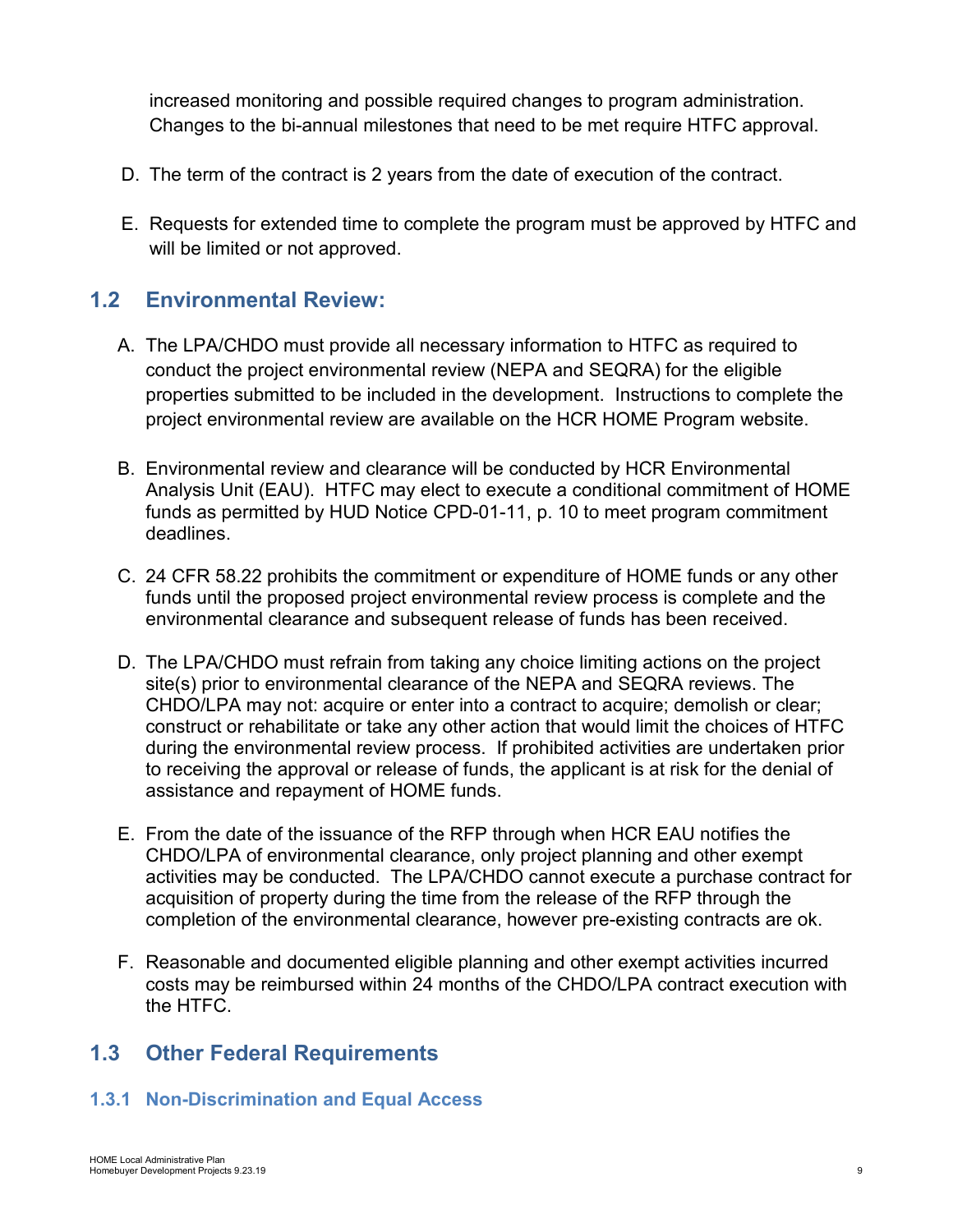- A. No person in the United States shall, on the grounds of race, color, national origin, religion, or sex be excluded, denied benefits, or subjected to discrimination under any program funded in whole or in part by HOME funds. LPAs are subject to all federal and State fair housing and equal opportunity laws and orders, as referenced in 24 CFR Parts 92.350 and 92.351 to include: Title V of the Civil Rights Act of 1964, as amended (42 U.S.C. 2000d et seq.), The Fair Housing Act (42 U.S.C. 3601-3620.), Equal Opportunity in Housing (Executive Order 11063, as amended by Executive Order 12259), Age Discrimination Act of 1975, as amended (42 U.S.C. 6101-6107.)
- B. LPAs should refer to the HOME Local Program Fair Housing-Equal Opportunity-Affirmative Marketing Policy available on the HCR HOME Program website.

# <span id="page-9-0"></span>**1.3.2 Workplace Requirements**

- A. LPAs are subject to the Equal Employment Opportunity requirements related to nondiscrimination and equal access: The LPA shall comply with the following, as applicable. LPAs must not discriminate in hiring and employment practices. To comply, the LPA must:
	- i. Post an Equal Employment Opportunity Poster in a conspicuous place (poster available at: [http://www.dol.gov/regs/compliance/posters/eeopost.pdf\)](http://www.dol.gov/regs/compliance/posters/eeopost.pdf);
	- ii. Include the EEO tagline in all employment advertising: "All qualified applicants will receive consideration for employment without regard to race, color, religion, sex, sexual orientation, gender identity or national origin."
	- iii. Keep records of all employment actions and decisions, including job descriptions, postings, applications/resumes, interviews, tests, offers, written employment policies and procedures, and personnel files, and make available for inspection by state and federal agencies if requested.
	- iv. If the LPA has 50 or more employees and a contract in excess of \$50,000, submit an annual EEO-1 Report (report form available at: [http://www.eeoc.gov/employers/reporting.cfm.](http://www.eeoc.gov/employers/reporting.cfm)
- B. LPAs with contracts in excess of \$100,000 are subject to the Drug-Free Workplace Act of 1988, which requires:
	- i. Distribution of a policy statement to all employees that the unlawful manufacture, distribution, dispensation, possession or use of a controlled substance is prohibited in the covered workplace and specifying the actions that will be taken against employees who violate the policy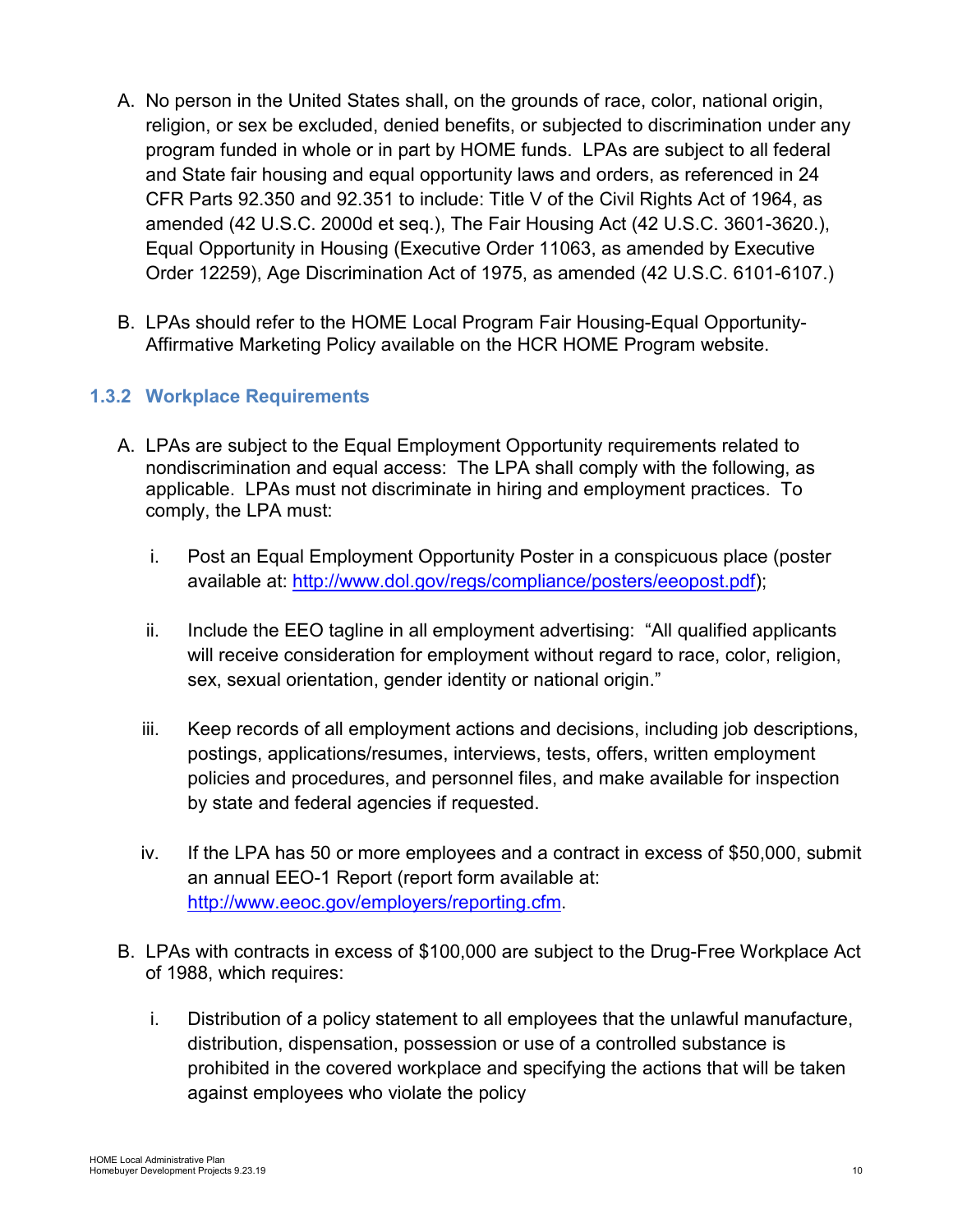- ii. Notification of employees that as a condition of employment on a Federal contract or grant, the employee must a) abide by the terms of the policy statement; and b) notify the employer, within five calendar days, if he or she is convicted of a criminal drug violation in the workplace
- iii. Establishment of a drug-free awareness program
- iv. If a covered employee is convicted of a criminal drug offense in the workplace, notify HTFC within 10 days, and require the employee to participate in drug abuse assistance or rehab program.

# <span id="page-10-0"></span>**1.3.3 Affirmative Marketing**

- A. Affirmative marketing steps consist of actions to provide information and otherwise attract eligible persons in the housing market area to the available housing without regard to race, color, national origin, sex, religion, familial status or disability.
- B. LPAs should refer to the HOME Local Program Fair Housing-Equal Opportunity-Affirmative Marketing Policy available on the HCR HOME Program website for additional information as a basis for the creation of the LPAs Affirmative Marketing Plan.
- C. Each CHDO/LPA HOME-funded program must have and follow an affirmative marketing plan consistent with the HOME regulations at 24 CFR 02.351. The plan must define the affirmative marketing procedures that will take place to provide information and otherwise attract eligible persons in the program service area to the available housing or assistance without regard to race, color, national origin, sex, religion, familial status or disability. Required elements of the plan include:
	- i. Identification of those persons across the protected classes that are expected to be least likely to apply."
	- ii. Description of how the CHDO/LPA will inform potential participants about fair housing and affirmative marketing policy.
	- iii. Description of specific procedures or activities that will be used to inform and solicit applications from those "least likely to apply" without special outreach.
	- iv. Delineation of the records that will be kept to document the affirmative efforts.
	- v. Description of how the CHDO/LPA will assess the results of the affirmative actions and make corrective actions if necessary.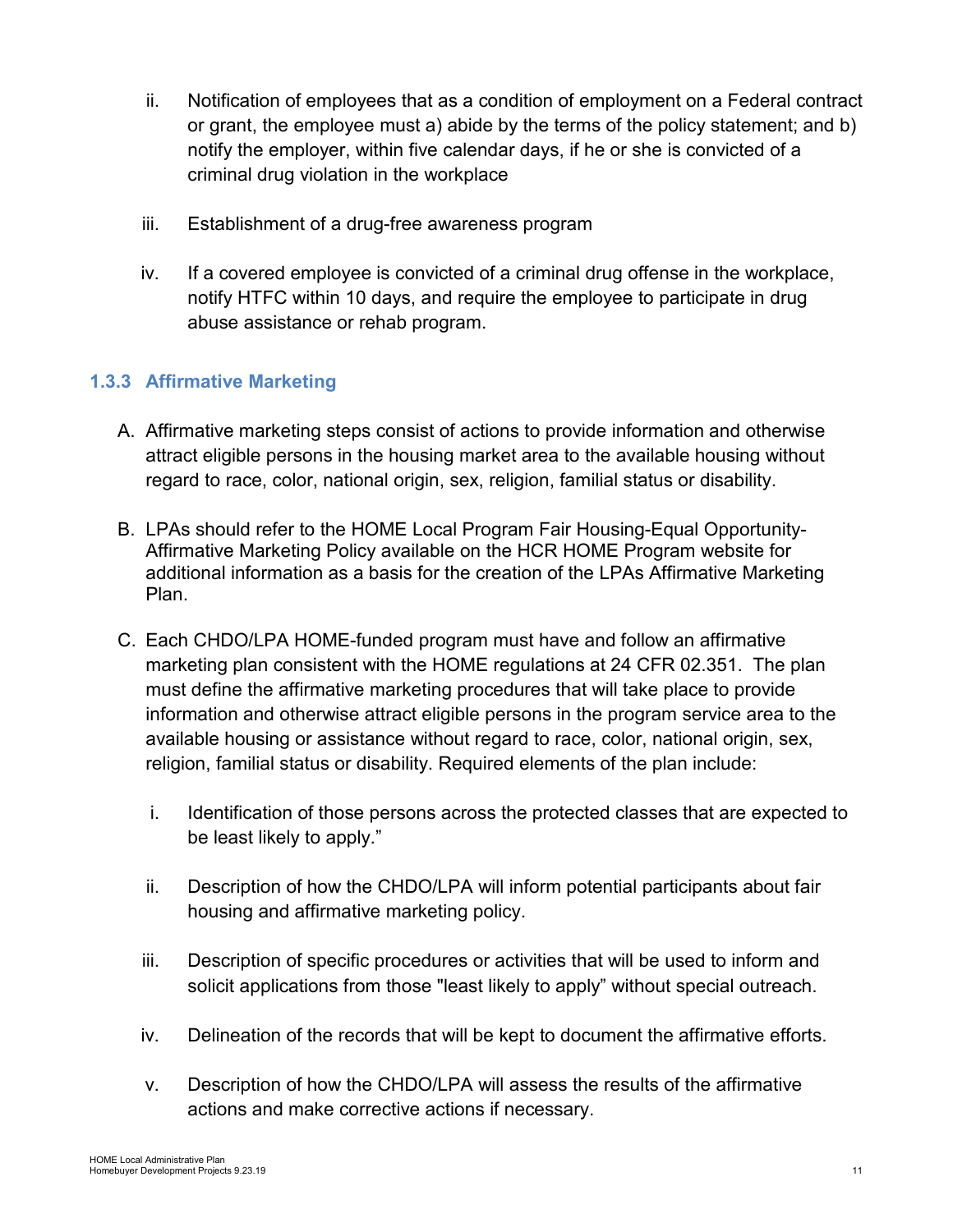- D. If the program is targeted to a special need or population, the Plan should describe:
	- i. How the program will be marketed across all protected classes within the special need preference.
	- ii. If the program targets persons with disabilities, how the program will be marketed to all disabilities (however, advertisements can identify the specific services available based on the targeted disability).

## <span id="page-11-0"></span>**1.3.4 Accessibility to Apply to the Program**

- A. HOME regulations require adherence to the following three regulations governing the accessibility of Federally-assisted buildings, facilities and programs: Americans with Disabilities Act (42 U.S.C. 12131; 47 U.S.C. 155,201,218, and 225.), The Fair Housing Act and Section 504 of the Rehabilitation Act of 1973.
- B. All HOME projects are subject to accessibility requirements of 92.251(b) (1) (iv). For homebuyer assistance, reasonable accommodations are required to make the program accessible to persons with disabilities, including affirmative outreach, accessible office locations and assistance with applications.

# <span id="page-11-1"></span>**1.4 Insurance Requirements**

- A. During the term of the contract, the CHDO/LPA shall take all adequate measures to safeguard against the risk of liability for injuries or death of employees of the CHDO/LPA, contractors and subcontractors, and any other persons.
- B. The CHDO/LPA shall provide HTFC with a certificate for comprehensive general liability coverage in a minimum amount of one million dollars (\$1,000,000) naming the HTFC and the State of New York as additional insured and fidelity bond/crime coverage in an amount not less than the largest anticipated disbursement request for program funds naming the HTFC as loss payee, together with certificates for automobile insurance (if applicable), fire insurance, workers' compensation and disability benefits. The CHDO/LPA must also extend these insurance requirements to contractors hired under this contract.
- C. Disbursements requested in excess of the fidelity bond/crime coverage will be rejected.
- D. HTFC also reserves the right to further reduce such disbursement or to refuse payment of a disbursement if it is determined that previous disbursements have not yet been distributed to contractors or vendors, and such current disbursement will cause the fidelity bond / crime coverage to be exceeded.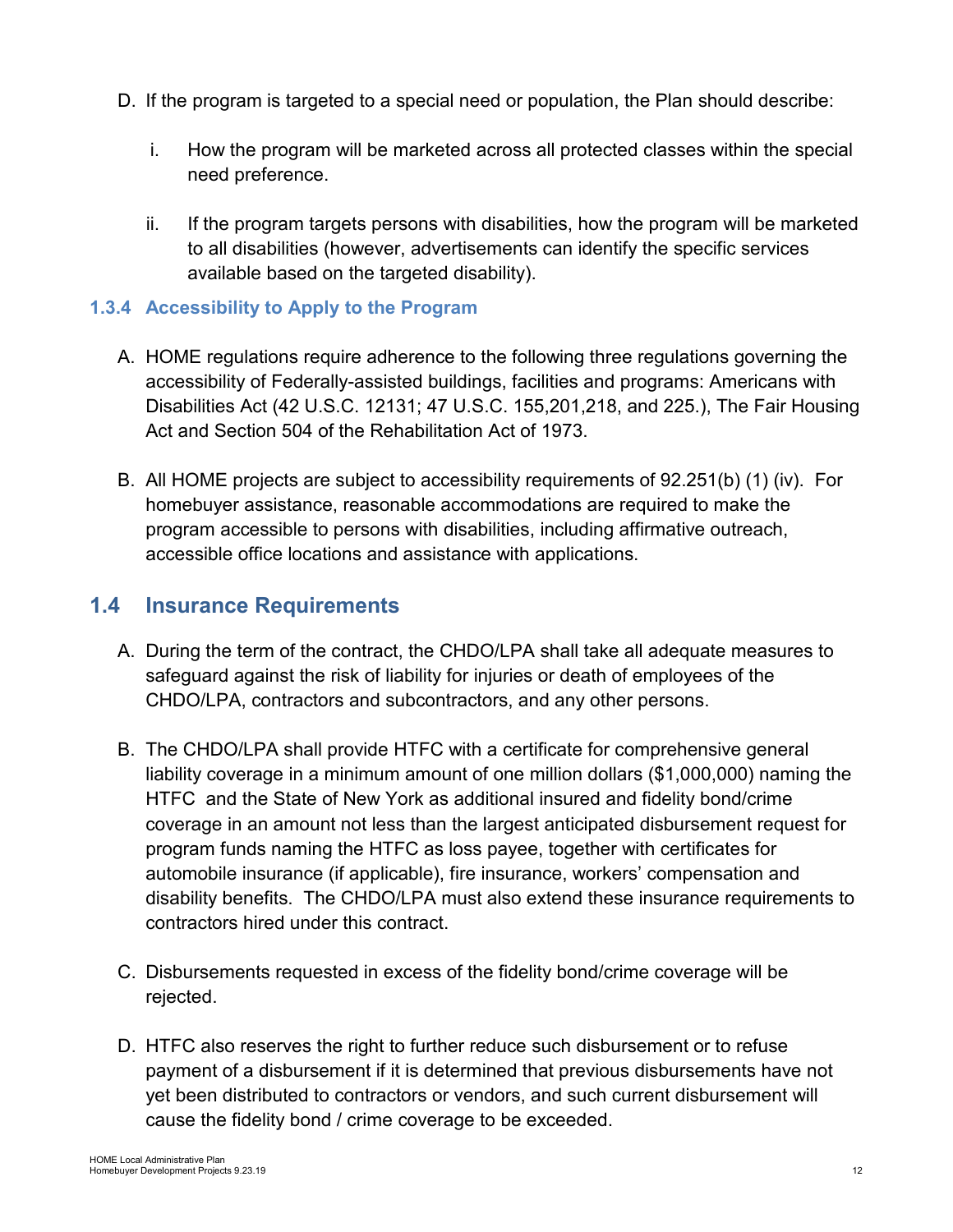- E. All insurance certificates shall be with a New York State licensed carrier of insurance rated "A" or higher.
- F. Within two (2) business days of having received any notice of non-renewal, cancellation, termination, or rescindment for any type of insurance required herein, the CHDO/LPA shall provide HTFC with a copy of such notice, either by facsimile or email (in pdf format) to the signatory hereof, together with an explanation of any efforts taken to reinstate such coverage.
- G. The CHDO/LPA may not cancel, terminate or fail to renew any insurance policy required herein, unless and until the CHDO/LPA has received HTFC's written consent.

# <span id="page-12-0"></span>**1.5 Written Agreements & Legal Documents**

- A. All households receiving assistance must execute a written agreement for HOME program assistance with the CHDO/LPA that is consistent with HOME requirements at 92.504(c)(4). The template for this agreement must be approved by HTFC at contract execution. This agreement must be executed with the homebuyer prior to setting up the unit in IDIS.
- B. The CHDO/LPA must secure the HOME funds invested. Prior to contract execution, the CHDO/LPA must document in writing and the HTFC must approve of the decision to use either Resale (restrictive covenant, typically used when there is development assistance) or Recapture (note and mortgage, typically used when there is direct assistance given to the homebuyer) provisions to secure the HOME investment, no other forms will be accepted. The template for these documents will be made available to The LPA at contract execution.
- C. There may be situations where either instrument could be used to more appropriately assist the homebuyer. The decision for either option must be for the entire awarded program and in compliance with NYS HOME Local Program Homebuyer Recapture/Resale Provisions Guidelines available on the HCR Home Program website.
- D. The Period of Affordability (POA) is based on the amount of HOME funds invested in the unit as follows: less than  $$15,000 = 5$  year POA, between  $$15,000$  and  $$40,000 =$ 10 year POA, \$40,000 and over = 15 year POA.
- E. If the HOME assistance is used only as development assistance, the HOME assistance must be secured with the HTFC restrictive covenant. This covenant does not require the repayment of HOME funds; rather, it restricts the sale of the home during the POA to another HOME eligible buyer.
- F. The CHDO/LPA must record the note and mortgage or restrictive covenant and have the original document returned to the HTFC at the following address: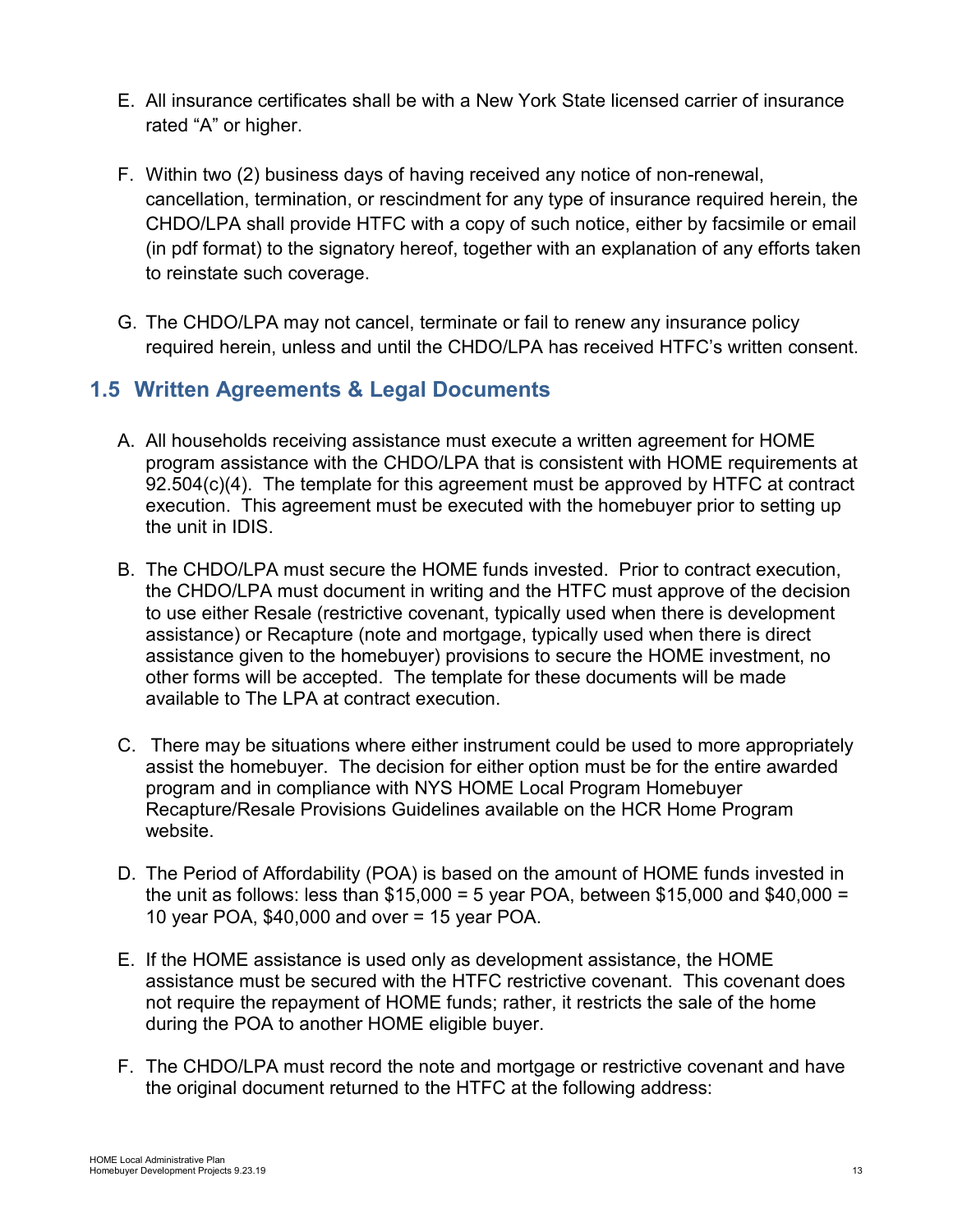Housing Trust Fund Corporation (HTFC) Office of Community Renewal - NYS HOME Local Program Hampton Plaza 4<sup>th</sup> Floor South 38-40 State Street Albany, New York 12207

- G. The HTFC will provide the CHDO/LPA with an affidavit of exemption at contract execution that will exempt State filing fees for recording the note and mortgage or restrictive covenant.
- H. For the note and mortgage, the lien is at zero percent interest and the principal balance is reduced annually, on the anniversary date of when the unit was closed in IDIS. No repayment is required if the homebuyer remains as principal resident throughout the POA. If the home is sold or the owner no longer resides as principal resident, the pro-rated portion of the lien must be repaid to the HTFC per the NYS HOME Local Program Homebuyer Recapture/Resale Provisions Guidelines available on the HCR Home Program website.

For the restrictive covenant, the document requires no re-repayment of HOME funds; rather it requires that the home must be sold to another HOME eligible buyer during the POA. The CHDO/LPA must assist the owner to qualify the new purchaser as HOME eligible. Funds can't be re-paid to remove this restriction.

- I. The note and mortgage or restrictive covenant must be prepared by the CHDO/LPA and must be executed and recorded at the closing/sale of the unit to the HOME eligible buyer.
- J. The note and mortgage and restrictive covenant terms and conditions are assumable by a new HOME eligible buyer during the POA.

# <span id="page-13-0"></span>**1.6 Recordkeeping**

- A. Program files must be kept to document compliance with all of the requirements of the contract and this Administrative Plan. Project files must be kept to meet the requirements of 92.508(a)(3).
- B. The CHDO/LPA shall retain all applicable administrative and project records to include underwriting guidelines and evaluation, property description and location, copies of written agreements, records regarding project requirements, subsidy layering analysis, maximum subsidy determination, compliance with property standards and on-going inspections, information about contractors and vendors to include verification of nondebarment, verification of qualifications and experience, invoices and payment records, related correspondence, audits, indirect cost analysis, operating budgets and a schedule for completion or other information as requested by HTFC. The Project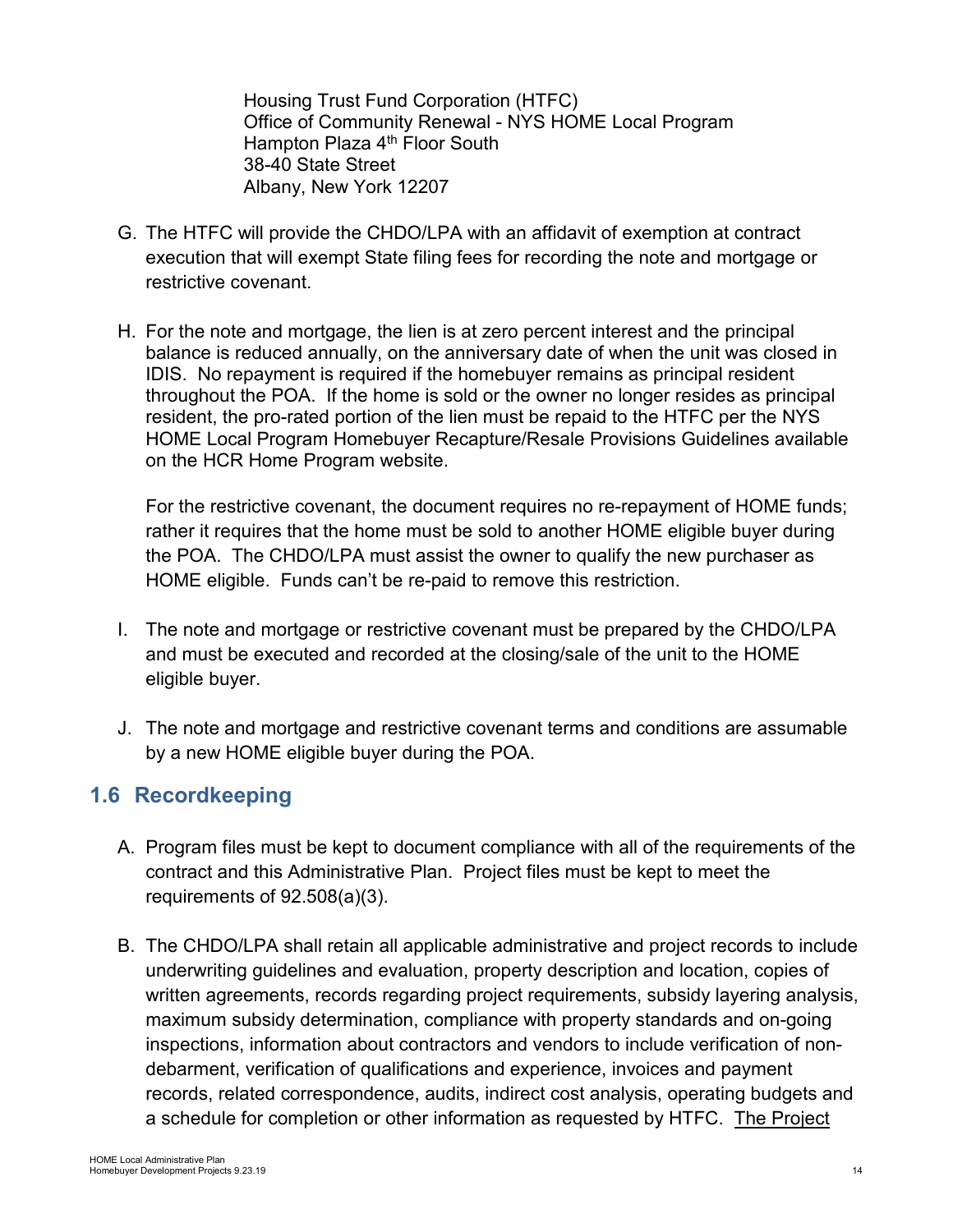File Checklist included in this Plan and is also available on the HCR HOME Program website.

- C. The CHDO/LPA will maintain records of the use of funds pursuant to the contract submit reports and cooperate with audits and inspections by HTFC or HUD.
- D. The CHDO/LPA shall submit performance reports, in such format and at such times as HTFC or HUD may prescribe and shall provide to HTFC any document, report or information that HTFC deems necessary.
- E. The CHDO/LPA shall retain all applicable administrative and project records and documentation pertinent to Other Federal Requirements, as specified in 24 CFR 92.508, for a period of five (5) years after the POA terminates.
- F. Representatives of HTFC, HUD or their designees may examine any records or information pursuant to the contract.
- G. The "Catalogue of Federal Domestic Assistance Number" for this Program is 14.239.

# <span id="page-14-0"></span>**1.7 Reporting**

## <span id="page-14-1"></span>**1.7.1 Project set-up report**

- A. A Homebuyer Set-Up Report Form should be submitted when a project commitment is ready – that is:
	- i. A written agreement and purchase offer has been executed by the CHDO/LPA and homebuyer.
	- ii. The closing is imminent.
- B. The set-up form and instructions are available on the HCR HOME Program website.
- C. The completed form should be submitted to the NYS HOME IDIS mailbox at: [homeidis@nyshcr.org](mailto:homeidis@nyshcr.org)

# <span id="page-14-2"></span>**1.7.2 Project Completion Report**

- A. The Purchase Assistance/Closing Costs Project Detail Sheet should be submitted when a unit is completed. In order to complete the unit:
- i. The assisted unit must have been sold to a HOME eligible buyer.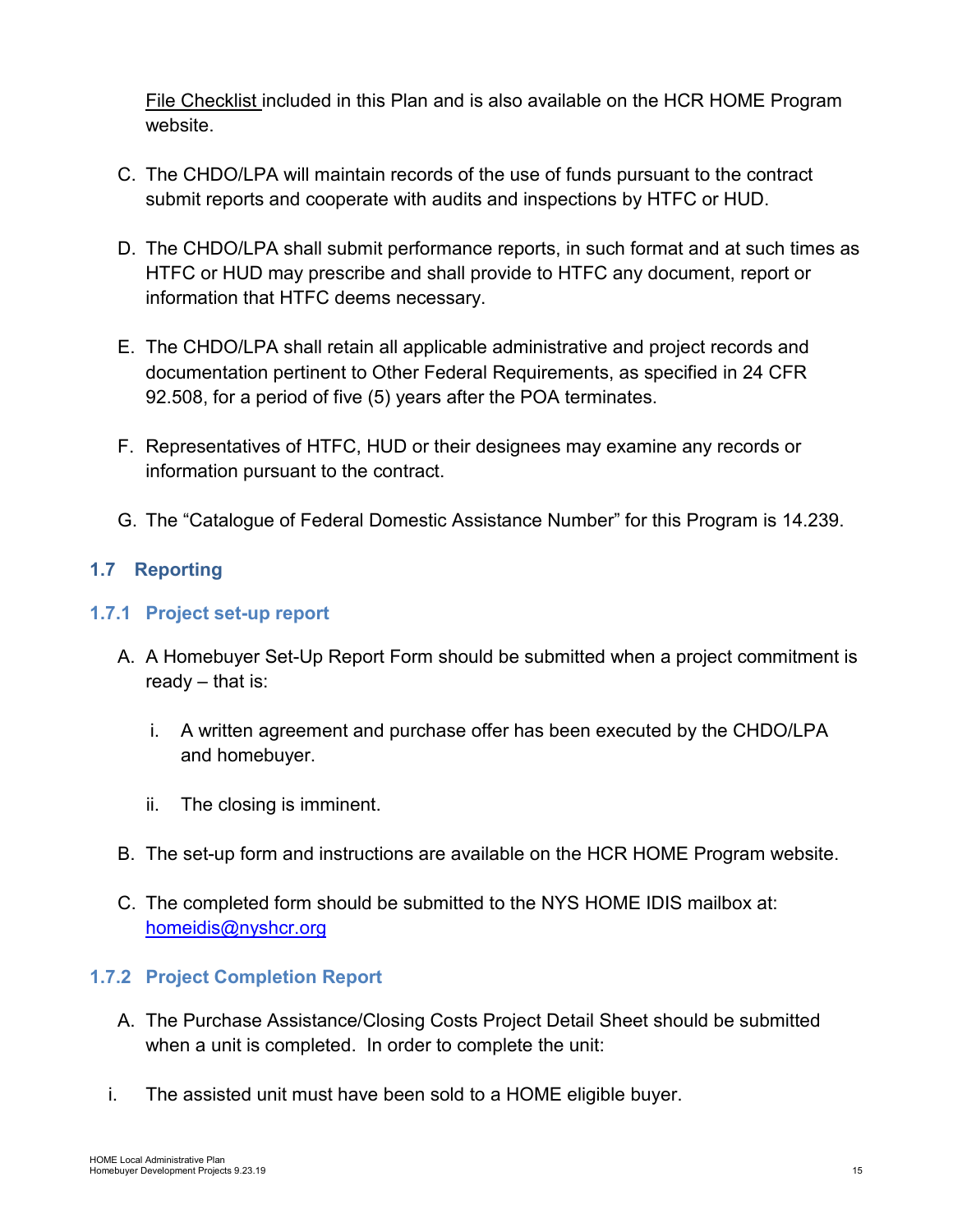- ii. All housing rehabilitation or new construction has been completed, signed off by all applicable parties, that it meets property standards.
- iii. The home is documented to meet NYS and/or Local Code.
- iv. The CHDO/LPA have signed off that all work has been completed to satisfaction.
- v. The note and mortgage and/or restrictive covenant has been publicly recorded.
- vi. A project with rental units cannot be completed until all units are occupied and beneficiary information has been reported. Rental units must be occupied by eligible tenant within 18 months of when construction is complete.
- vii. All funds have been disbursed.
	- B. The completed form(s) should be submitted to the HOME IDIS mailbox at: [homeidis@nyshcr.org.](mailto:homeidis@nyshcr.org)

### <span id="page-15-0"></span>**1.7.3 Bi-annual Report**

- A. The CHDO/LPA must submit bi-annual reports on current progress as compared to the schedule and milestones contained in the contract and this Plan.
- B. The Bi-annual Report will be made available at the time of contract execution.

# <span id="page-15-1"></span>**1.7.4 Program Closeout Report**

A. At the end of the contract term and upon final completion of all units to be assisted in the program, the CHDO/LPA will be sent a completion report from their Program Manager detailing the units assisted and funds expended. Any remaining funds not expended will be de-obligated and re-allocated according to the State's Action Plan. Issuance of this report will terminate the contract and officially close out the program.

## <span id="page-15-2"></span>**1.8 Project Monitoring**

- A. The CHDO/LPA is responsible for ensuring full compliance of every project with HOME requirements, and for monitoring all projects and maintaining records of monitoring.
- B. During housing rehabilitation or new construction, the CHDO/LPA must monitor construction activities to ensure implementation of the construction contract.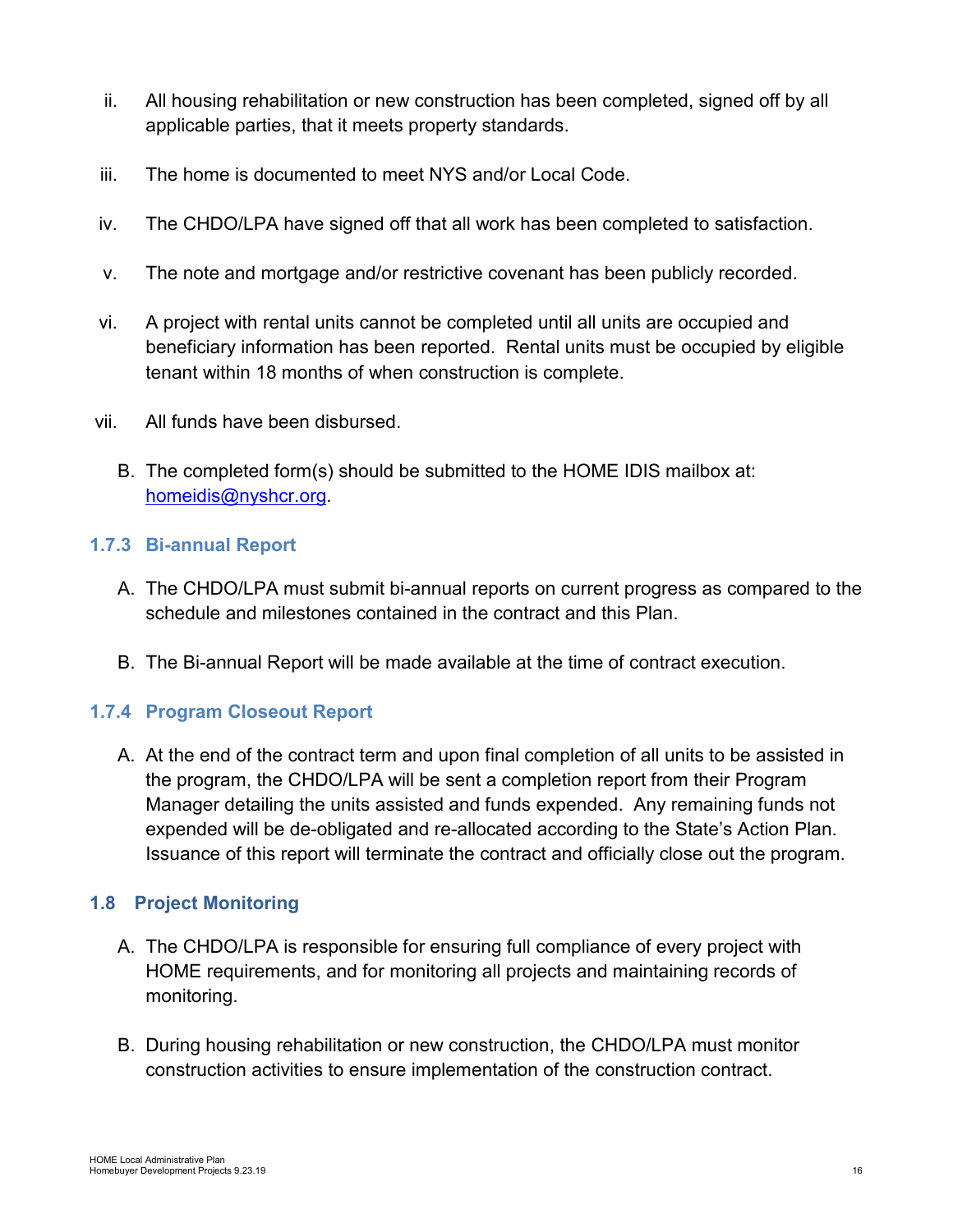- C. The CHDO/LPA is responsible for ensuring full compliance of every project with HOME requirements, and for monitoring all projects and maintaining records of monitoring.
	- i. The CHDO/LPA will check annually that the homebuyer remains in the unit as principal resident.
- D. The CHDO/LPA must notify HTFC of sales and recapture of HOME funds, and the receipt of program income.
- E. HTFC will monitor the CHDO/LPA annually through desk reviews and conduct onsite monitoring as needed throughout the contract term.

# <span id="page-16-0"></span>**1.8.1 Project Records**

- A. Records demonstrating compliance with HOME requirements are to be retained in the project file. Required documentation is specified in the Project File Checklist available in this Plan and on the HCR HOME Program website.
- B. Project file records must be retained for a minimum of five years after project close out and throughout the POA.

## <span id="page-16-1"></span>**1.8.2 Post-Completion Monitoring**

- A. The CHDO/LPA is responsible for annual monitoring of the HOME assisted owneroccupied housing throughout the POA.
- B. For homebuyer projects, the requirements are self-enforcing through the recorded HTFC note and mortgage or restrictive covenant. However, CHDOs and LPAs are required to annually verify that the unit meets principal residency and insurance requirements.
- C. The CHDO/LPA must notify HTFC of any expected sales of HOME assisted units or non-compliance with residency requirements related to the HTFC note and mortgage or restrictive covenant throughout the POA.
- D. The CHDO/LPA must assist the HTFC to work with HOME assisted households when requesting refinancing, subordination, request for payment and satisfactions of the HTFC Note and Mortgage or restrictive covenant.
	- i. Recapture of HOME funds or default of the provisions of the restrictive covenant is required if the HOME assisted unit is not occupied by the homebuyer as principal resident during the POA. (24 CFR 92.254 (a) (5)).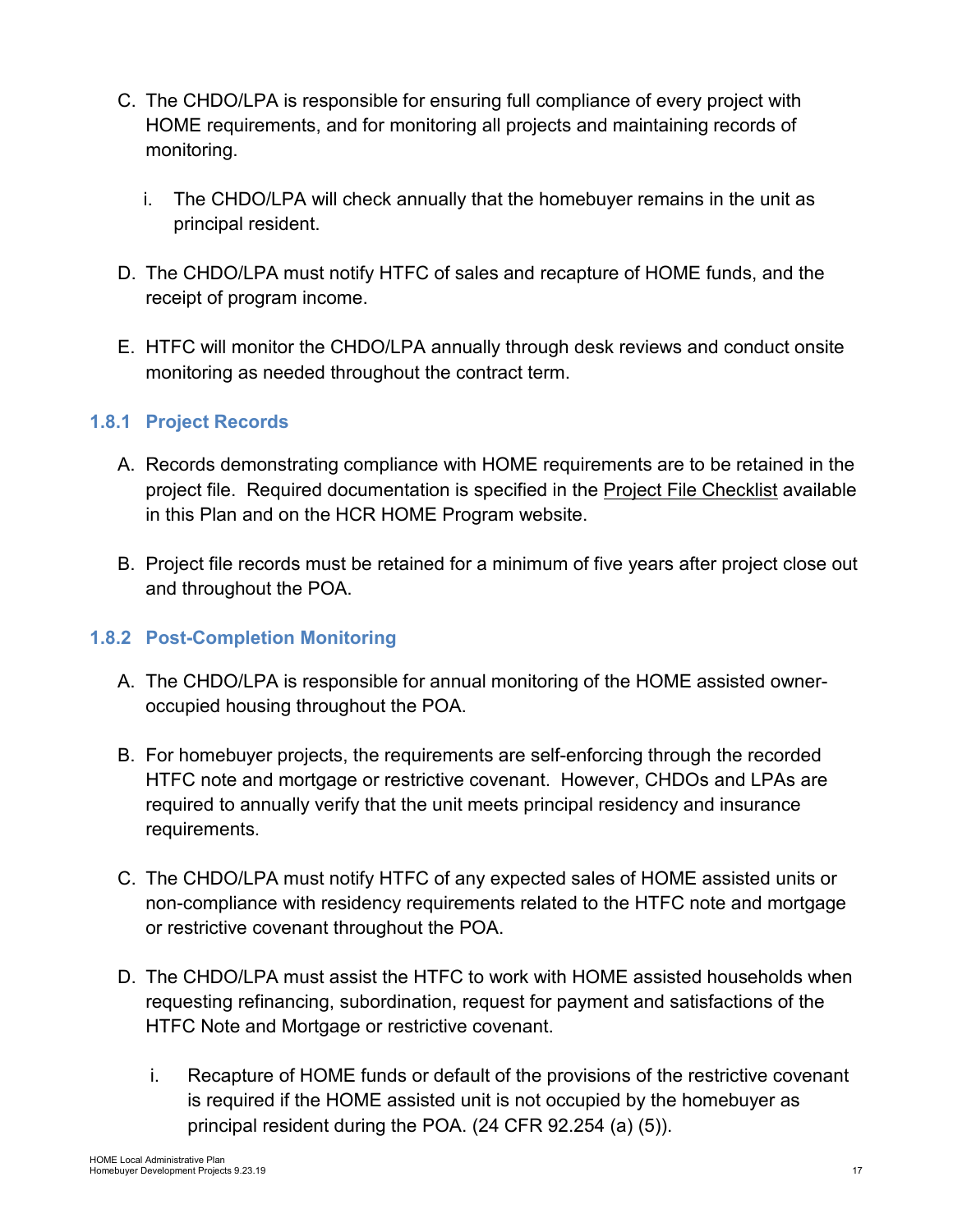- ii. The written agreement with the homebuyer must document the recapture requirements and restrictive covenant provisions.
- E. LPA requirements for continued affordability monitoring:
	- i. Annually, the CHDO/LPA must verify that the homebuyer continues to reside in the HOME assisted housing throughout the POA. The CHDO/LPA must annually mail a letter to the homebuyer requesting verification that the home is occupied by the HOME assisted applicant. General forms of verification include a copy of a utility bill, bank statement, or cancelled mail with the address and name of the homeowner, in addition to a signed statement verifying they live in the home as their primary address. The mailing envelope must include the following: "Address Correction Requested/Do Not Forward".
	- ii. The Homeowner's Insurance policy must include the HTFC as a loss payee during the POA. Annual documentation of principal residency and insurance requirements must be maintained in the project file.

# <span id="page-17-0"></span>**1.8.3 Rental Unit Monitoring**

A. If rental units are part of a HOME assisted homebuyer project, the CHDO/LPA must monitor the rental units for compliance as described in this Plan and certify annually to HTFC that such oversight has occurred.

# <span id="page-17-1"></span>**1.9 HTFC Monitoring**

- A. HTFC will monitor the CHDO/LPA annually through desk audits, review of bi-annual reports and may conduct risk based, on-site monitoring, as needed throughout the contract term.
	- i. The State has implemented a risk based monitoring system (RAS), in compliance with federal HOME program regulations at 92.504(d). The RAS will use a risk analysis tool and scoring system to inform HTFC of which the CHDO/LPA may need increased monitoring and/or technical assistance.
	- ii. HTFC will review the first project file for completeness and accuracy prior to IDIS set-up and draws. The CHDO/LPA will submit the first project file information specified in the Initial Project File Submission Checklist included in this Plan when the project is ready for set-up in IDIS. HTFC reserves the right to require additional file submissions if the first file submission is not adequate.
	- iii. The CHDO/LPA is required to send in bi-annual reports documenting program progress. The data from the bi-annual reports will be used to inform the risk analysis tool of the RAS system. Programs determined to be at high risk and are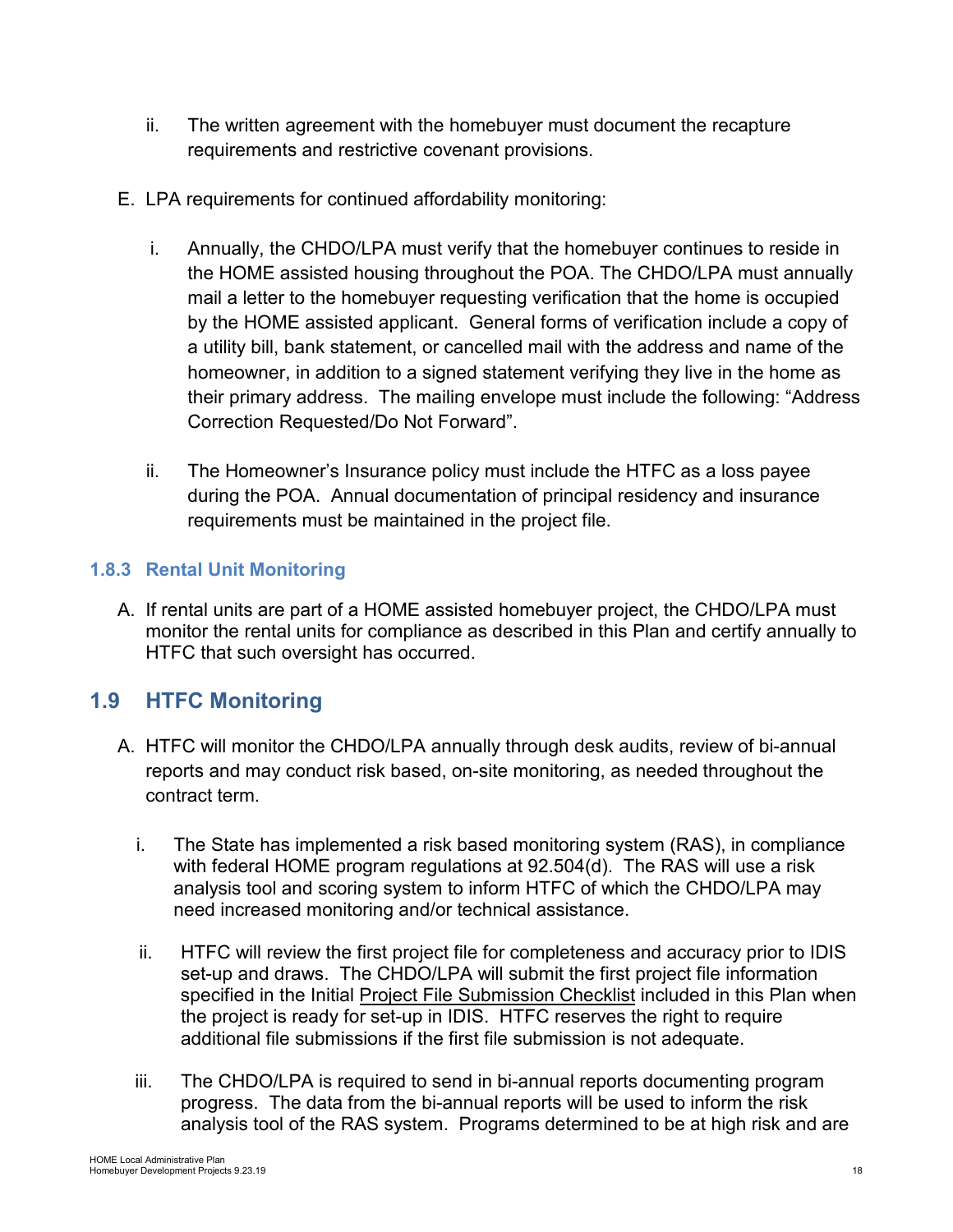not performing successfully, will be monitored more frequently and may require on-site monitoring. The RAS will identify programs that are at risk which will allow for earlier HTFC intervention to prevent program close out and/or de-obligation of HOME funds.

- iv. Other monitoring: routine processing of setup reports, disbursement requests and other paperwork submitted to HTFC provides additional opportunities to monitor program activities.
- v. Requests for reimbursement are examined to ensure that only reimbursement is for approved program expenditures. If back up documentation does not accompany the disbursement request or if information submitted is problematic, the disbursement request is rejected.
- B. At program close out, the closed contract will be transferred to the HCR Asset Management Unit to continue to monitor the projects for the remaining term of the POA.

# <span id="page-18-0"></span>**1.10 Attachments**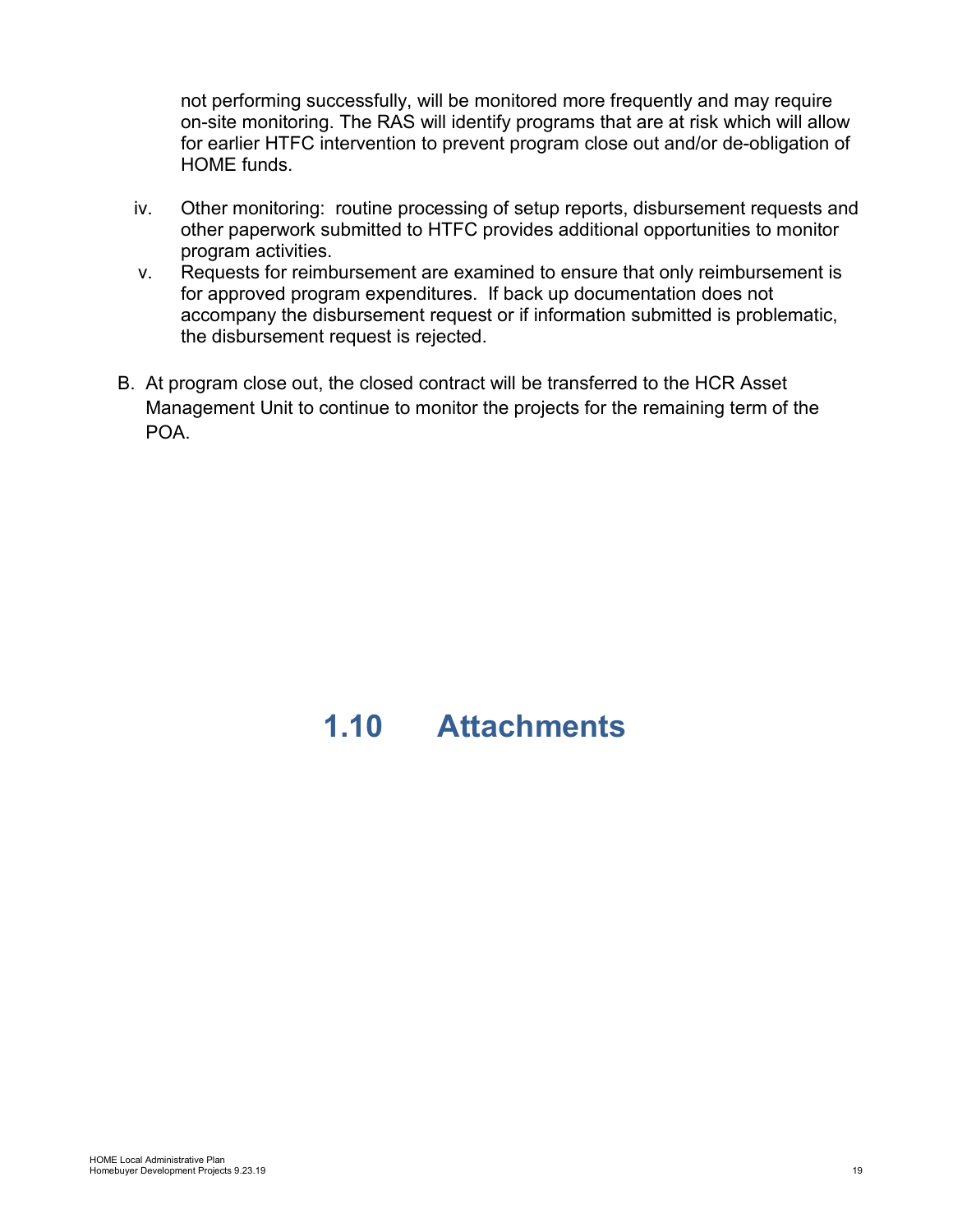# <span id="page-19-0"></span>**1.10.1 LPA/CHDO Homebuyer Development Projects – Project File Checklist**

Project Address: No. 2016. [2016] SHARS ID: No. 2016. [2016] SHARS ID:

| Project File Items (each project)    | <b>Check if</b><br>in file | <b>Date</b> | <b>Notes</b> |
|--------------------------------------|----------------------------|-------------|--------------|
|                                      |                            |             |              |
| <b>Acquisition</b>                   |                            |             |              |
| Acquisition price (appraisal/price   |                            |             |              |
| support)                             |                            |             |              |
| Property environmental clearance     |                            |             |              |
| Project relocation notices (if       |                            |             |              |
| occupied)                            |                            |             |              |
|                                      |                            |             |              |
| <b>Rehabilitation/Construction:</b>  |                            |             |              |
| Initial inspection work write-up (if |                            |             |              |
| rehab)                               |                            |             |              |
| LBP risk assessment (if pre-1978)    |                            |             |              |
| <b>MWBE/Section 3 outreach</b>       |                            |             |              |
| Bid package & selection              |                            |             |              |
| documentation                        |                            |             |              |
| Rehabilitation/construction          |                            |             |              |
| contract                             |                            |             |              |
| <b>Building permit</b>               |                            |             |              |
| Progress inspections                 |                            |             |              |
| Contractor invoice approvals         |                            |             |              |
| Disbursements documentation          |                            |             |              |
| Occupancy permit                     |                            |             |              |
| Final inspection - prop stds         |                            |             |              |
| certification-NYS Code               |                            |             |              |
|                                      |                            |             |              |
| <b>Sale</b>                          |                            |             |              |
| Property price/value determination   |                            |             |              |
| <b>Buyer underwriting</b>            |                            |             |              |
| Homebuyer counseling                 |                            |             |              |
| Homebuyer income eligibility         |                            |             |              |
| Buyer income source                  |                            |             |              |
| documentation                        |                            |             |              |
| Buyer assistance calculation         |                            |             |              |
| Executed sales contract with         |                            |             |              |
| <b>HOME</b> written agreement        |                            |             |              |
| addendum                             |                            |             |              |
| OCR buyer approval                   |                            |             |              |
| IDIS project set-up form             |                            |             |              |
| Recorded note & mortgage             |                            |             |              |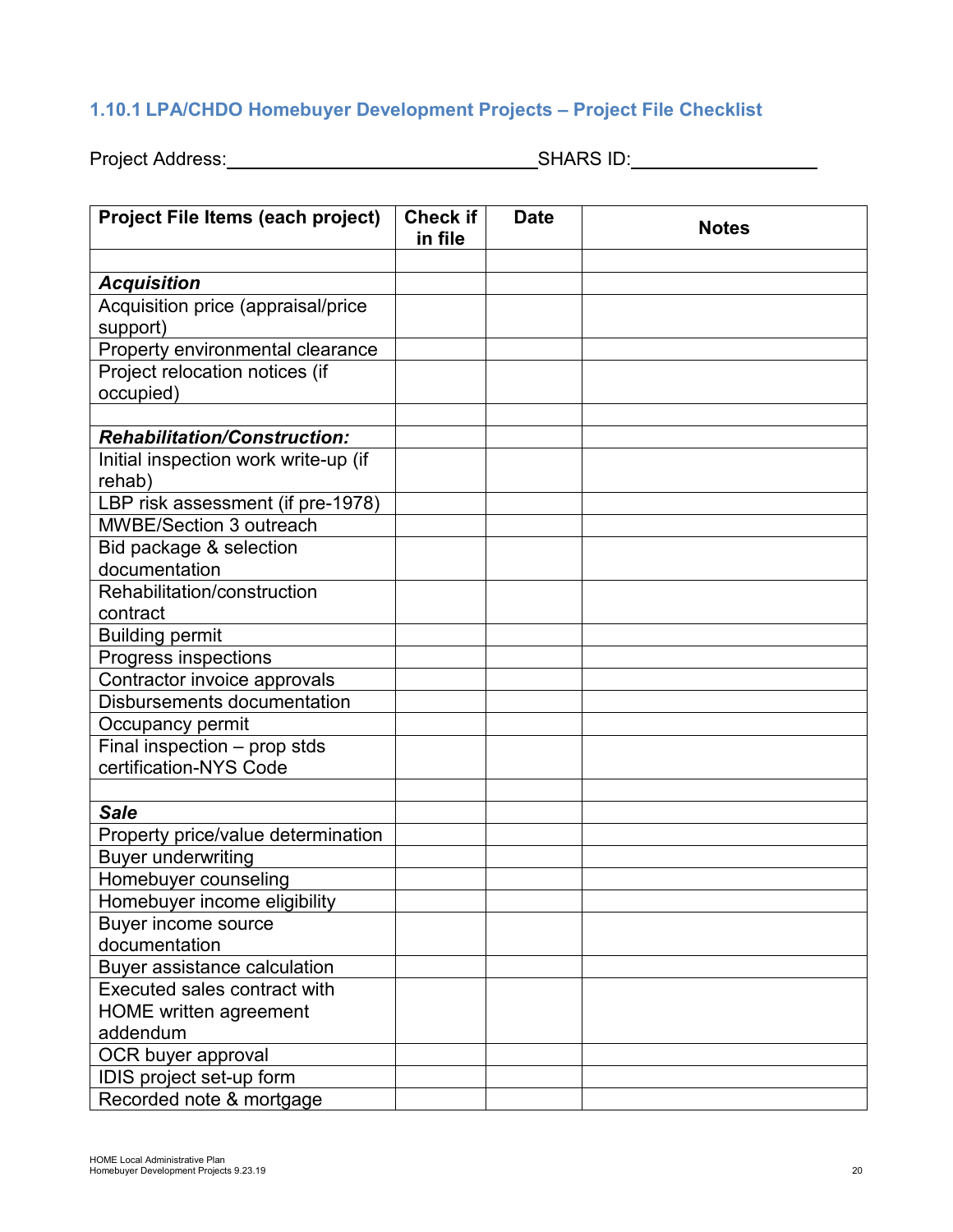| Final reconciliation - use of HOME                |  |  |
|---------------------------------------------------|--|--|
| funds                                             |  |  |
| Disposition of net proceeds of sale               |  |  |
| IDIS project completion form                      |  |  |
| <b>Bi-annual Report</b>                           |  |  |
|                                                   |  |  |
| If rental units:                                  |  |  |
| Cost allocation (if not all HOME                  |  |  |
| assisted)                                         |  |  |
| Approved lease form/addendum                      |  |  |
| Rent/utility allowance approval                   |  |  |
| Tenant income certification                       |  |  |
|                                                   |  |  |
| <b>Monitoring Files</b>                           |  |  |
| Annual verification of owner                      |  |  |
| occupancy                                         |  |  |
| If HOME rental units:                             |  |  |
| - Annual rent/utility allowance                   |  |  |
| approval                                          |  |  |
| - Annual owner report review                      |  |  |
| 1 <sup>st</sup> yr & 3 yr unit & file inspections |  |  |
| - Resale - notification;                          |  |  |
| receipt/disposition of recaptured                 |  |  |
| funds                                             |  |  |
|                                                   |  |  |
|                                                   |  |  |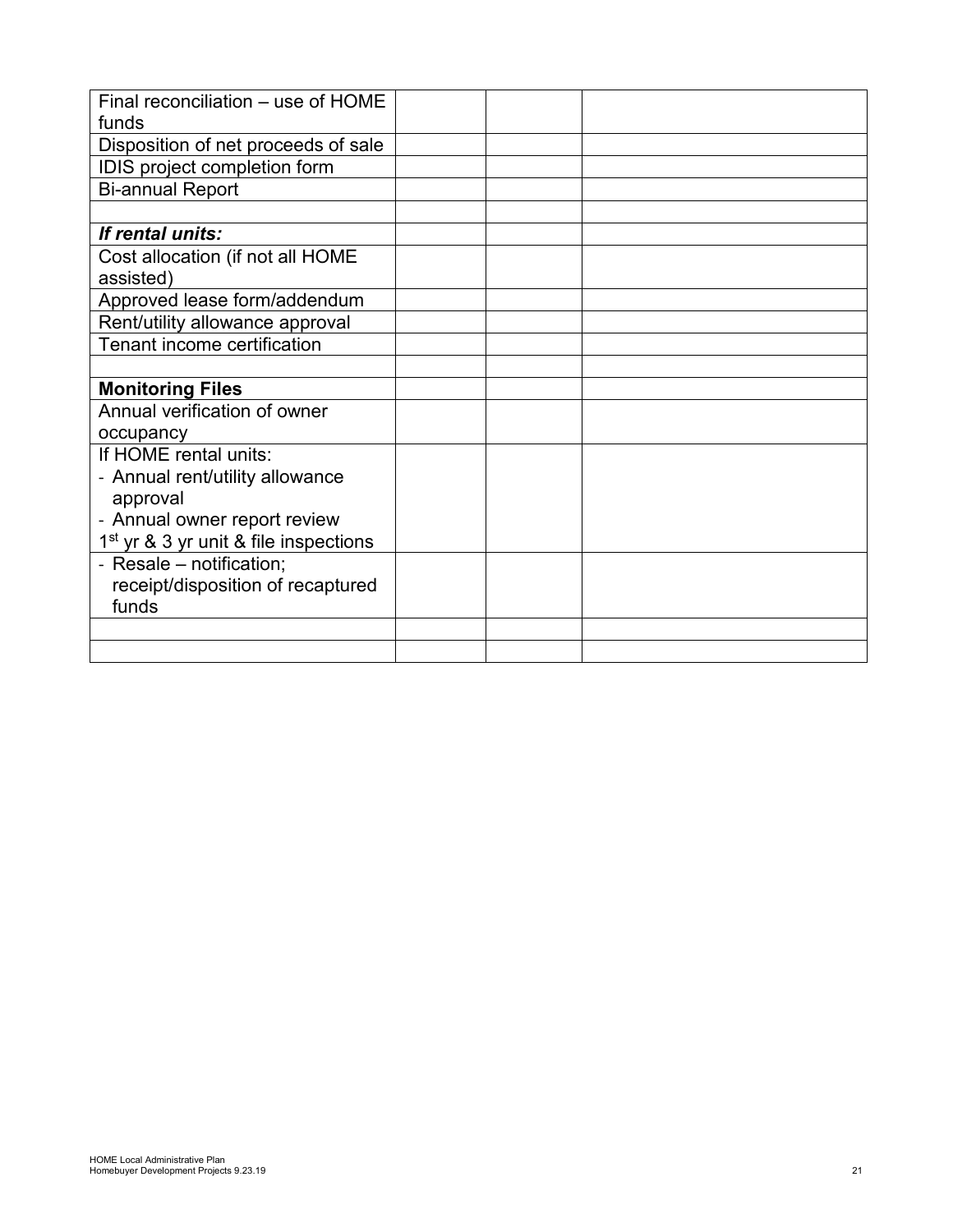# <span id="page-21-0"></span>**2 Project Requirements**

# <span id="page-21-1"></span>**2.1 Eligible Project Costs**

- A. Eligible project costs are those permitted by the NYS HOME Local Program Budget Policy available on the HOME Program website and as approved by HTFC at contract execution. Please review the policy for specific eligible and in-eligible costs. In general, eligible project costs include:
	- i. Acquisition costs
	- ii. Construction or rehabilitation hard costs necessary to address the improvements indicated by the property standards and to meet NYS and/or Local Code upon completion, and HTFC Housing Rehabilitation Standards (if applicable).
	- iii. Site improvements and connections to off-site utilities necessary to complete the rehabilitation.
	- iv. The cost for standard energy star rated appliances for the substantially rehabilitated or new construction home are eligible (stove, refrigerator, air conditioning, dishwasher, and minor landscaping).
	- v. Soft costs related to the rehabilitation, including:
		- 1. Project delivery or a developer fee as permitted in this Plan and in the NYS HOME Local Program Budget Policy, available on the HCR HOME Program website.
		- 2. Other third party costs necessary to implement the improvements, such as permits, inspections, legal and recording fees
		- 3. Relocation costs as necessary (if tenant occupied)
- B. In general, ineligible costs include:
	- i. Acquisition of property owned by the participating jurisdiction or the LPA, except for property acquired by the participating jurisdiction with HOME funds, or property acquired in anticipation of carrying out a HOME project.
	- ii. Delinquent taxes, fees or charges on properties to be assisted with HOME funds.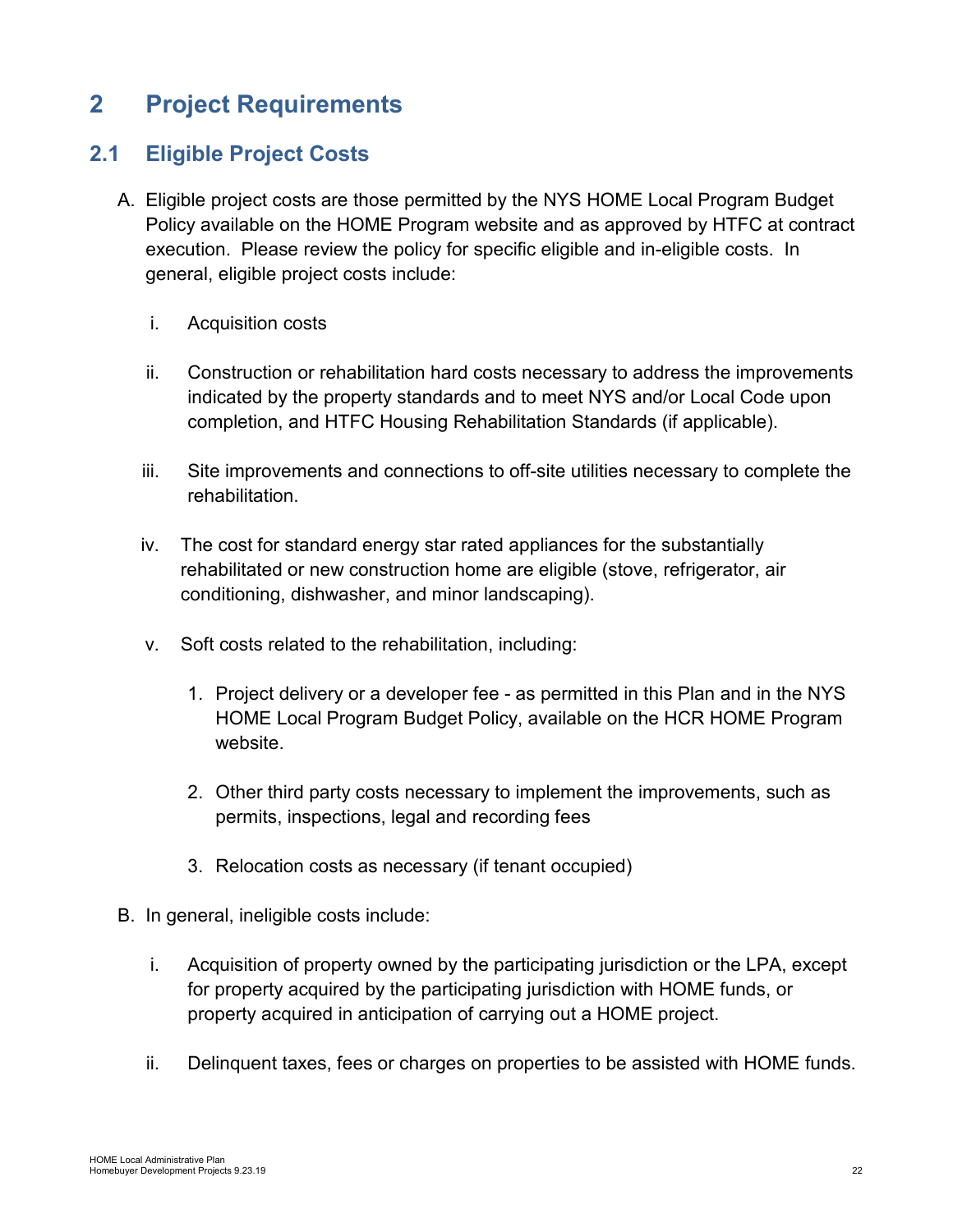- iii. Luxury improvements that are not consistent with the standard of "non-luxury housing with suitable amenities.
- iv. Payment of any deposits or operating costs.
- v. Off-site infrastructure, except for necessary connections to offsite utilities for the assisted unit.
- vi. Payment of any escrows, deposits or operating costs (although HUD permits payment of up to one year of mortgage insurance premiums).
- vii. Payment of premium for homeowner's or flood insurance
- viii. Refinancing or payment of other debt
- ix. Purchase of non-capital equipment.
- C. The above list is not inclusive. For more details, please refer to the NYS HOME Local Program Budget Policy located on the HCR HOME Program website.

## <span id="page-22-0"></span>**2.1.1 Project Assistance Limits**

- A. HOME funds provided to any homebuyer development project may not exceed \$75,000 per unit, inclusive of development assistance and/or direct homebuyer assistance.
- B. For CHDO projects, most of the buyer assistance will occur as pass-thru of the development funds initially provided to the CHDO. HOME regulations permit a maximum of only 10% of the CHDO set-aside funds are able to be used for direct homebuyer assistance and not originally used in the development process. However, this does not limit total amount of assistance to the buyer.

# <span id="page-22-1"></span>**2.2 Property Eligibility**

## <span id="page-22-2"></span>**2.2.1 Eligible Property Types**

- A. Permitted property types include:
	- i. Single family (1-4 units) housing.
	- ii. Condominiums & cooperative units.
- B. Homebuyer with rental units If HOME funds are used to assist a homebuyer purchase a property that has rental units (e.g., a 2, 3 or 4 unit structure), the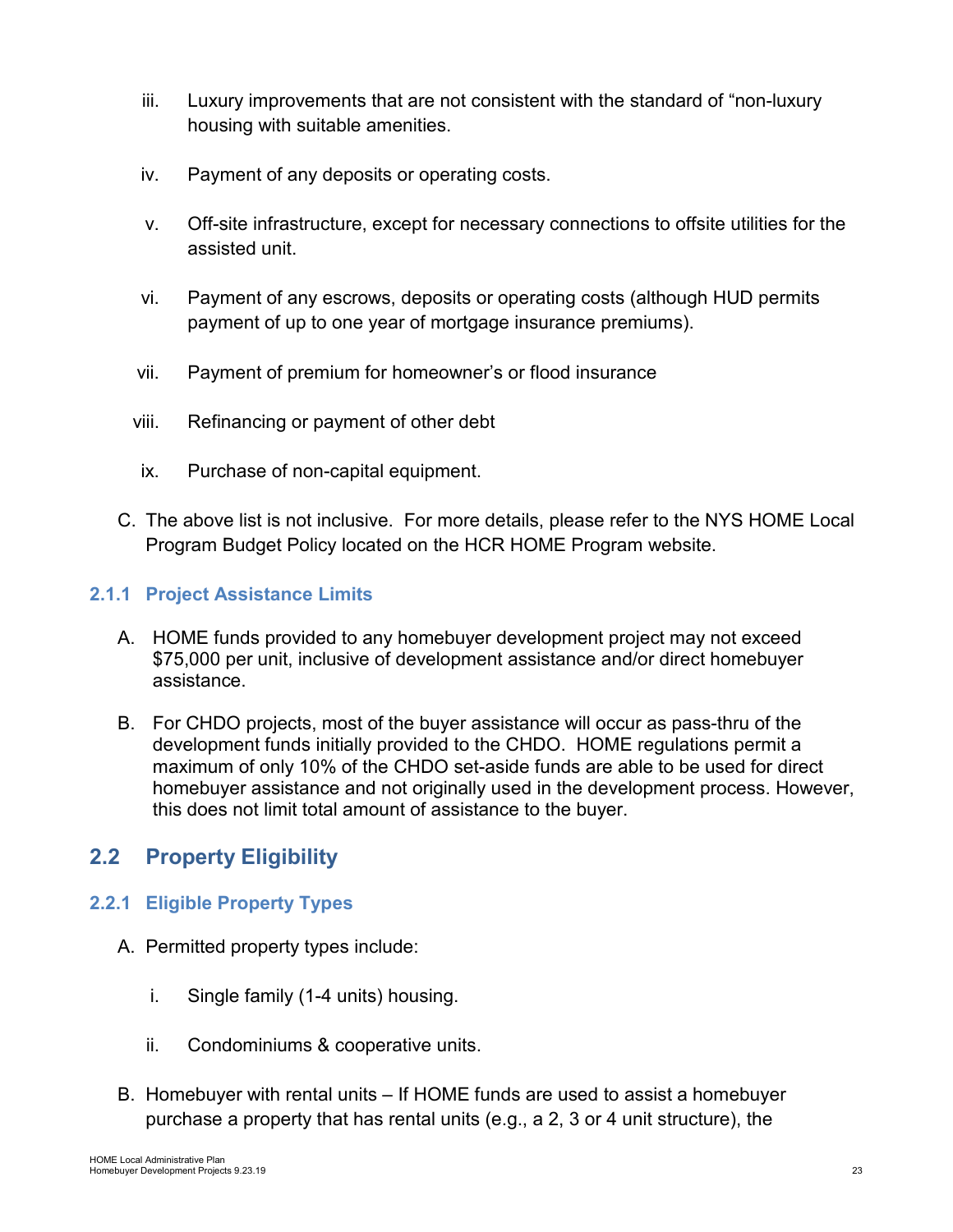CHDO/LPA must determine if the HOME assistance is being used in the homebuyers unit, the rental units or both.

- C. If the rental unit is being assisted with HOME funds, then rental rules apply including low-income tenant occupancy, lease requirements, rent limits, income recertification, and ongoing property standards during the POA. The HTFC prefers the households assisted to receive some form of landlord and HOME Program rental requirements training prior to renting the HOME eligible units.
- D. After completion of construction activities and prior to the sale, the property must be documented to be decent, safe and sanitary and meets NYS and/or Local Code requirements.

## <span id="page-23-0"></span>**2.2.2 Maximum Sales Price Limit**

- A. The purchase price for the homebuyer cannot exceed the HOME Maximum Sales Price Limits (maximum purchase Price/after rehab value) as published annually by HUD for the local jurisdiction at the time of commitment, available at: [https://www.hudexchange.info/resource/2312/home-maximum-purchase-price-after](https://www.hudexchange.info/resource/2312/home-maximum-purchase-price-after-rehab-value/)[rehab-value/.](https://www.hudexchange.info/resource/2312/home-maximum-purchase-price-after-rehab-value/)
- B. The determination of how the sales price will be calculated must be proposed and approved by HTFC.
- C. The sales prices should be supported by one of the following methods:
	- i. Licensed Appraisal
	- ii. Real Estate Market Assessment
	- iii. Independent estimate of value by a "knowledgeable" professional

# <span id="page-23-1"></span>**2.3 Property Standards**

#### <span id="page-23-2"></span>**2.3.1 HOME Property Standards for New Construction**

A. All new construction must be in compliance with state and local housing codes, and HOME regulations at 25 CFR 92.251: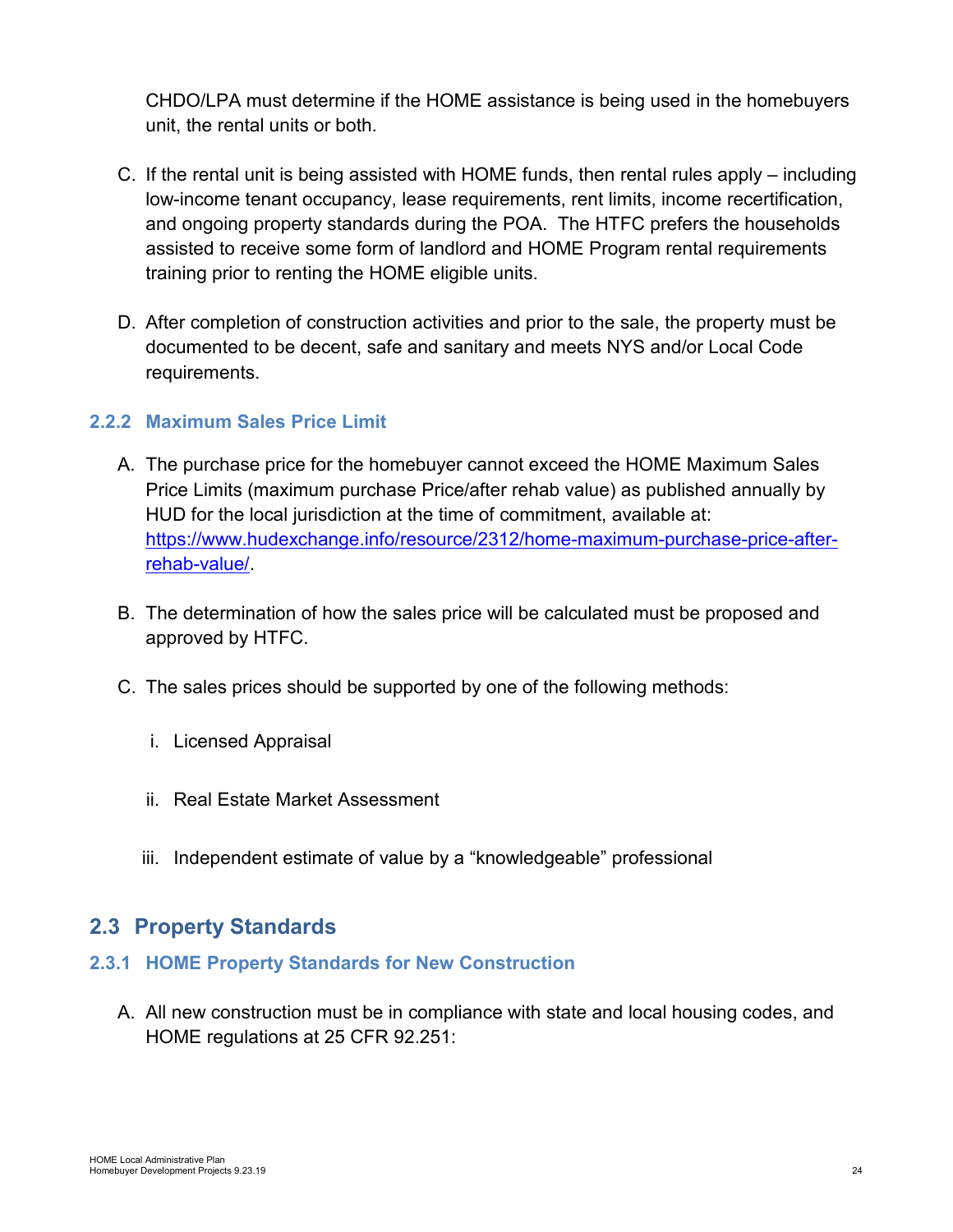- i. State and local codes, ordinances, and zoning requirements: housing that is newly constructed with HOME funds must meet all applicable State and local codes, ordinances, and zoning requirements.
- ii. HOME-assisted new construction projects must meet State or local residential and building codes, as applicable. The housing must meet the applicable requirements upon project completion.
- iii. Projects must also meet the requirements described in 24 CFR 92.251 paragraphs  $(a)(2)(i)$  through  $(v)$ :
	- a. Accessibility: the housing must meet the accessibility requirements of 24 CFR part 8, which implements Section 504 of the Rehabilitation Act of 1973 (29 U.S.C. 794), and Titles II and III of the Americans with Disabilities Act (42 U.S.C. 12131-12189) implemented at 28 CFR parts 35 and 36, as applicable.
	- b. Disaster mitigation. Where relevant, the housing must be constructed to mitigate the impact of potential disasters (e.g., earthquakes, hurricanes, flooding, and wildfires), in accordance with State and local codes, ordinances, or other State and local requirements, or such other requirements as HUD may establish.
	- c. Written cost estimates, construction contracts and construction documents: the CHDO/LPA must ensure the construction contract(s) and construction documents describe the work to be undertaken in adequate detail so that inspections can be conducted. The CHDO/LPA must review and approve written cost estimates for construction and make a determination that costs are reasonable and as approved by the HTFC.
	- d. Construction progress inspections: the CHDO/LPA must conduct progress and final inspections of construction to ensure that work is done in accordance with the applicable codes, the construction contract, and construction documents and as approved by HTFC.

# <span id="page-24-0"></span>**2.3.2 HOME Property Standards for Housing Rehabilitation**

- A. All rehabilitation performed under this contract must be in compliance with HTFC Housing Rehabilitation Standards for One- to Four-Unit Structures, available on the HCR HOME program website.
- B. An addition was made to the standards pertaining to mold containing components. LPAs should refer to the HTFC HOME Local Memo "REV. 1.2016 Mold Requirements"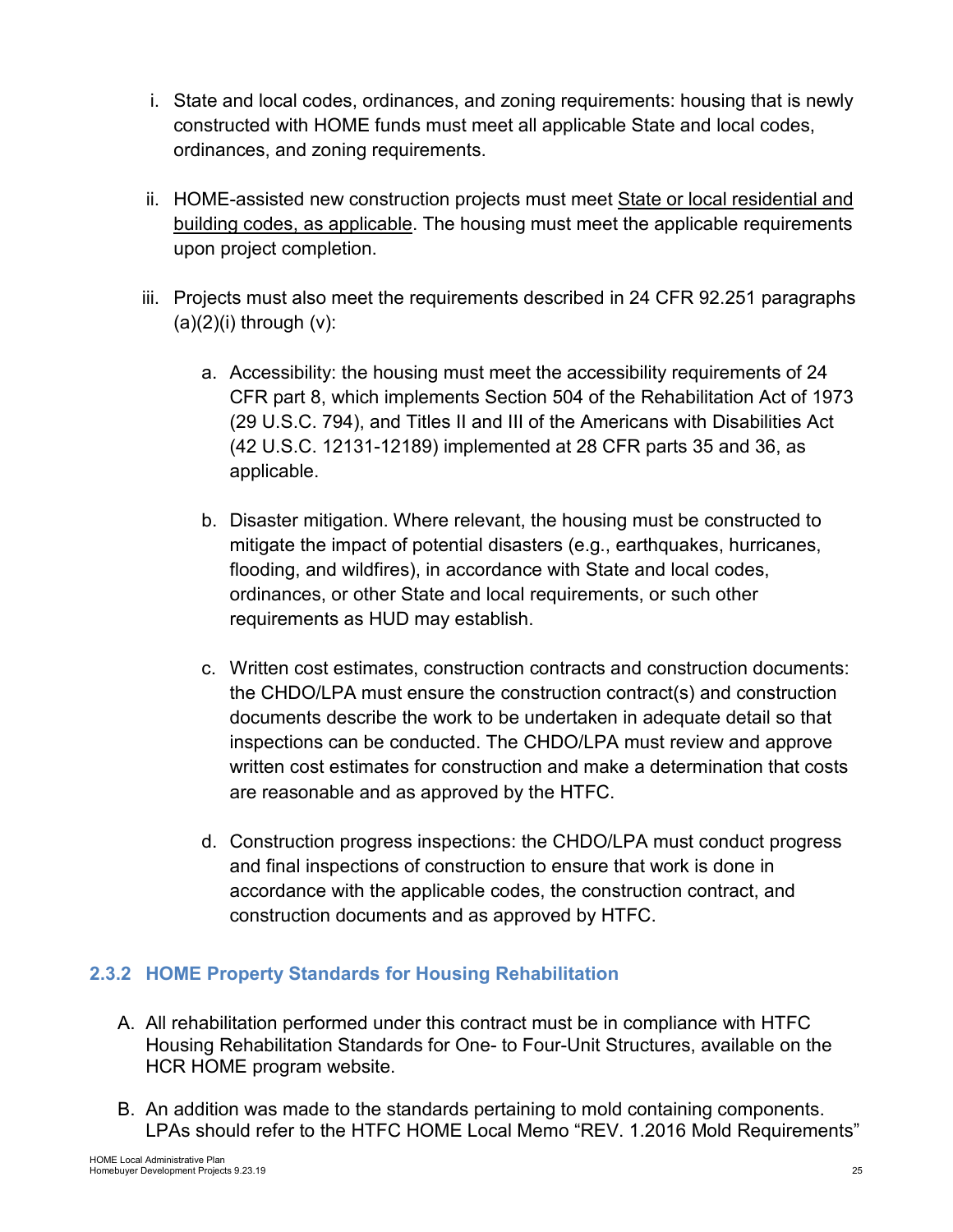added into the housing rehabilitation standards at Section VIII -Interior standards available on the HCR HOME Program website.

- B. HOME rules require that each of the major systems must have a remaining useful life for a minimum of 5 years. If not, the major systems must be rehabilitated or replaced as part of the rehabilitation work. Major systems include structural support; roofing; cladding and weatherproofing (e.g., windows, doors, siding, gutters); plumbing; electrical; and heating, ventilation, and air conditioning.
- C. The CHDO/LPA must develop the scope of work based on the following construction order of priority:
	- i. Address Health and safety issues
	- ii. Address NYS State and/or Local Code violations
	- iii. Ensure major systems have a useful life of at least 5 years
	- iv. Include disaster mitigation standards as necessary
	- v. And in addition, when done in the overall scope to deliver a code compliant unit at completion, address special purpose needs such as weatherization and energy efficiency.
- D. 92.251(b) (2) requires a scope of work in sufficient detail to be the basis for inspection to determine compliance with rehabilitation and property standards. The CHDO/LPA must prepare a written cost estimate for rehabilitation, after determining that costs are reasonable.

## <span id="page-25-0"></span>**2.3.3 Lead Based Paint (LBP) – Rehabilitated Properties**

- A. Housing Rehabilitation assisted with HOME (and other HUD or federal funding) is subject to the HUD LBP rule at 24 CFR Part 35. Rehabilitation is subject to the requirements at 35.900 - .930.
- B. All renovation is also subject to the EPA Renovation, Repair and Painting Rule at 40 CFR Part 745. Effectively, this means that rehabilitation work (other than work that must be done by abatement contractors) must be done by an EPA Renovator following HUD rules.
- C. Risk assessments (by an EPA certified Risk Assessor) are required for any rehabilitation project where the federal rehabilitation assistance is over \$5,000.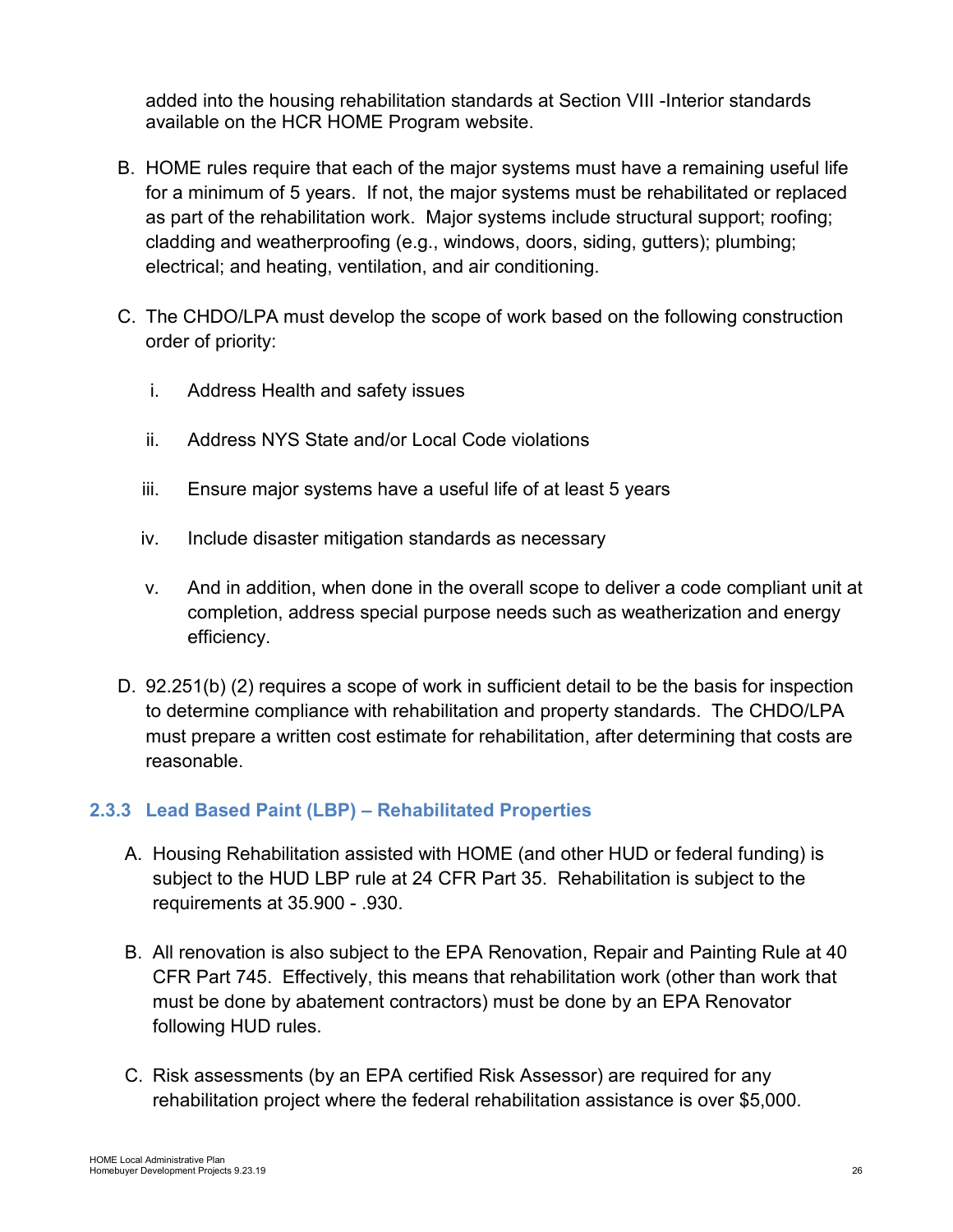Presumption of LBP in lieu of a risk assessment is not permitted. HTFC requires lead based paint testing of all areas to be rehabilitated.

- D. The results of the risk assessment must be incorporated into the scope of work.
- E. LBP clearance is required for all applicable housing rehabilitation. The HTFC will allow the LPA to charge the program for a single LBP clearance test. If it does not pass clearance the first time, the LPA or the contractor (per the agreement between the LPA and contractor) must pay for all subsequent clearance testing.

### <span id="page-26-0"></span>**2.3.4 Energy Audit Requirements – Rehabilitated Properties**

- A. HTFC requires an energy audit be conducted for each house that includes housing rehabilitation to identify energy-related improvements that can be incorporated into the scope of work.
- B. The HTFC requires the CHDO/LPA to certify at project completion that the energy efficiency measures, as recommended in the energy audit, have been incorporated into the scope of work, to the best of ability.
- C. CHDOs/LPAs may request a waiver from the HTFC of this requirement, if the property does not have sufficient structure or systems to effectively perform an energy audit.

## <span id="page-26-1"></span>**2.3.5 Reasonable Accommodations and Modifications**

- A. The CHDO/LPA must work with any household with accessibility needs to address those needs as part of the scope of work for housing rehabilitation and must be in compliance with the Fair Housing Act, Section 504, as applicable.
- B. Accommodations and modifications to address accessibility needs can and should be paid with HOME funds. Exceptions to per-unit assistance limits due to such modifications will be considered.

# <span id="page-26-2"></span>**2.4 Project Approval & Commitment**

## <span id="page-26-3"></span>**2.4.1 Environmental Clearance**

- A. Prior to the commitment of any funds to a HOME-assisted project, environmental review and clearance must be completed approved by HTFC.
- B. The environmental review procedures/instructions for the CHDO/LPA are available on the HCR HOME Program website.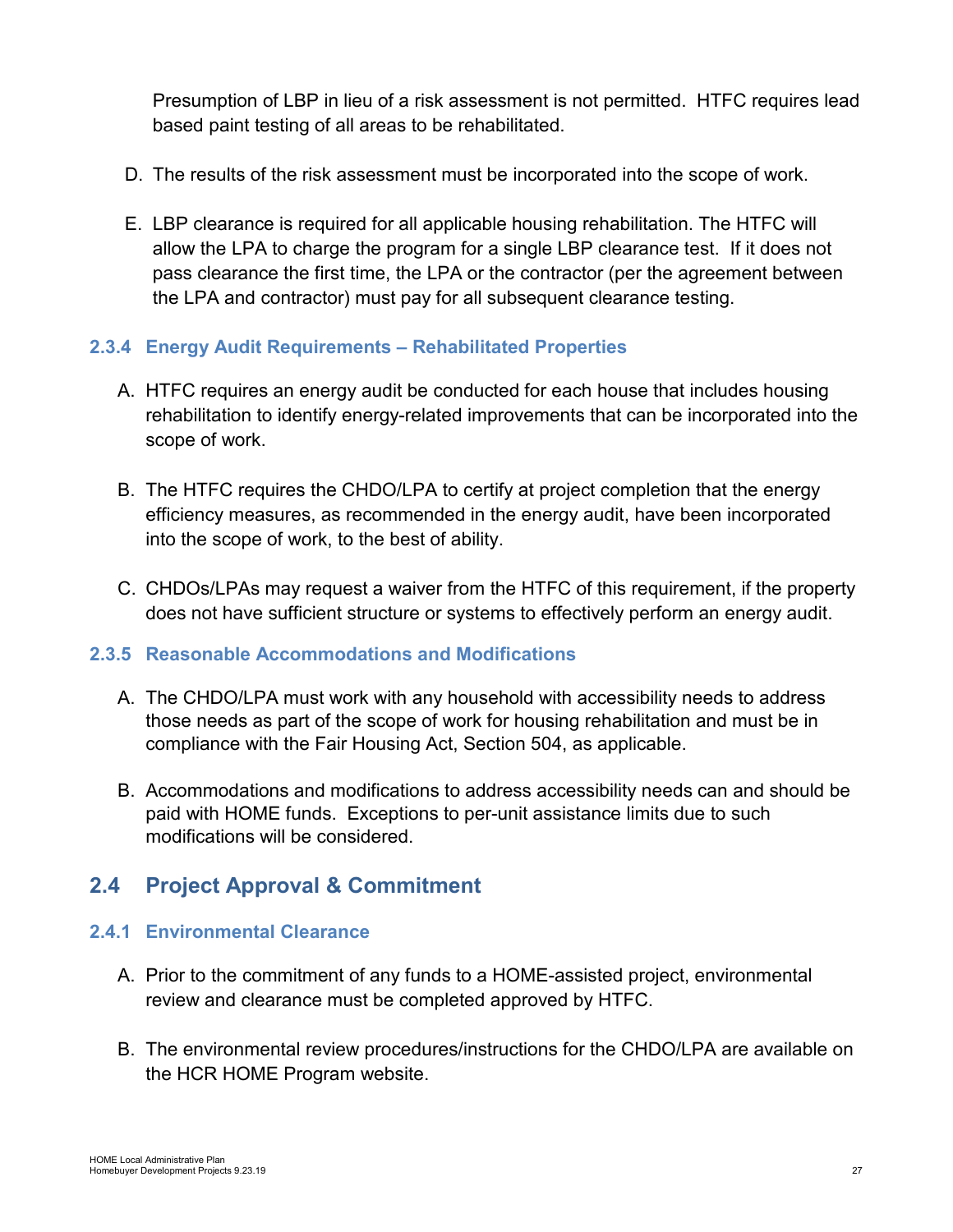### <span id="page-27-0"></span>**2.4.2 Project Commitment and Set Up**

- A. A project commitment can be made and the project set up in IDIS when:
	- i. The project has environmental clearance.
	- ii. All funding sources for the construction/rehabilitation are committed.
	- iii. The rehabilitation/construction scope of work has been approved by the HTFC and the construction contract has been let and the work is scheduled to start.
	- iv. The project has been underwritten.

#### <span id="page-27-1"></span>**2.4.3 First File Review by OCR**

- A. Prior to the first project set-up and initial project draw, the CHDO/LPA will assemble all required documentation as specified on *Initial File Submission Checklists* and submit to OCR for review. OCR will review the documentation and require any corrections prior to initial project setup. If the first file submission is acceptable, no further documentation submissions will be required for subsequent projects.
- B. The Initial File Submission Checklist is included in this Plan and is available on the HCR HOME Program website.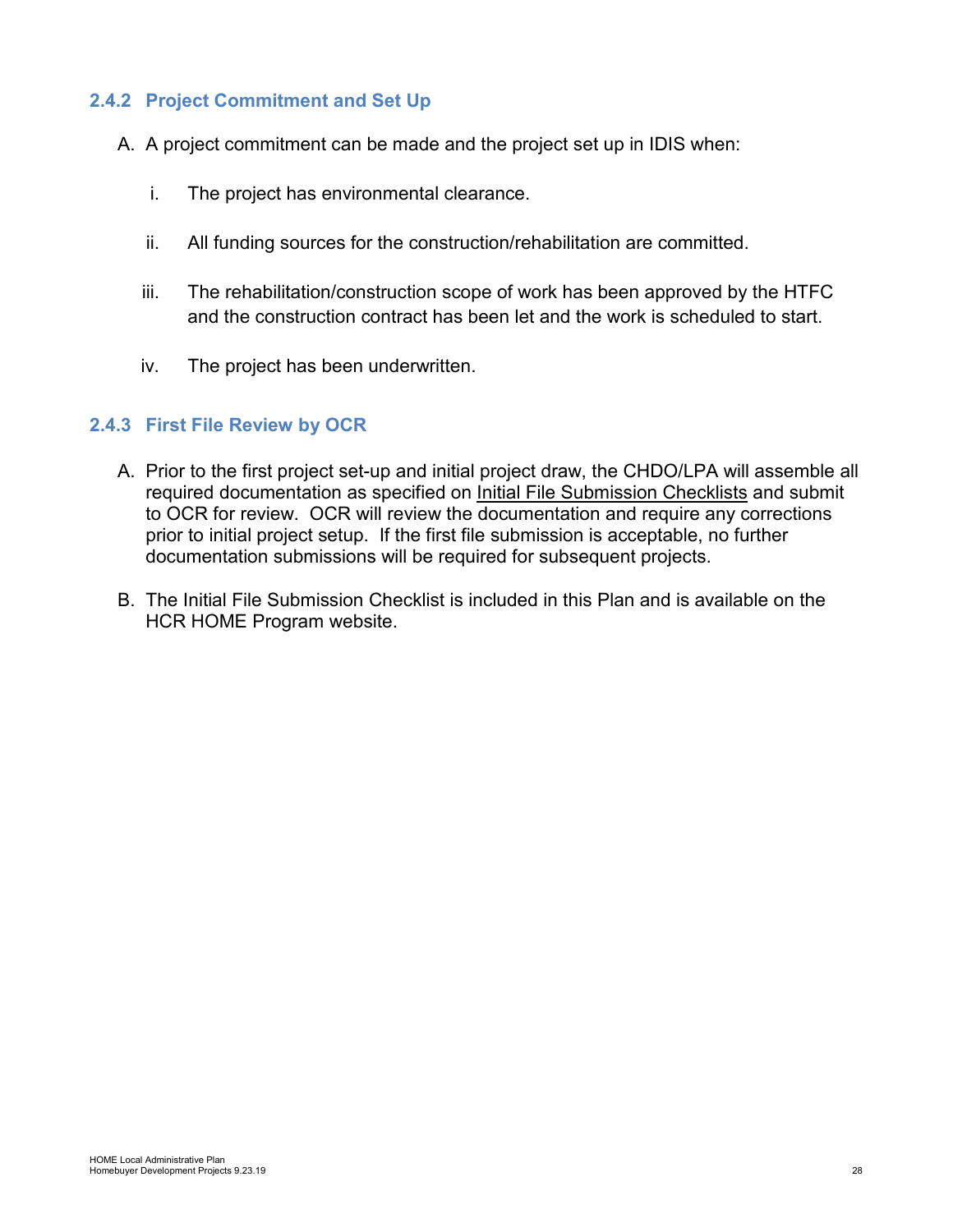# **LPA/CHDO Homebuyer Development Project Initial File Submission Checklist**

| Project Address: _____                                                                                                       | SHARS ID:        |                          |  |  |  |
|------------------------------------------------------------------------------------------------------------------------------|------------------|--------------------------|--|--|--|
| <b>File</b>                                                                                                                  | <b>Submitted</b> | <b>HTFC Review Notes</b> |  |  |  |
|                                                                                                                              |                  |                          |  |  |  |
| <b>Part 1: Submitted at Project Setup</b>                                                                                    |                  |                          |  |  |  |
| Homebuyer Set Up Form                                                                                                        |                  |                          |  |  |  |
| <b>Tier 2 Site-specific Statutory Checklist</b>                                                                              |                  |                          |  |  |  |
| If rehab, initial inspection/work write-up                                                                                   |                  |                          |  |  |  |
| If pre-1978, LBP risk assessment                                                                                             |                  |                          |  |  |  |
| Sale price v program limit                                                                                                   |                  |                          |  |  |  |
| Project underwriting - budget review:<br>• sources committed<br>• uses reasonable<br>• market assessment update              |                  |                          |  |  |  |
| <b>Building permit</b>                                                                                                       |                  |                          |  |  |  |
| Rehabilitation/construction contract                                                                                         |                  |                          |  |  |  |
| <b>Part 2: Submitted at Project</b><br><b>Completion</b>                                                                     |                  |                          |  |  |  |
| Homebuyer Project Completion Form                                                                                            |                  |                          |  |  |  |
| Final inspection report                                                                                                      |                  |                          |  |  |  |
| LBP clearance report (if appl.)                                                                                              |                  |                          |  |  |  |
| Applicant income eligibility determination                                                                                   |                  |                          |  |  |  |
| Income documentation - all income                                                                                            |                  |                          |  |  |  |
| <b>Buyer underwriting:</b><br>• Affordability analysis<br>1 <sup>st</sup> mortgage review<br>Assistance amount determination |                  |                          |  |  |  |
| Executed homebuyer written agreement                                                                                         |                  |                          |  |  |  |
| Recorded note & mortgage                                                                                                     |                  |                          |  |  |  |
| Final project budget/proceeds<br>reconciliation                                                                              |                  |                          |  |  |  |

\_\_\_\_\_\_\_\_\_\_\_\_\_\_\_\_\_\_\_\_\_\_\_\_\_\_\_\_\_\_\_\_\_\_\_\_\_\_\_\_\_\_\_\_\_\_\_\_ \_\_\_\_\_\_\_\_\_\_\_\_\_\_\_\_\_\_

#### \_\_\_\_\_\_\_\_\_\_\_\_\_\_\_\_\_\_\_\_\_\_\_\_\_\_\_\_\_\_\_\_\_\_\_\_\_\_\_\_\_\_\_\_\_\_\_\_ \_\_\_\_\_\_\_\_\_\_\_\_\_\_\_\_\_\_ LPA Signature Date

HTFC Reviewer Date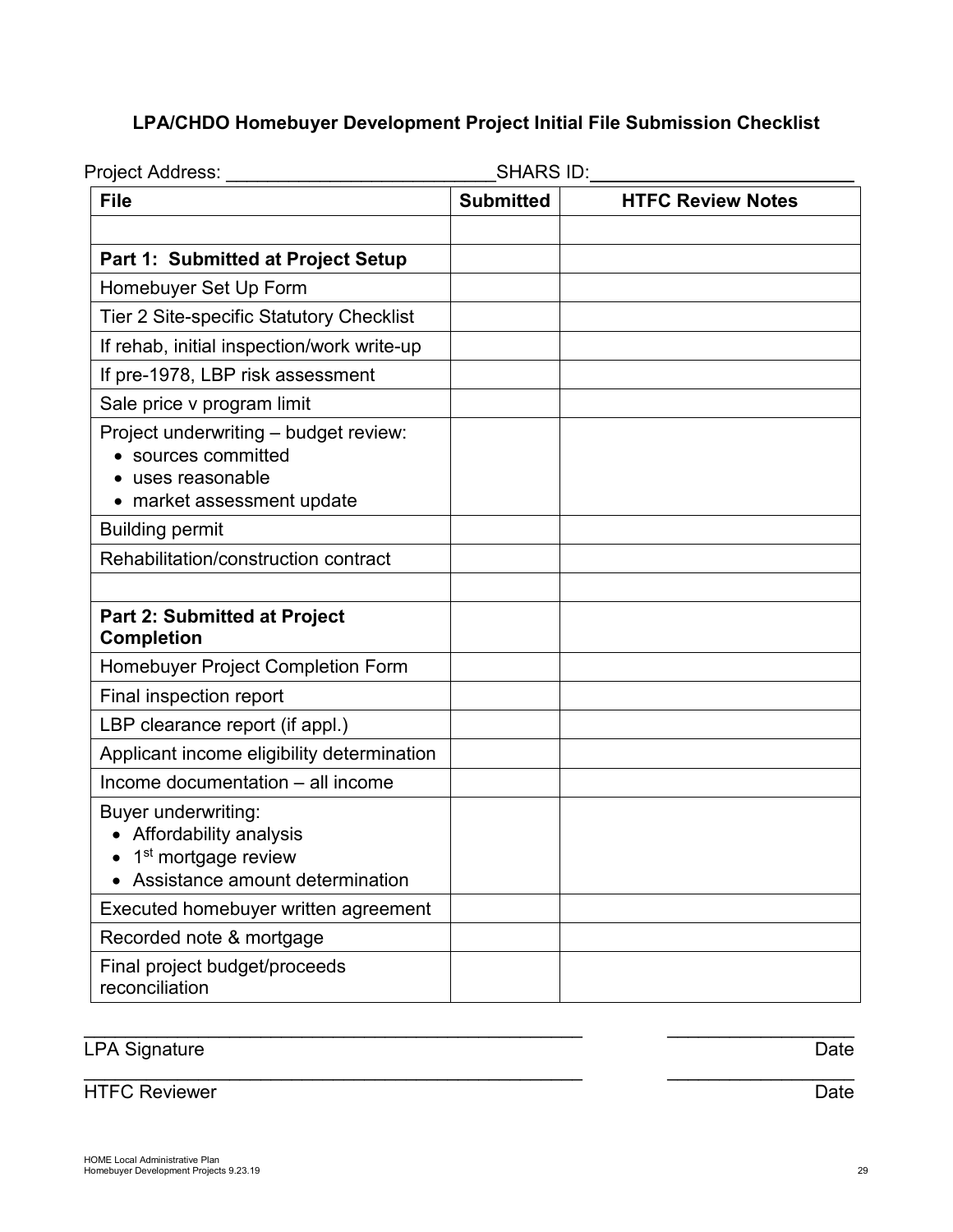# <span id="page-29-0"></span>**2.5 Relocation**

- A. The HOME Program is subject to an overall policy of minimizing displacement, and is subject to the Uniform Relocation Act and Section 104(d) of the Housing and Community Development Act of 1974, as amended. The HOME & CDBG Residential Anti displacement & Relocation Assistance Plan establishes the HCR/HTFC HOME Program policy to minimize displacement.
- B. THE URA protects the seller and any legal occupants of the property as of the purchase agreement, and requires notices and assistance that varies by the circumstances.
- C. HUD Handbook 1378 contains the guidance and sample forms and notices that must be used in the event of acquisition and relocation. It is available at: [https://www.hudexchange.info/resource/310/hud-handbook-1378-tenant-assistance](https://www.hudexchange.info/resource/310/hud-handbook-1378-tenant-assistance-relocation-and-real-property-acquisition/)[relocation-and-real-property-acquisition/.](https://www.hudexchange.info/resource/310/hud-handbook-1378-tenant-assistance-relocation-and-real-property-acquisition/)
- D. HTFC requires the LPA/CHDO to comply with the requirements and discourages the acquisition of occupied properties if the LPA/CHDO does not have detailed knowledge of URA requirements and Handbook 1378. The LPA/CHDO must consult with HCR/HTFC prior to making an offer on a property occupied by individuals or entities other than the seller.

#### <span id="page-29-1"></span>**2.5.1 Notices to the Seller (and Tenants)**

- A. The seller must receive and acknowledge receipt of a notice of voluntary sale (Appendix 31 of HUD Handbook 1378).
- B. If rental units are included as part of the acquisition, the tenants of the structure are protected as of the date of offer to purchase, and the appropriate notices must be given to tenants, depending on whether they are going to be permanently displaced, temporarily displaced or not displaced. Refer to Handbook 1378.

## <span id="page-29-2"></span>**2.5.2 Permanent Displacement**

A. Permanent displacement will occur if a tenant in an assisted unit is over-income or otherwise not expected to be housed after rehabilitation. Consult with HCR/HTFC before proceeding with the project.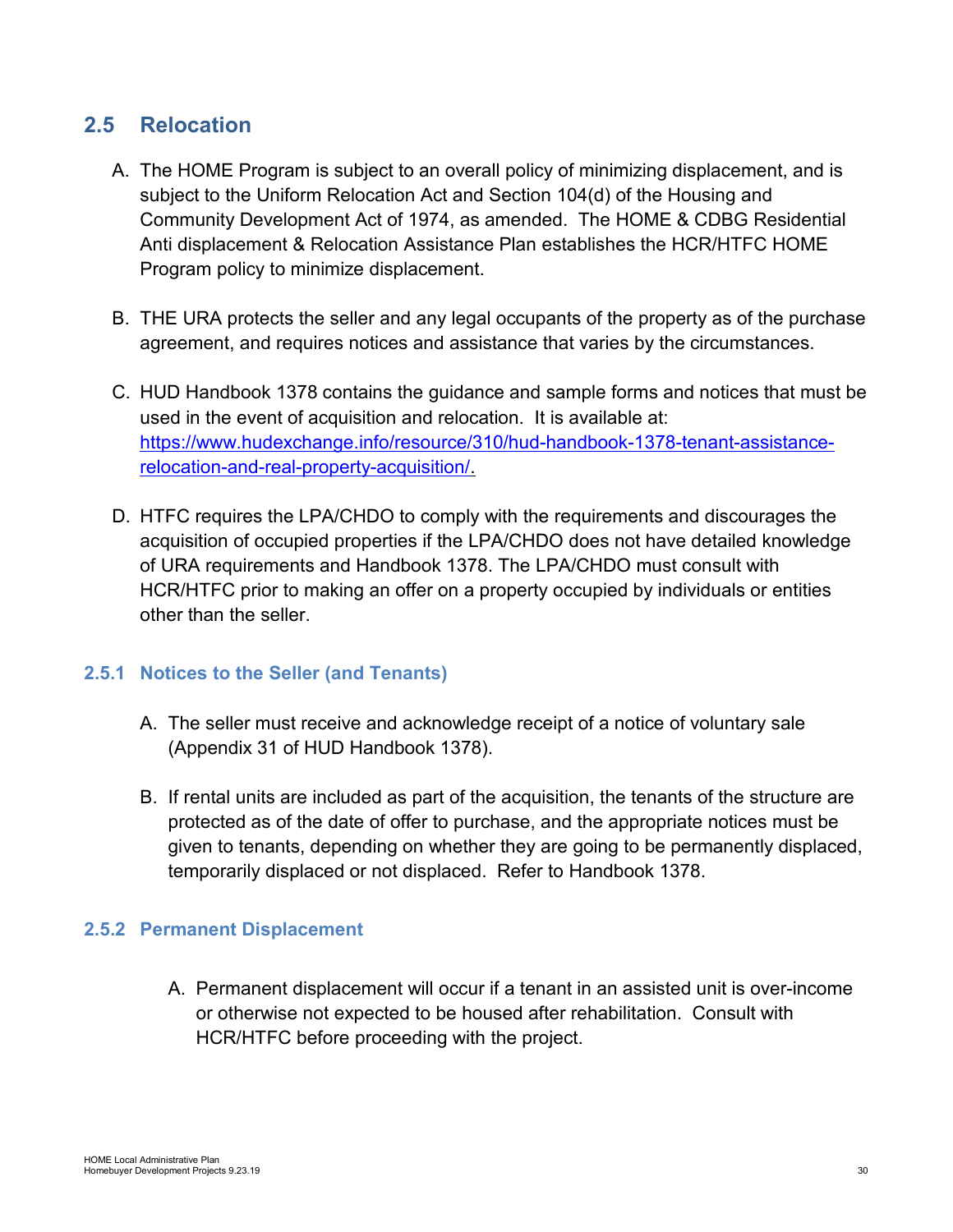- B. Individuals that are relocated are entitled to assistance and various payments. HOME funds can be used for permanent relocation costs in compliance with URA. Refer to the HUD Handbook 1378.
- C. Also, if rents are increased due to the rehabilitation and are considered unaffordable, otherwise non-displaced tenants can claim economic displacement and be entitled to benefits. LPAs should review pre- and post-rehab rents to determine if this could occur.

# <span id="page-30-0"></span>**2.5.3 Temporary Relocation**

- A. Temporary relocation may be necessary due to extensive rehabilitation or reconstruction making the home unusable while work is progressing. Temporary relocation may also be triggered by lead hazard control work following the requirements of 24 CFR 35. 1345(a) (2).
	- i. Tenants are considered involuntarily displaced and their costs of temporarily relocation must be paid. HOME funds may be used for this purpose.
	- ii. Federal requirements give administrators flexibility in determining and paying the costs of temporary relocation. Consult with HCR/HTFC if there are questions regarding appropriate eligible HOME program costs of temporary relocation.

# <span id="page-30-1"></span>**2.6 Procurement For LPAs:**

- A. The LPA as the "procurer" (i.e., it effectively controls the decision of who gets the contract) and the procurement requirements of 2 CFR 200.318 - .326 apply. (The combined Omni-Circular replaces Parts 85 and 84 circulars.)
- B. The LPA is responsible to ensure an adequate level of competition in bidding to establish cost reasonableness.
- C. The LPA must receive a minimum of 3 bids for all procured projects to be paid with HOME funds and may select the lowest, responsible bid.

**For CHDOs:** See CHDO Section included in this Plan

## <span id="page-30-2"></span>**2.6.1 Required Construction Contract Provisions**

A. Required contract provisions are attached to 2 CFR Part 200 as Appendix II.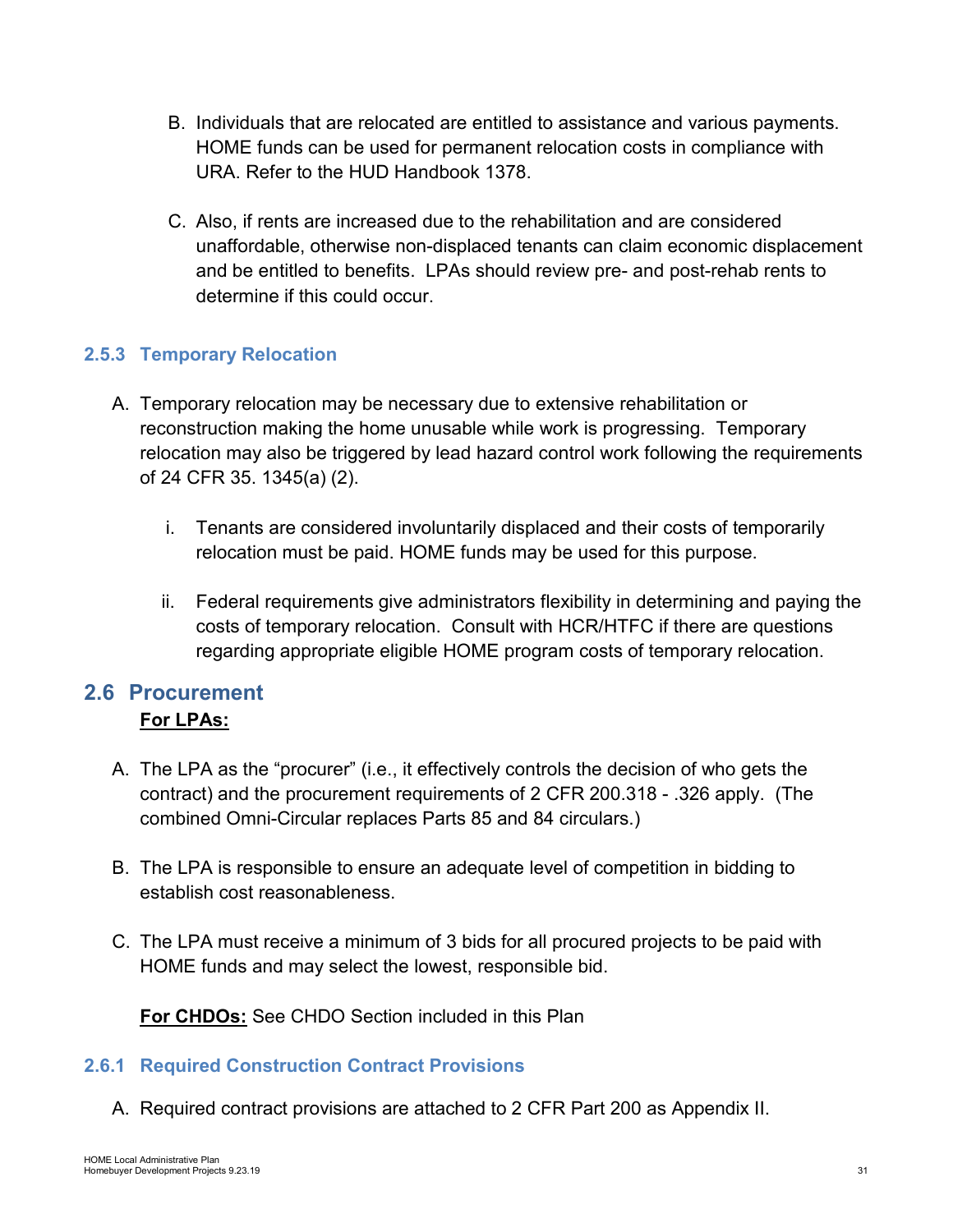- B. A contract must be executed with each contractor providing services. The CHDO/LPA must be a party to the contract able to approve payment and mediate disputes.
- C. Bonding is not required for contracts under \$150,000.
- D. The LPA or CHDO must hold back a minimum 10% of the final payment to the contractor until after final completion of construction work and all required documentation has been submitted.
- E. The CHDO or LPA and the contractor must sign off that the work has been completed satisfactorily and meets all NYS HOME Local Program property standards requirements.
- D. The CHDO/LPA must require that all contractors sign a release of lien form for all construction activity completed and paid for with HOME funds.
- E. CHDOs and LPAs should refer to and review the HOME Local Program Section 3 Participation Plan available on the HCR HOME Program website when responding to the questions below.
- F. Required HOME contract provisions:
	- i. Labor Standards: Davis-Bacon is only for construction contracts of 12 or more HOME-assisted units.
	- ii. Section 3 requirements for individual contractors are triggered at \$100,000.
	- iii. MWBE: All contractors should be encouraged to utilize minority and women owned business enterprises. Section 3 and MWBE reporting forms are available at: [http://www.nyshcr.org/Forms/FairHousing/.](http://www.nyshcr.org/Forms/FairHousing/)

# <span id="page-31-0"></span>**2.7 Construction Management**

- A. All contractors and sub-contractors hired must not have been debarred from working on federally funded projects or known as being on the "Excluded Parties" list and can be checked on the System for Award Management (SAM) website at [https://www.sam.gov/portal/SAM/#1.](https://www.sam.gov/portal/SAM/#1)
- B. HOME rules require progress and final inspections to determine that work was done in accordance with the work scope and contract and required property standards.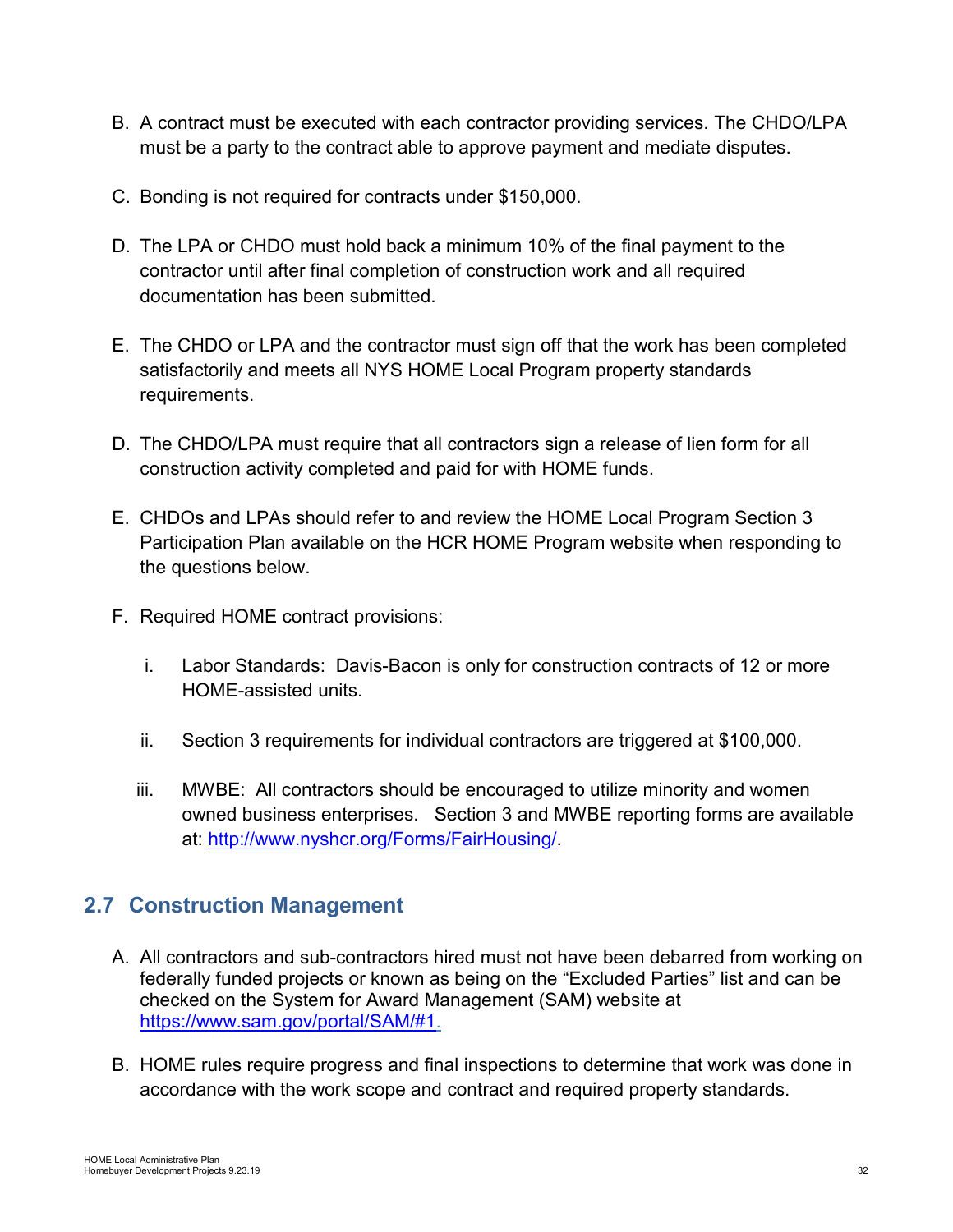- C. All progress and final payments to contractors must be signed off by the CHDO/LPA's construction professional and the contractor.
- D. If Lead based paint (LBP) is present, any hazard control work must be cleared according to the requirements of Part 35.
- E. The final inspection must certify completion of the scope of work and that the property meets NYS and/ or Local Code. The inspection must be performed by an independent NYS Code certified inspector. Documentation of this inspection must include a signed and dated report from the inspector documenting the property meets the above requirements.

### <span id="page-32-0"></span>**2.7.1 Preferences and Priorities**

- A. Assistance can be limited to units within the identified service area of the program in the application and contract.
- B. Assistance cannot be limited to current or prior residents of the jurisdiction of the target area.
- C. Priorities or preferences for certain types of housing or household type is only permissible to the extent that:
	- i. The priority or preference does not violate nondiscrimination and fair housing requirements.
	- ii. The priority housing and household type has been identified in the application and approved by HTFC at contract execution.
	- iii. The priority or preference is fully disclosed in all program documents, advertisements and presentations.
	- iv. The HTFC may allow the CHDO/LPA to design eligible program activities that may limit beneficiaries to veterans, the elderly, the physically disabled, and/or or give preferences to persons in certain occupations, such as police officers, firefighters, or teachers.
	- v. If the program elects to serve a special needs population, the CHDO/LPA must have a current service provider agreement that will send direct referrals of clients in the special needs population to be served in the HOME assisted program.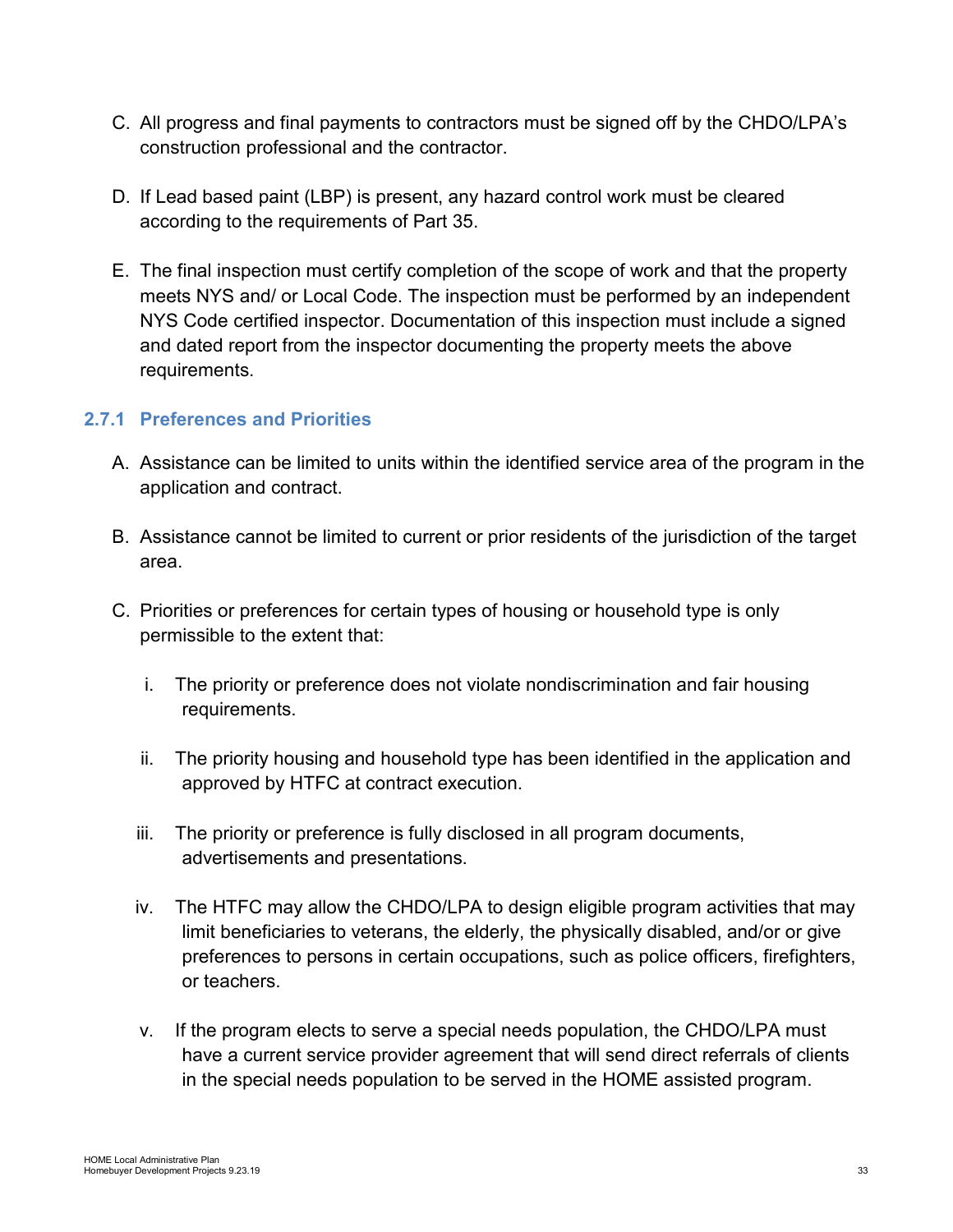- vi. Any limitation or preference must not violate nondiscrimination requirements in 24 CFR 92.350.
- vii. Limiting programs or giving preferences to students or a group of all employees is not permitted.
- viii. The preference or limitation must be approved by the HTFC at contract execution.

# <span id="page-33-0"></span>**2.7.2 Applicant Fees - Charges to Homebuyers**

- A. The CHDO/LPA may not charge homebuyers servicing, origination, or other fees for the purpose of covering costs of administering the HOME program, except that the CHDO/LPA may charge:
	- i. Nominal application fees to discourage frivolous applications the amount of application fees must be appropriate to the type of application and may not create an undue impediment to a low-income family's participation in the program
	- ii. Housing counseling fees only to the extent that such costs are not paid by HOME or other funds.

Any such fees collected must be treated as applicable credits under OMB cost guidelines.

## <span id="page-33-1"></span>**2.8 Applicant Eligibility**

## <span id="page-33-2"></span>**2.8.1 Applicant Intake & Waiting List**

- A. Applications must be taken in a manner that that ensures fair access, including reasonable time periods and methods of submission. Assistance must be offered to any household requesting assistance in completing the application.
- B. The method for establishing the queue and waiting lists must be disclosed in this Plan and in application materials and briefings.
- C. While priority or preference households may be placed on a separate waiting list, and processed according to the priority, applications must be accepted from any household within the eligible service area.
- D. Waiting lists must be updated within the last 6 months, maintained and available for inspection.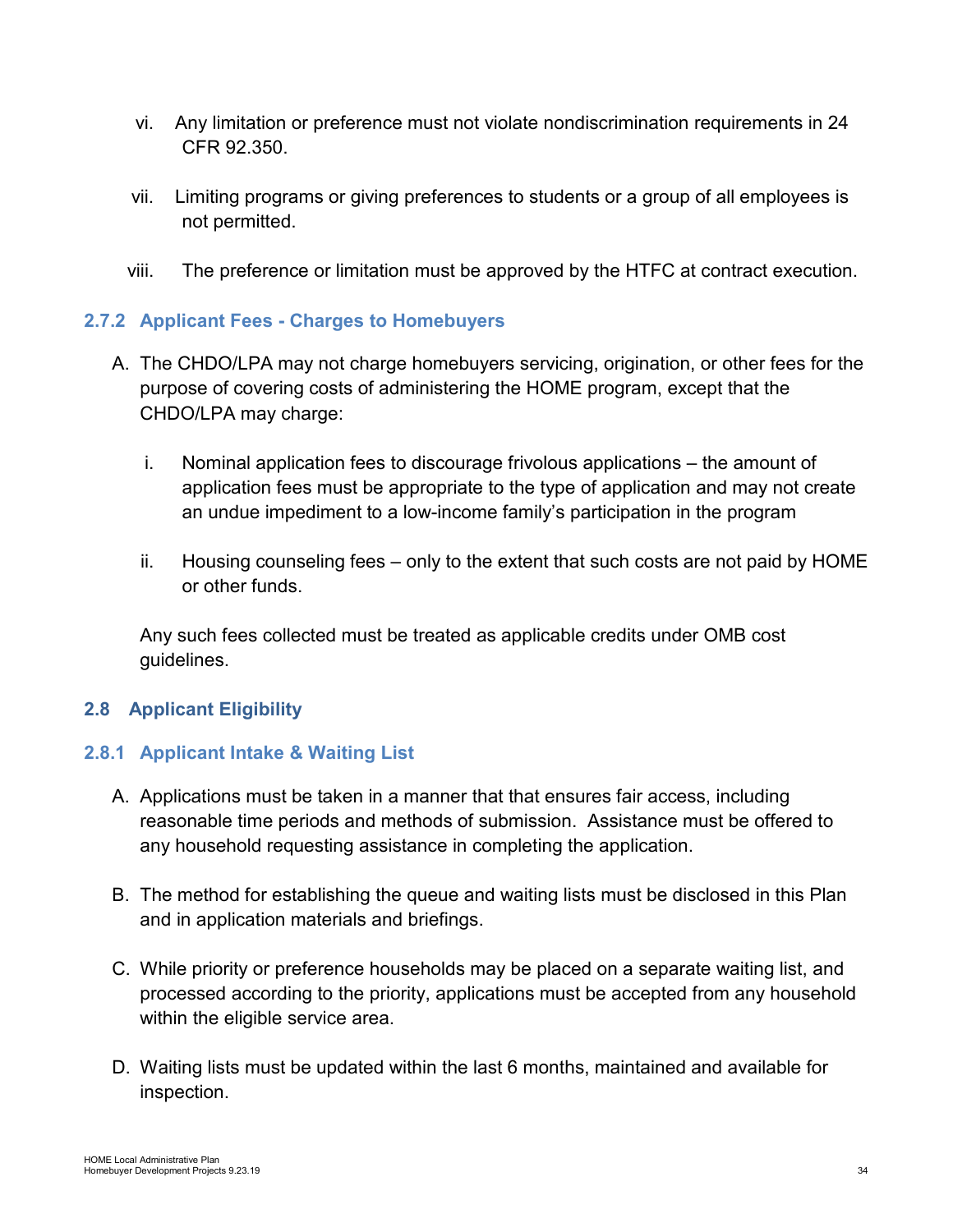- E. Income eligibility need not be verified to place an applicant in the queue or on a waiting list. Placement on the list can be based upon the applicant's representation of income, with disclosure that income will be verified prior to the offering of assistance.
- F. The CHDO/LPA may use an already established wait list from a prior program, however, all applicants must have been pre-qualified to be on the list within the past 6 months.

# <span id="page-34-0"></span>**2.8.2 Income Eligibility**

- A. All households assisted must be under 80% of median income as defined by HUD HOME income limits posted at: [https://www.hudexchange.info/manage-a](https://www.hudexchange.info/manage-a-program/home-income-limits/)[program/home-income-limits/.](https://www.hudexchange.info/manage-a-program/home-income-limits/)
- B. Income must be determined using either the Section 8 method OR IRS Form 1040 method, defined at 92.203(b). The same method must be used for the entire program/for each activity.
- C. LPAs must use the HUD CPD Income Eligibility Calculator at: [https://www.hudexchange.info/incomecalculator/.](https://www.hudexchange.info/incomecalculator/)
- D. All income sources must have at least two months of source documentation (92.203(a) (2) and project anticipated household income for the next 12 months.
- E. Income certifications must sign and dated by the CHDO/LPA and the homebuyer.
- F. The income certification is valid for 6 months. The sale of the unit to the HOME eligible buyer must occur within 6 months of the income certification or the certification must be updated.
- G. Visit [https://www.hudexchange.info/programs/home/topics/income](https://www.hudexchange.info/programs/home/topics/income-determination/#guidebooks-and-tools)[determination/#guidebooks-and-tools](https://www.hudexchange.info/programs/home/topics/income-determination/#guidebooks-and-tools) for further guidance.

## <span id="page-34-1"></span>**2.8.3 Conflict of Interest**

A. The LPA, including its officers, board members and employees, are subject to the presumption of conflict of interest as stated in  $92.356(a) - (c)$ . As such, all such covered persons of the CHDO/LPA may not receive either program assistance or any contract without the prior written exception granted by HUD.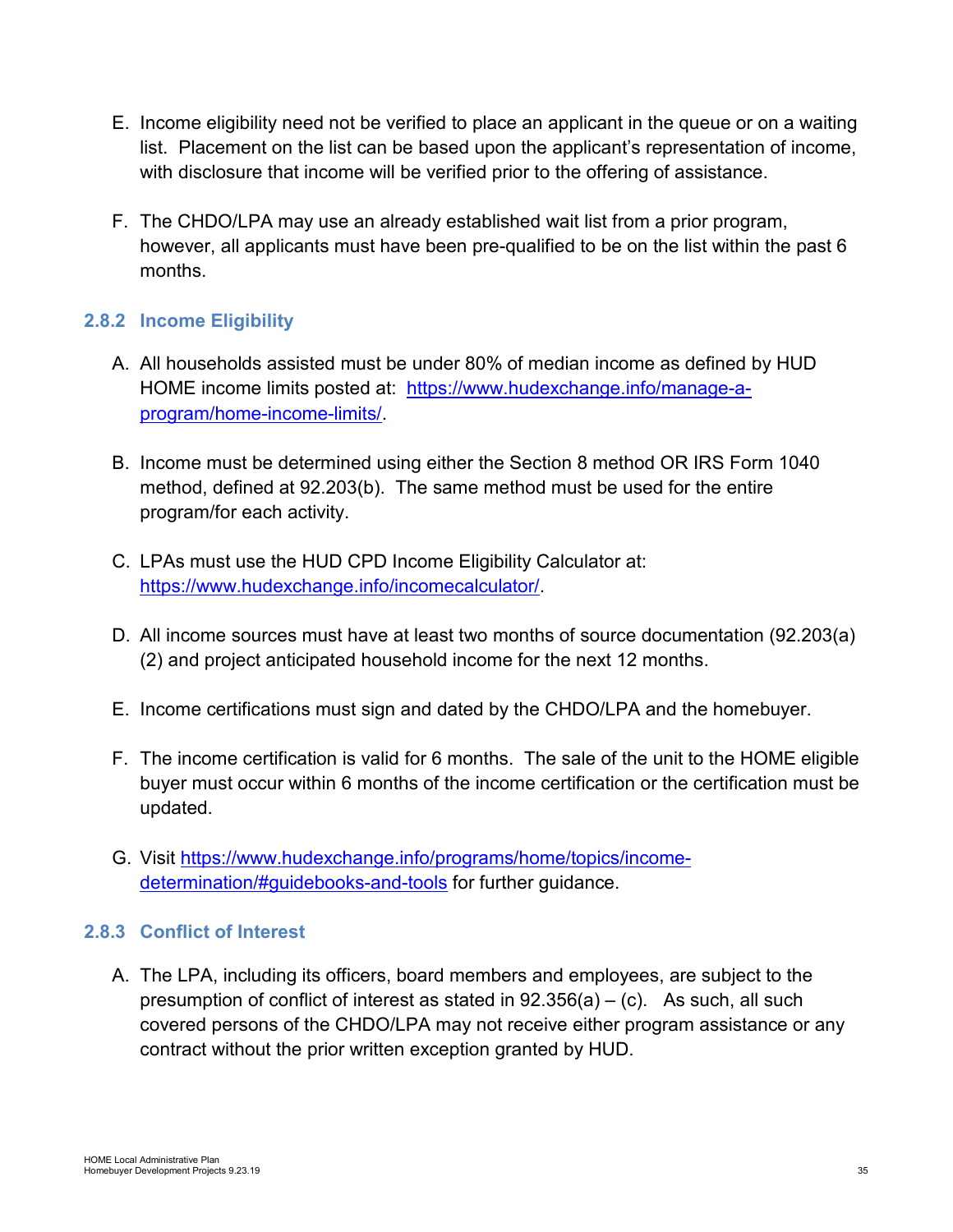- B. No person(s) who exercises or has exercised any functions or responsibilities with respect to the activities being assisted with HOME funds or who is or was in a position to participate in the decision-making process or gain inside information related to HOME assisted-activities may obtain a financial interest or financial benefit from a HOME assisted activity or have a financial interest in any contract, subcontract, or agreement with respect to the HOME-assisted activity, or the proceeds from such activity, either for themselves or those with whom they have business or immediate family ties during their tenure or for one year thereafter.
- C. Immediate family ties include, whether related by blood, marriage, or adoption: spouse, parent (including step-parent), child (including stepchild), brother, sister (including step brother or step sister) grandparent, grandchild, and in-laws or a covered person.
- D. Further, no officer, employee, agent, or consultant of a covered person or entity may occupy a HOME assisted affordable housing unit in the Project. However, this provision does not apply to an employee or agent of a rental developer who occupies a housing unit in a HOME- assisted project as a project manager or maintenance worker.
- E. Exceptions: requests for exceptions to this policy must be submitted to HTFC in advance of selection with the information required by  $92.356(d) - (e)$ . HTFC will forward the request to HUD for review. Upon written request, exceptions may be granted by HUD on a case-by-case basis. In the request to HUD, the CHDO/LPA must disclose the full nature of the conflict, submit proof that the disclosure has been made public and also provide a legal opinion stating that there would be no violation of State or Local law if the exception were granted by HUD.

## <span id="page-35-0"></span>**2.8.4 Underwriting the HOME assistance**

- A. Before committing funds to a project, the CHDO/LPA must ensure that no more HOME funds are invested than needed to provide quality, affordable, and financially viable housing throughout POA.
- B. Before committing funds to a project, the CHDO/LPA must conduct and document the following underwriting analysis:
	- i. Sources all project funding must be reviewed to determine that all sources are firmly committed.
	- ii. Uses all project costs must be reviewed and determined to be necessary and reasonable.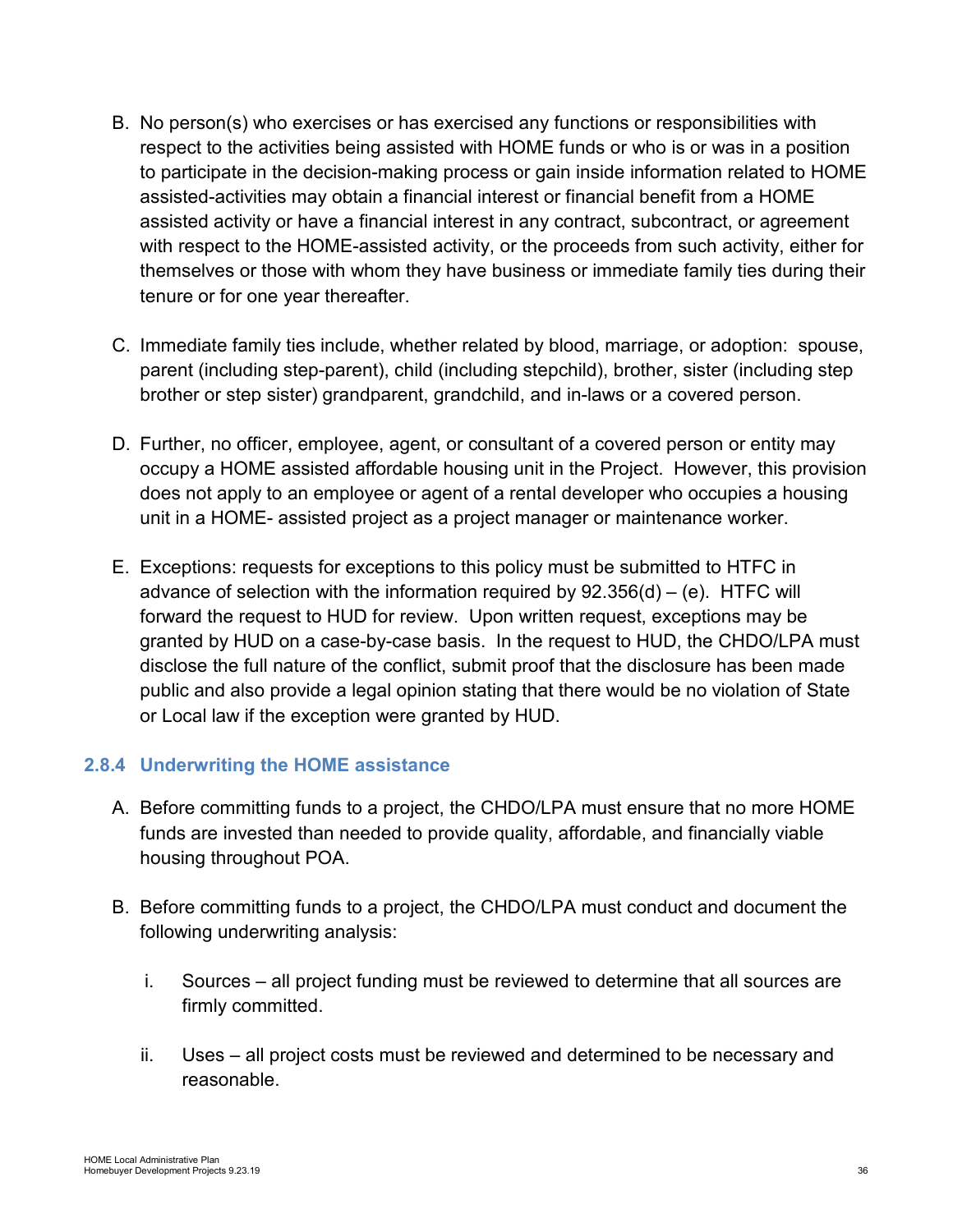- iii. HOME funding the amount of HOME funding (in consideration of all available sources, including other public sources) is reasonable and necessary to provide quality housing that is sustainable throughout the POA and is not excessive, and is within stated program guidelines.
- iv. The home buyer is qualified (or expected to be qualified) for a first mortgage under normal underwriting guidelines that are consistent with typical affordable housing lending practices and that are non-predatory.
- v. The buyer must have sufficient post-closing cash and income to be able to handle all obligations with respect to homeownership – including mortgages, taxes, insurance, utilities and maintenance – for at least the POA.
- C. Evidence and documentation of this analysis must be maintained in the project file.

## <span id="page-36-0"></span>**2.8.5 Other Homebuyer Eligibility Requirements**

A. The assisted homebuyer must be legal a resident of the United States.

### <span id="page-36-1"></span>**2.8.6 Feasibility Determination – Denial of Assistance**

- A. Properties/households should be assisted only if sufficient funds exist to assist the buyer to purchase the home.
- B. The household must have the capacity to sustain the housing throughout the POA.
- C. If inadequate funding exists, the family cannot sustain the housing or it is determined that this is not a cost effective use of funds, the project should be determined infeasible unless the CHDO/LPA can correct these conditions.
- D. Infeasibility determinations should be documented, and the household provided notification including an appeals process.
- F. Any household denied assistance must be contacted in writing with the reasons for denial disclosed and the process for appealing the denial identified.

## <span id="page-36-2"></span>**2.8.7 Homebuyer Counseling and Qualifying Ratios**

A. The homebuyer must receive a Certificate of Completion for pre-purchase housing counseling from a HUD-Certified counselor working for an agency approved to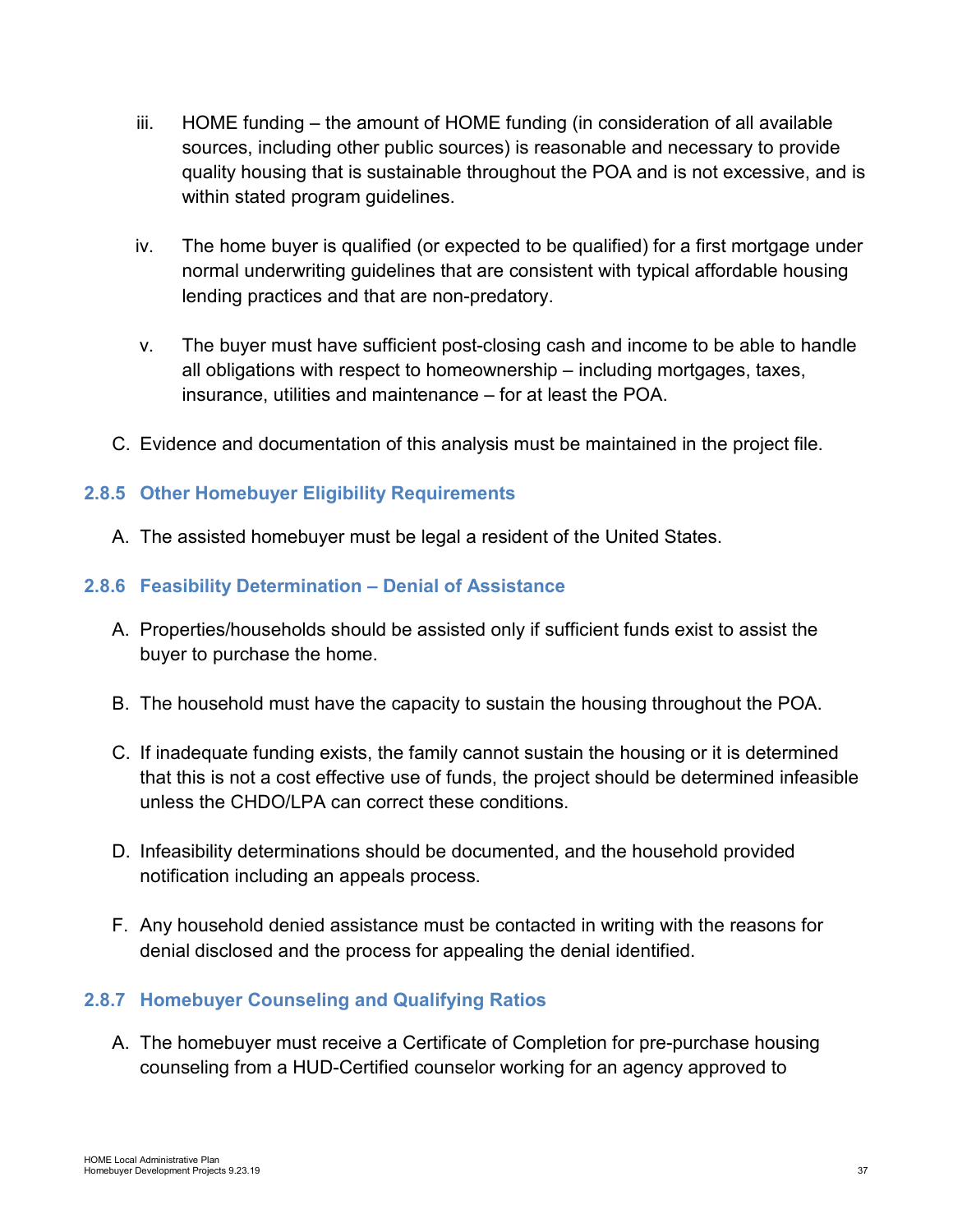participate in HUD's Housing Counseling program. The prospective homebuyer must be deemed by the counselor as "ready to proceed" to purchase a home.

- B. The Agency approved to participate in HUD's Housing Counseling program may have funds from Federal sources other than HOME that will pay the cost for pre-purchase counseling. If so, the cost may not be charged to the HOME program.
- C. Counseling costs may be charged to only one of the following (as permitted in the approved budget):
	- i. To HOME administrative funds (if applicant does not purchase a home)
	- ii. As a project delivery cost charged to HOME (if applicant purchases a home)
	- iii. To the homebuyer, if the fee is cost-based and reasonable and not charged to the HOME program.
- D. Counseling costs may also be paid with other non-HOME funds provided by the LPA. If the direct cost of homebuyer counseling services provided to families that acquire properties with HOME funds is paid with other non-federal funds, it may be counted as HOME match.
- E. Each homebuyer must be qualified to purchase a home with the following homebuyer qualifying ratios:
	- i. Housing debt to income ratio: max 35%
	- ii. Total debt to income ratio: max 45%
	- iii. The housing debt to income ratio may be a maximum of 40%, provided there is no other total debt.

# <span id="page-37-0"></span>**2.9 Forms of Ownership**

#### <span id="page-37-1"></span>**2.9.1 Eligible Forms of Ownership**

- A. The home and land must be transferred to the homebuyer in fee simple title or if in a condominium or cooperative or land trust:
	- i. The land may be under a 99- year ground lease or a community land trust lease of at least 50 years.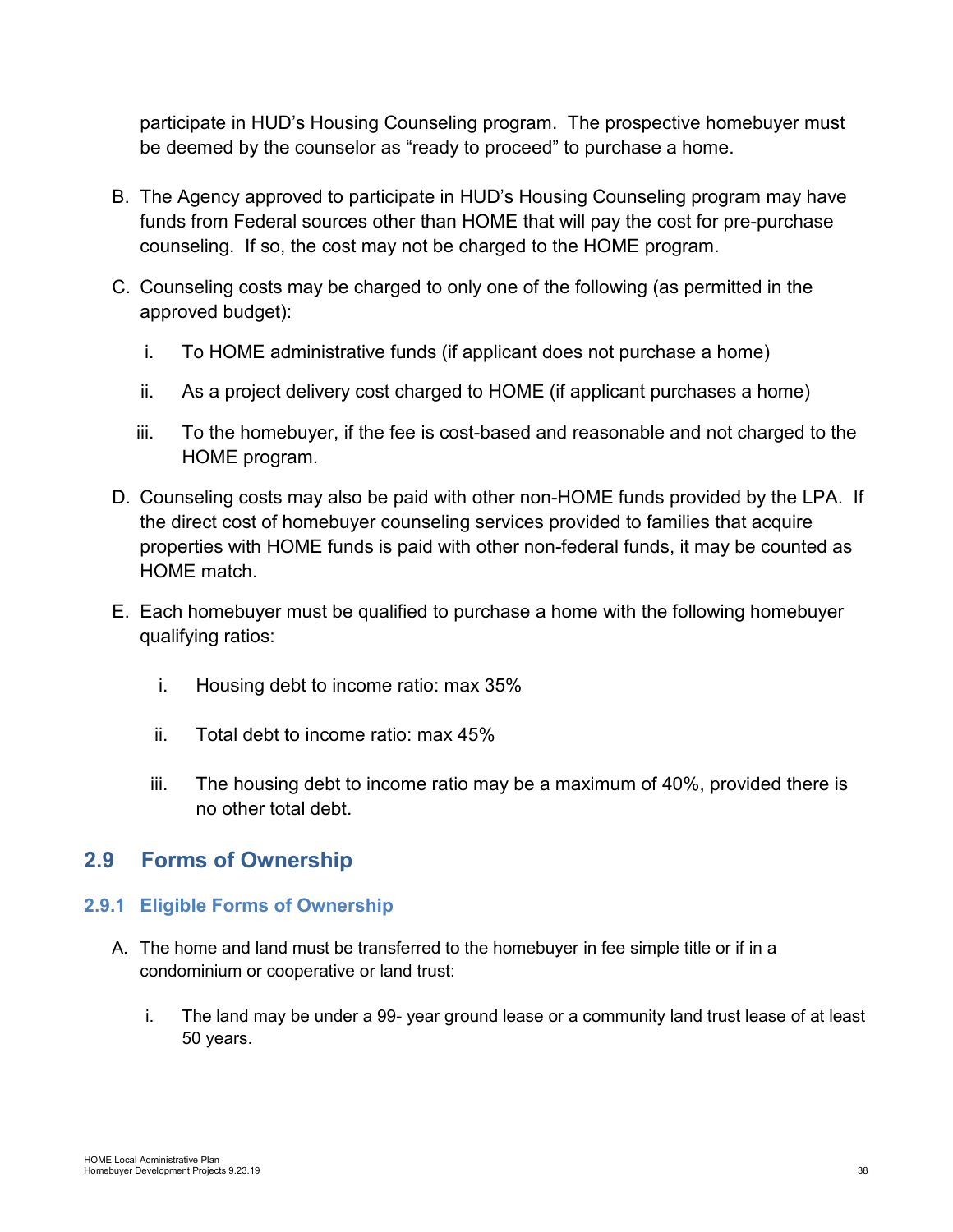# <span id="page-38-0"></span>**2.10 Project Completion**

- A. A project is completed when:
- i. The project complies with the required property standards
- ii. The unit has been sold to the HOME eligible buyer
- iii. The project complies with NYS and/or Local Code requirements
- iv. All construction activities are complete and the homebuyer, CHDO or LPA and contractor have signed a statement that all construction activity is complete and satisfactory according to program requirements.
- v. The final drawdown of HOME funds has been disbursed for the project
- vi. A project with rental units cannot be completed until all units are occupied and beneficiary information has been reported. Rental units must be occupied by eligible tenant within 18 months of when construction is complete.
- vii. The HTFC note and mortgage or restrictive covenant has been recorded and documents forwarded to HTFC.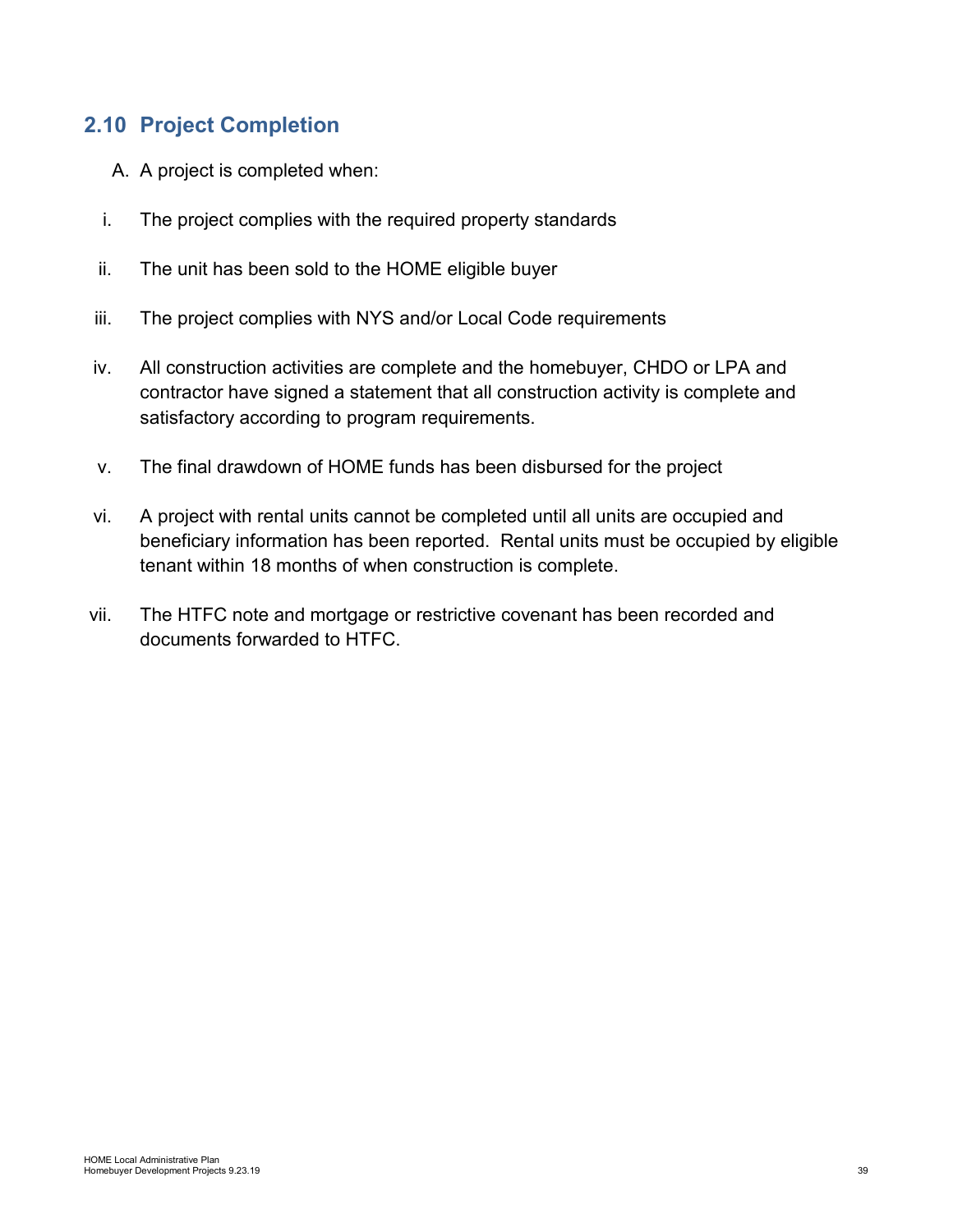# <span id="page-39-0"></span>**3 Financial Management Requirements**

# <span id="page-39-1"></span>**3.1 Uniform Administrative Requirements for Financial Management**

- A. The CHDO/LPA must have financial management systems that meet uniform federal administrative requirements (now restated at 2 CFR 200.301 - .316) that:
	- i. Provide effective control over and accountability for all funds, property and other assets.
	- ii. Identify the source and application of funds for federally-sponsored activities including records and reports that verify the eligibility, reasonableness, allowability and allocability of costs.
	- iii. Permit the accurate, complete and timely disclosure of financial results in accordance with HUD reporting requirements or, for sub recipients, grantee reporting requirements
	- iv. Minimize the time elapsing between the transfer of funds from the U.S. Treasury and disbursement by the grantee or sub recipient.
	- v. The LPA shall comply with the Uniform Administrative Requirements, as applicable as set forth in 2 CFR Part 200 and the Uniform Administrative Requirements, Cost Principals and Audit Requirements and as described in 24CFR Part 92.205, as applicable and as may be amended from time to time.
	- vi. CHDO's are exempt from 2CFR part 200 procurement requirements, however must also ensure reasonable cost principles for procurement of needed services, see CHDO section included in this Plan.
- B. The financial management standards should provide for:
	- i. Internal Controls The combination of policies, procedures, job responsibilities, personnel and records that together create accountability in an organization's financial system and safeguard its cash, property and other assets.
	- ii. Budget Controls procedures to compare and control expenditures against approved budgets.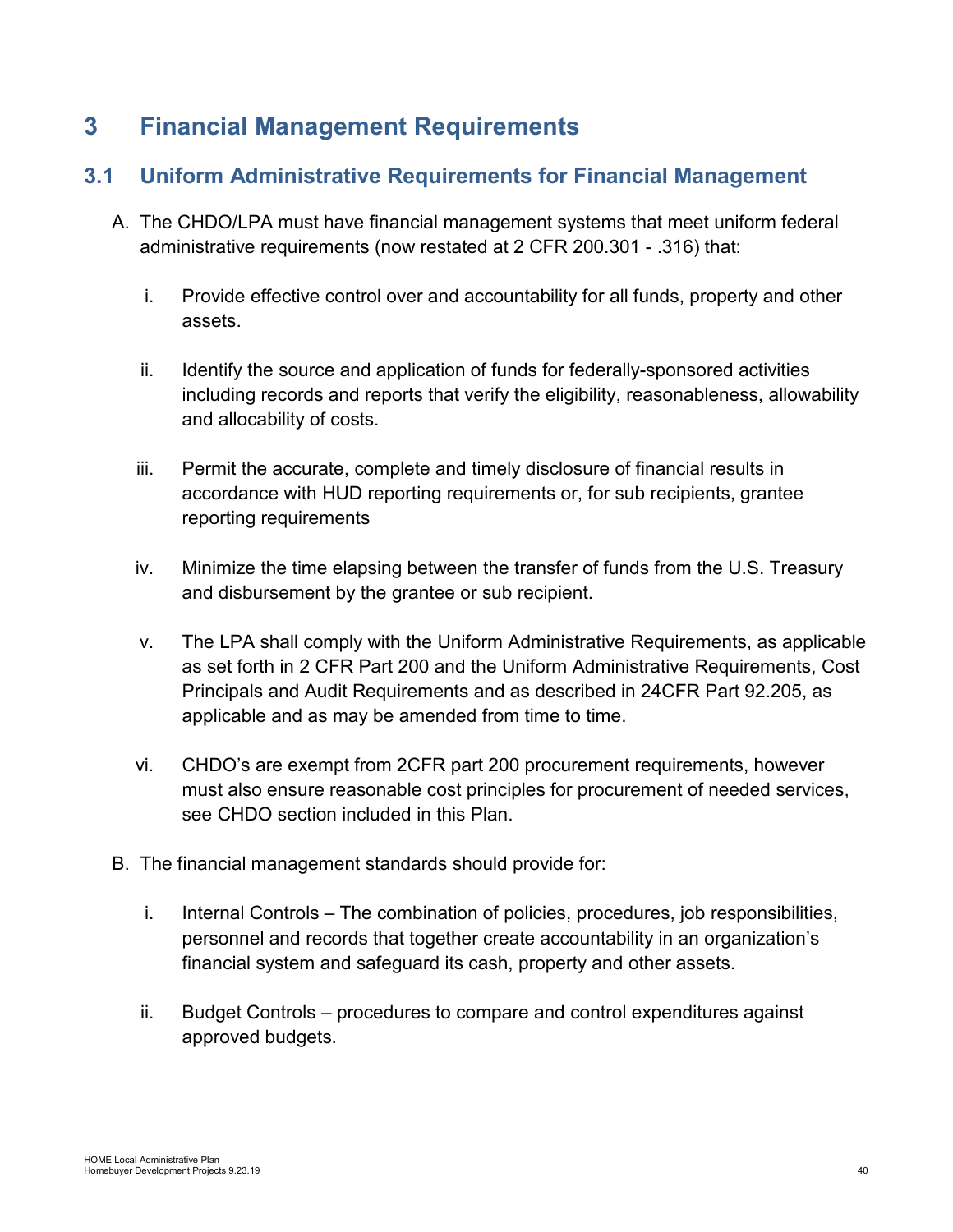- iii. Accounting Records records that sufficiently identify the source and application of HOME funds provided.
- iv. Cash Management procedures in place to minimize the amount of time that elapses between receipt of HOME funds and the actual disbursement of those funds.

# <span id="page-40-0"></span>**3.2 Disbursements and IDIS**

- A. Disbursement instructions are available on the HCR HOME Program website.
- B. The CHDO/LPA shall not request disbursement of funds under the contract until the funds are needed for payment of eligible costs. Advances of funds are not permitted.
- C. Requests for disbursement of funds will require submission of a certification, signed by the CHDO/LPA construction professional and contractor stating that the work has been satisfactorily completed.
- D. The amount of each request shall be limited to the amount needed to pay such costs incurred. Payments of funds under the contract are also subject to the CHDO/LPA compliance with the requirements of HUD's IDIS or any other similar or successor system used by HUD and all further documentation which may be demanded by HTFC related to any request for funds.
- E. HTFC will not disburse funds if the CHDO/LPA is in default of any of the provisions of the contract.
- F. The CHDO/LPA must submit an Authorized Signature Form prior to contract execution; the form is available on the HCR HOME Program website.
- G. Disbursement requests must be submitted in compliance with the instructions available on the HCR HOME Program website.
- H. The NYS HOME Local Program will not pay for work that has not been completed; no advance or up-front payments will be permitted.
- H. Request for payment of LPA administrative funds must be within 15% of project cost expenditure.
- I. Integrated Disbursement Information System (IDIS) requirements: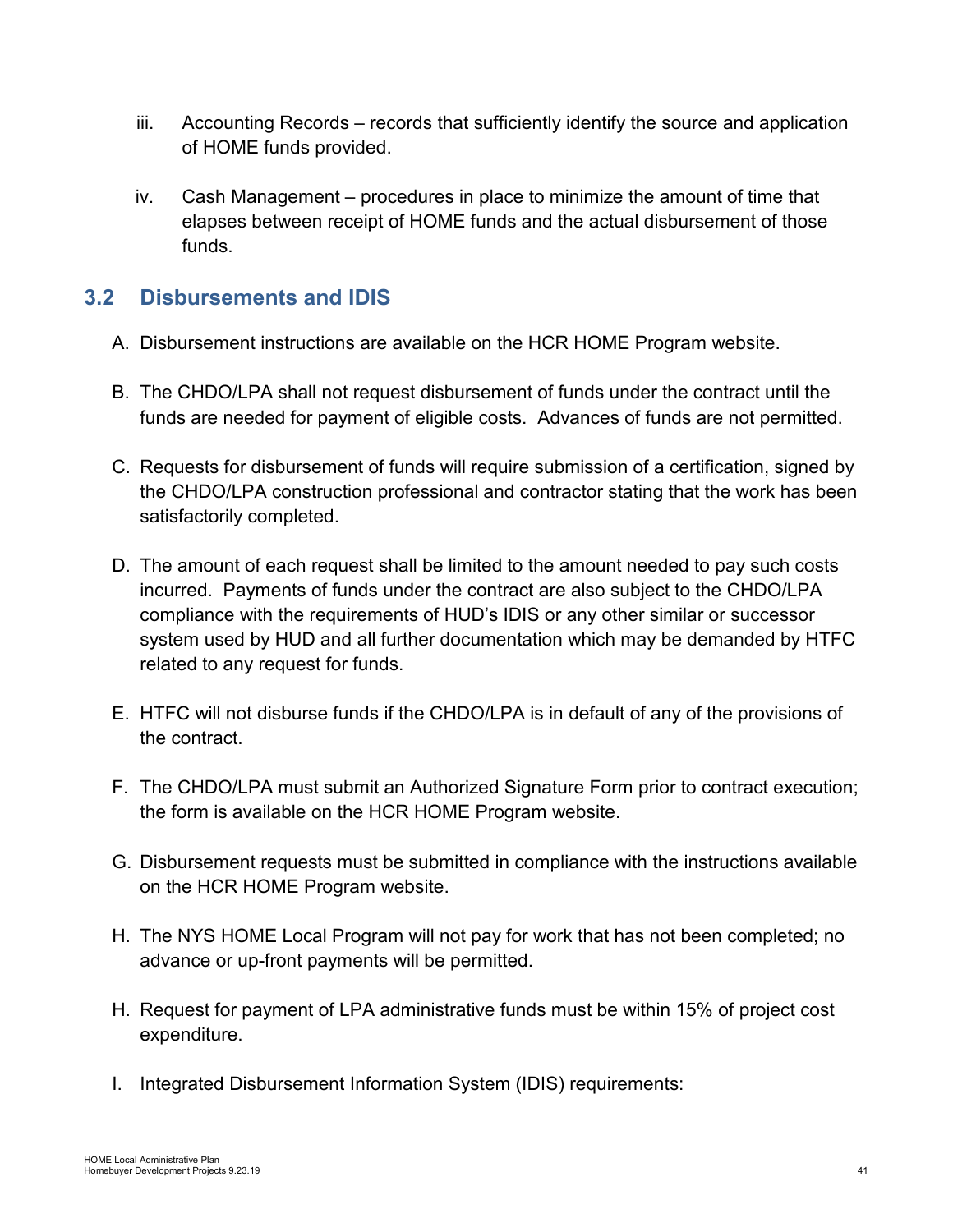- i. The POA starts when the unit is completed in IDIS; this requirement is referenced in the HTFC note and mortgage and restrictive covenant.
- ii. The LPA or CHDO must ensure unit completion in IDIS and are required to submit the project completion report along with the request for final payment.
- iii. The IDIS Red Flag Report details infrequent draw status, final draw for 30 days or more, auto cancellation pending within 30 days, auto cancellation pending within 90 days and auto cancelled within the past year. The CHDO/LPA must respond immediately to program manager requests to resolve issues and remove red flagged units from the report.
- iv. Due to IDIS automatically cancelling projects in the system for no activity, The CHDO/LPA should not set up units in IDIS unless the project is ready to be sold, start construction and/or the CHDO/LPA is ready request the first disbursement.

# <span id="page-41-0"></span>**3.3 Match**

- A. HOME has a program match requirement of 25% of the HOME funds expended that must be provided as permanent contributions from non-federal sources.
- B. Match must be reported on the required bi-annual report to HTFC.

# <span id="page-41-1"></span>**3.4 Program Income**

- A. Program income is any funds received by the CHDO/LPA from a HOME investment. In most homebuyer program circumstances, the program income will be derived from the repayment of HTFC note and mortgage used to secure the HOME investment. This typically occurs in the event of resale, prepayment, or repayment in the event of noncompliance or default, such as the homebuyer no longer residing in the property as principal residence.
- B. All program income, proceeds, unexpended funds, counseling funds or other assets, interest income or other income deriving from funds provided pursuant to the program that are received by the CHDO/LPA shall be returned to the HTFC.
- C. The CHDO/LPA shall furnish financial records detailing all program income and must remit all program income to the HTFC within 30 days of receipt by the LPA.
- D. All program income must be reported on the bi-annual report form.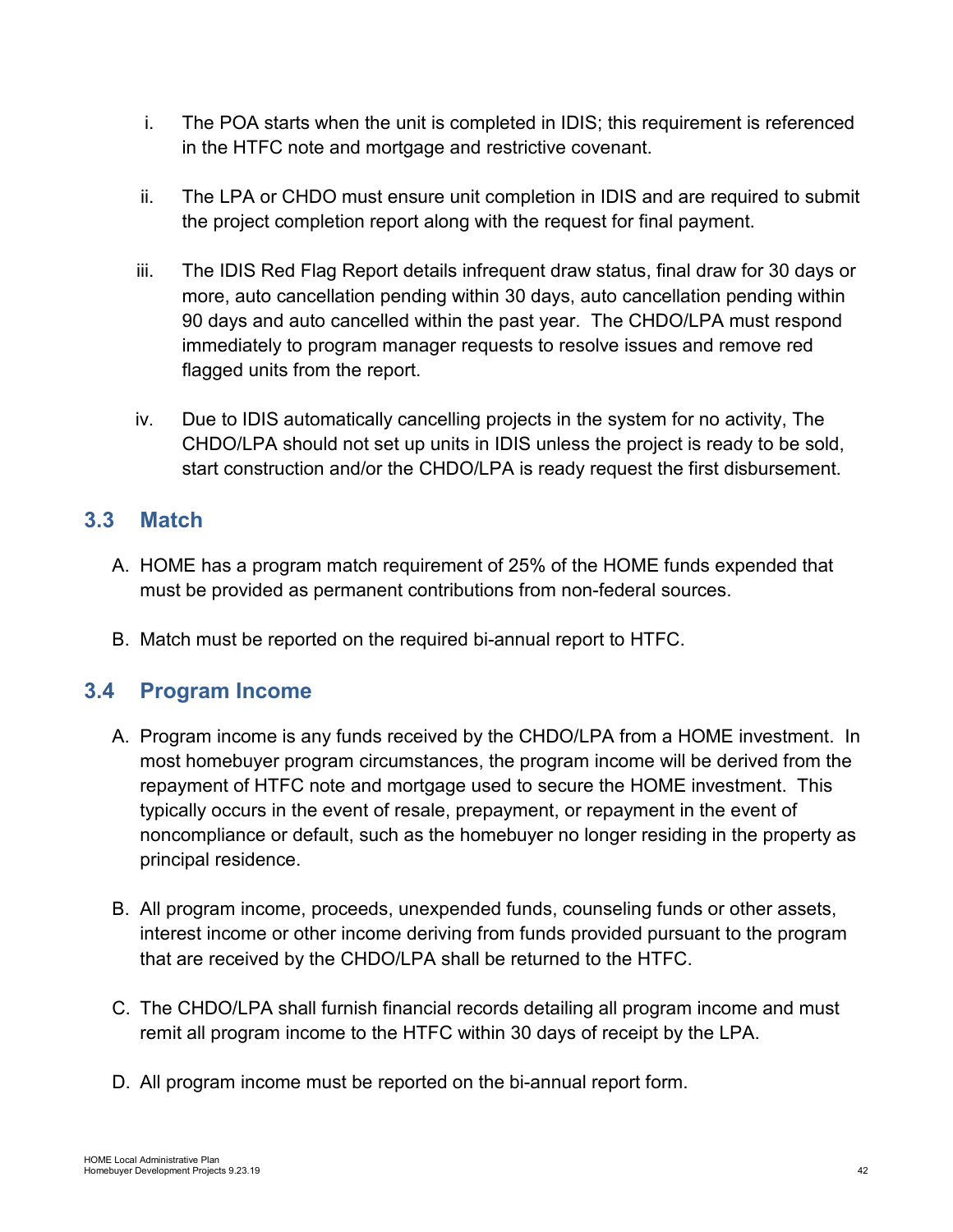E. CHDO sale proceeds may be approved by the HTFC to be retained by the CHDO.

# <span id="page-42-0"></span>**3.5 Audit**

- A. The LPA that expend more than \$750,000 in federal funds (not limited to HOME) are subject to the audit requirements at 2 CFR 200.501 - .512 (formerly A-133.).
- B. The LPA must notify HTFC within 60 days of the end of its fiscal year whether or not if it is subject to this requirement using the Federal Assistance Expenditure Form available on the HCR HOME Program website.

# <span id="page-42-1"></span>**3.6 Contract Closeout**

- A. A contract is eligible for closeout when:
	- i. All program funds for HOME assisted units have been disbursed.
	- ii. All units have been reported as completed in IDIS.
	- iii. All required reports have been submitted, except for the most recent audit if it is not yet due.
- B. Any program income funds on hand at closeout have been returned to the HTFC.
- C. Due to federal HOME program commitment and expenditure requirements, the HTFC reserves the right to de-obligate committed HOME funds for non-compliance with the terms of the contract. All remaining program funds not expended at contract close out will be de-obligated and reallocated for future HOME eligible activities according to the State's Action Plan.
- D. The CHDO/LPA is required to maintain all program files and documentation, including financial information, for a period of at least five years after the close out of the contract and throughout the POA.
- F. The CHDO/LPA shall comply with HOME Local Program project close out procedures and verify the grant is 100% complete with all required project completion reports and single audits have been submitted.
- G. The CHDO/LPA must have been monitored with all monitoring findings resolved.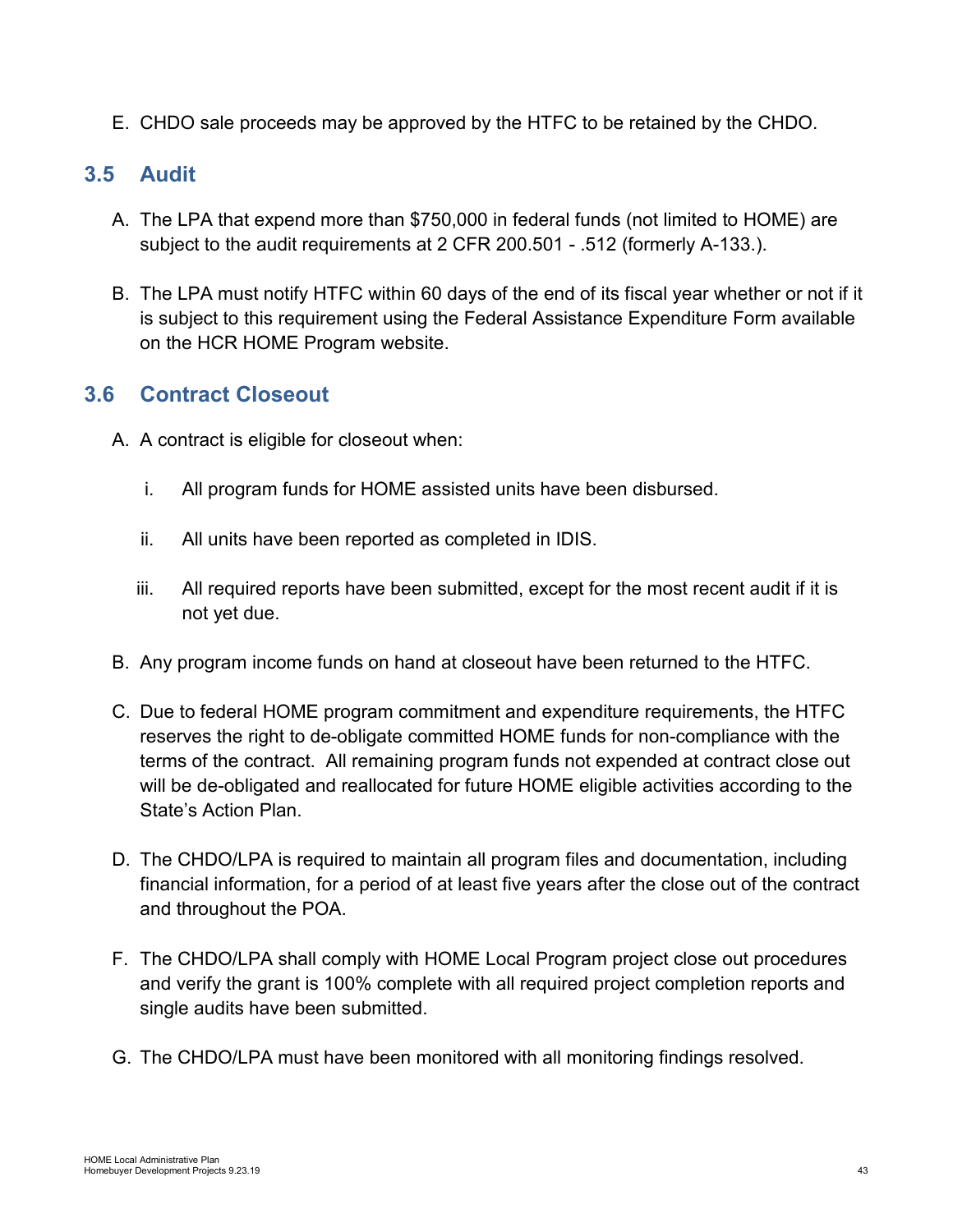- H. HTFC will issue a close out letter to the CHDO/LPA detailing that the project is complete.
- I. HTFC will officially close out the contract and de-obligate any remaining unexpended HOME funds.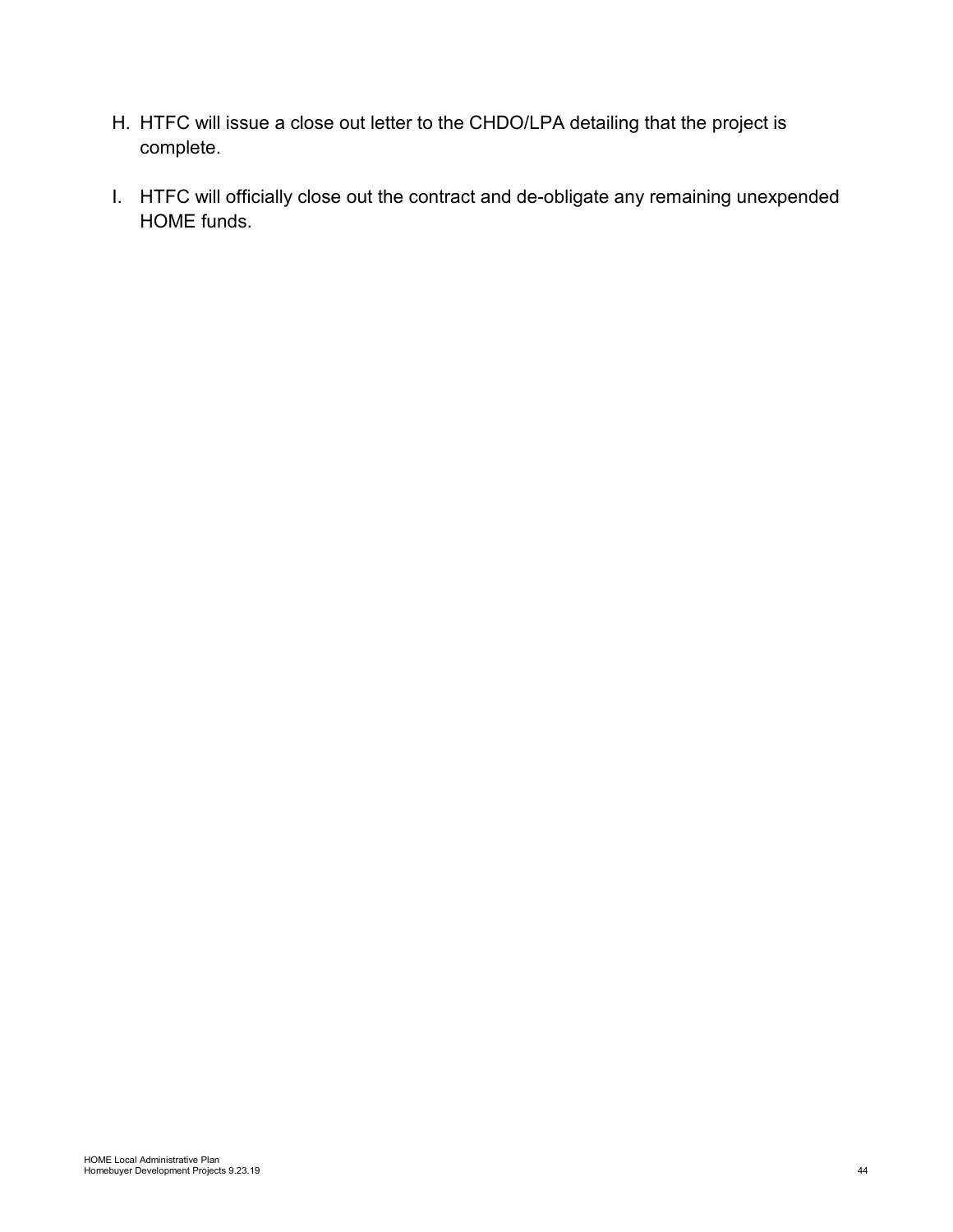# <span id="page-44-0"></span>**4 Homebuyer Properties with Rental Units**

**NOTE: This Chapter applies only if the CHDO/LPA is going to develop and sell a property that contains rental units – that is, a 2, 3 or 4 unit homebuyer occupied property.**

- A. While the primary purpose of homebuyer activities is to help low income buyers purchase homes for their own occupancy, funds may also be used to assist with the purchase of a 2-4 unit property where the homebuyer will occupy one of the units.
- B. If rehabilitation is required, HTFC prefers a "whole house" approach to rehabilitate all units and common areas in an owner-occupied property. If the owner's and all rental units qualify for HOME assistance, then all units should be HOME assisted as a single undertaking.
- C. Assisted rental units are subject to the HOME occupancy, affordability and lease up requirements described in this Plan.

# <span id="page-44-1"></span>**4.1 Cost Allocation & Determination of Assistance to Rental Unit(s)**

- A. If funds other than HOME funds are used to assist the project, the CHDO/LPA must determine if the HOME assistance is being used in the homebuyer's unit, the rental units or both via cost allocation.
- B. The CHDO/LPA must complete the Cost Allocation Worksheet for Homebuyer Projects with Rental Units included in this Plan and available on the HCR HOME Program website.
- C. If HOME pays for all costs associated with the project, or if cost allocation is not conducted, it is assumed that all units are HOME-assisted and subject to HOME requirements.

# <span id="page-44-2"></span>**4.2 Property Eligibility**

HOME Maximum Sales Price Limits (maximum purchase price/after rehab value) are published for 2 – 4 family units as well as single family. The limit applicable to the project unit count limit should be applied to the after-rehab value of the property for this determination of eligibility. The limits are available at: [https://www.hudexchange.info/resource/2312/home-maximum-purchase-price-after](https://www.hudexchange.info/resource/2312/home-maximum-purchase-price-after-rehab-value/)[rehab-value/.](https://www.hudexchange.info/resource/2312/home-maximum-purchase-price-after-rehab-value/)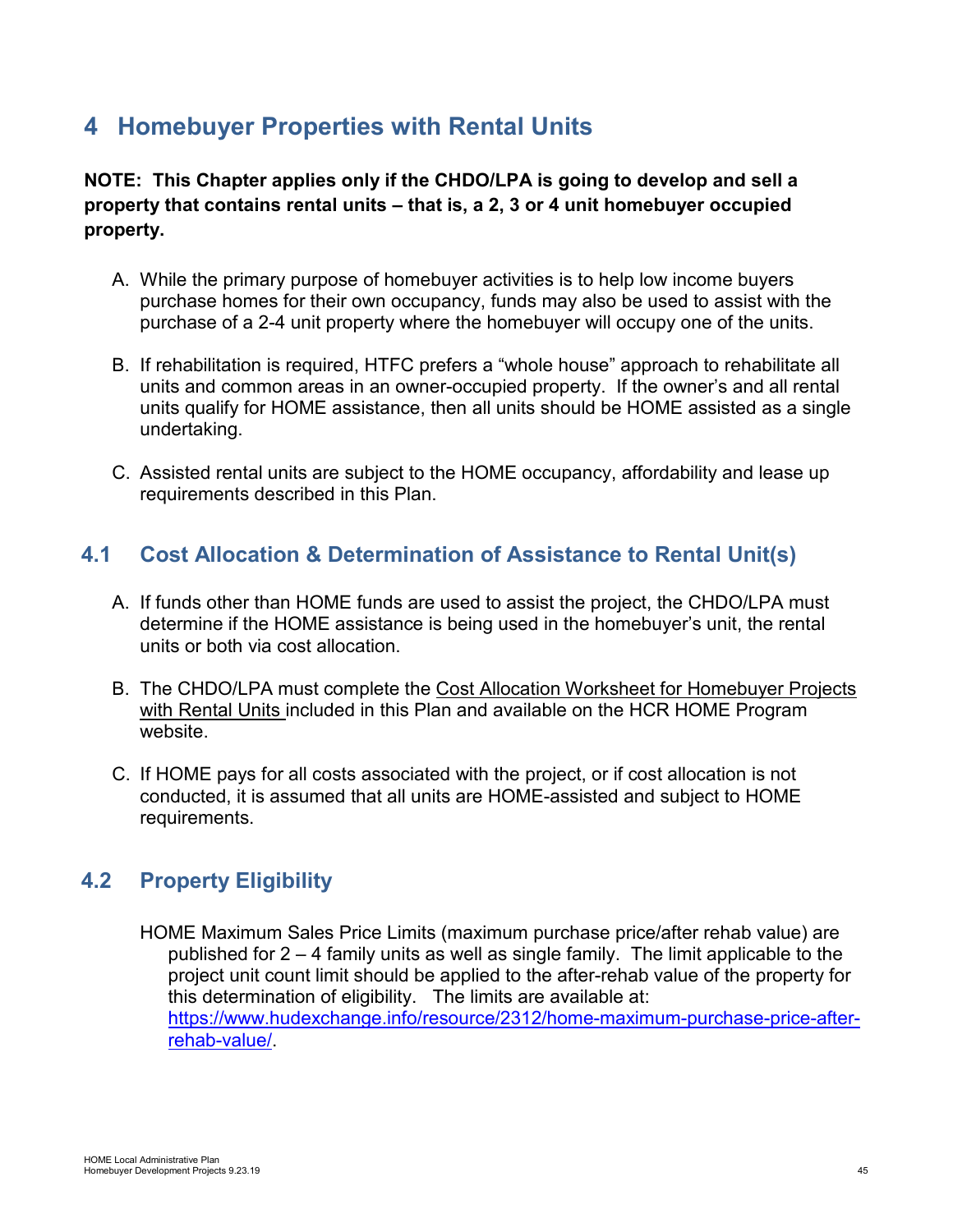# <span id="page-45-0"></span>**4.3 Homebuyer Underwriting**

A. The CHDO/LPA must ensure that the property will be sustainable for the homebuyer throughout the POA. If amortizing loan funds are being used for any part of the rehabilitation, the CHDO/LPA must underwrite the homebuyer to determine that the owner can afford to sustain ownership, and determine the revenue associated with any rental units is sufficient to pay the operating and maintenance costs of the rental units. If only HOME funds are being used for the rehabilitation, the CHDO/LPA should review existing debt and financial obligations are manageable for the owner.

# <span id="page-45-1"></span>**4.4 Rental Unit Requirements**

- A. If HOME funds are also used to assist the low-income homebuyer to rehabilitate one or more of the rental units in the single-family housing, the affordability requirements of § 92.252 apply to assisted rental units for the Period of Affordability, including:
	- i. Low income occupancy at or below 80% of AMI
	- ii. Tenant income eligibility certification
	- iii. HOME rent limits & utility allowances
	- iv. HOME lease provisions in §92.253
	- v. Maintenance of the rental units to §92.251 property standards.
- B. These requirements are imposed for the POA, and enforceable through the HTFC Note and Mortgage with the Rental Unit Addendum provided to the LPA/CHDO at contract execution.
- C. If it is determined that HOME funds are NOT used for the development of the rental units, a cost allocation must be on file to back up this conclusion and the above requirements are not applicable.

## <span id="page-45-2"></span>**4.4.1 Tenant Income Eligibility**

A. All tenants assisted must be under 80% of median income as defined by HUD HOME income limits posted at: [https://www.hudexchange.info/manage-a-program/home](https://www.hudexchange.info/manage-a-program/home-income-limits/)[income-limits/.](https://www.hudexchange.info/manage-a-program/home-income-limits/)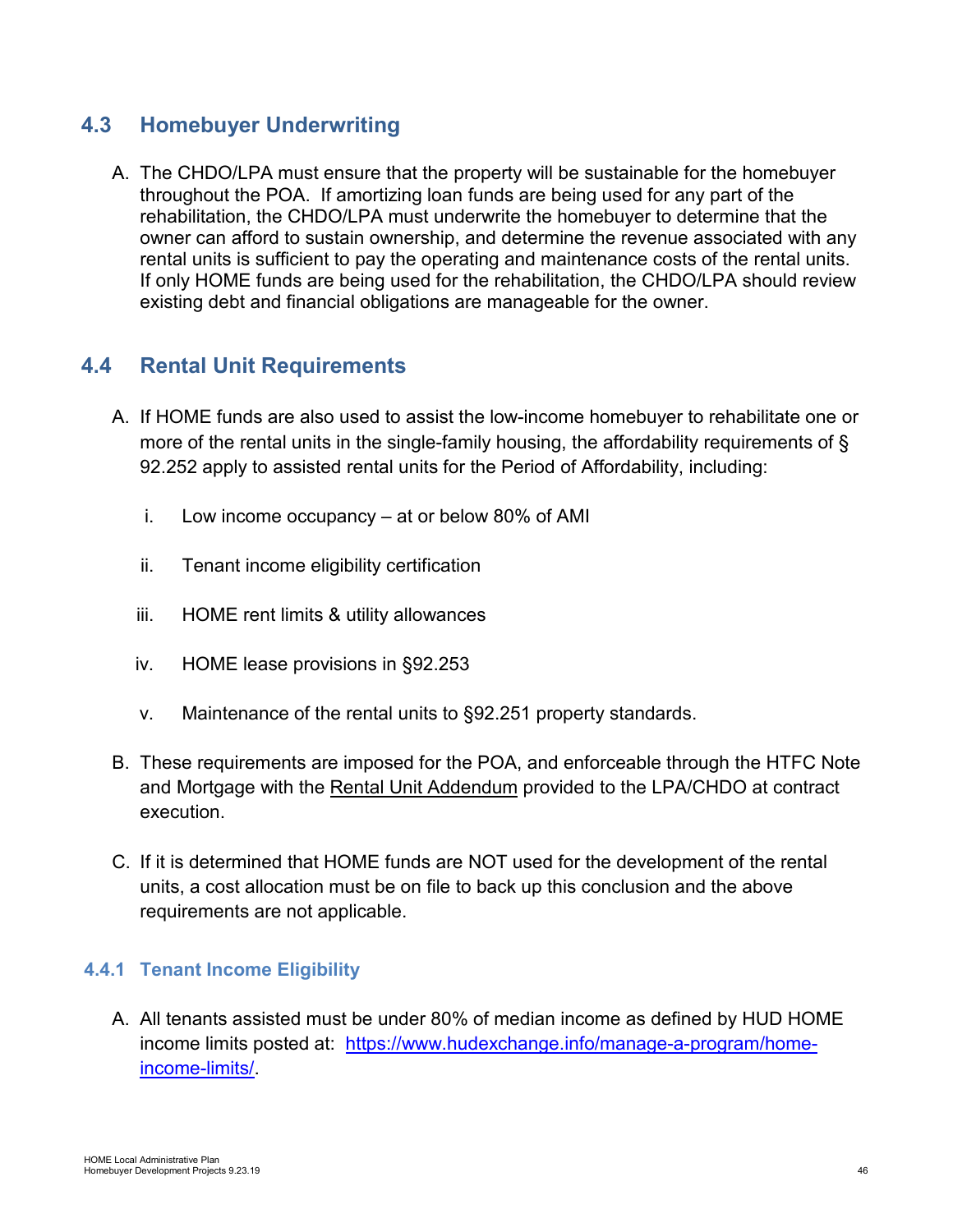- B. Existing tenants must be certified as income eligible prior to commitment of the funds to the project. New tenants for vacant units must be certified as income eligible prior to lease execution and occupancy.
- C. Income will be determined using the Section 8 or known as the Part 5 method, defined at 92.203(b). LPAs may use the HUD CPD Income Eligibility Calculator at: [https://www.hudexchange.info/incomecalculator/.](https://www.hudexchange.info/incomecalculator/)
- D. All income sources must have at least two months of source documentation (92.203(a)  $(2)$ ).
- E. Income certifications must signed and dated.

## <span id="page-46-0"></span>**4.4.2 Written Agreement**

A. If the homebuyer is receiving HOME assistance to rehabilitate one or more rental units, the written agreement must include the Rental Unit Addendum provided to the CHDO/LPA at contract execution.

### <span id="page-46-1"></span>**4.4.3 Note & Mortgage**

- A. If rental units are assisted, the Note and Mortgage must include the Rental Unit Addendum provided to CHDO/LPA at contract execution.
- B. If the home is sold during the POA to another HOME eligible homebuyer, the note and mortgage terms may be assumed by the new HOME eligible homebuyer, including the Rental Unit Addendum provisions provided to the CHDO/LPA at contract execution.

# <span id="page-46-2"></span>**4.5 Initial Project Approval**

- A. HTFC must approve the initial project prior to set-up in IDIS and the initial project draw. This requirement applies to the first project with rental units, whether or not an initial project approval has already been conducted for a homebuyer assistance project without rental units.
- B. The information that must be submitted for the rental units is contained in the Initial File Submission Checklist - Rental Unit Supplement included in this Plan and available on the HCR HOME Program website.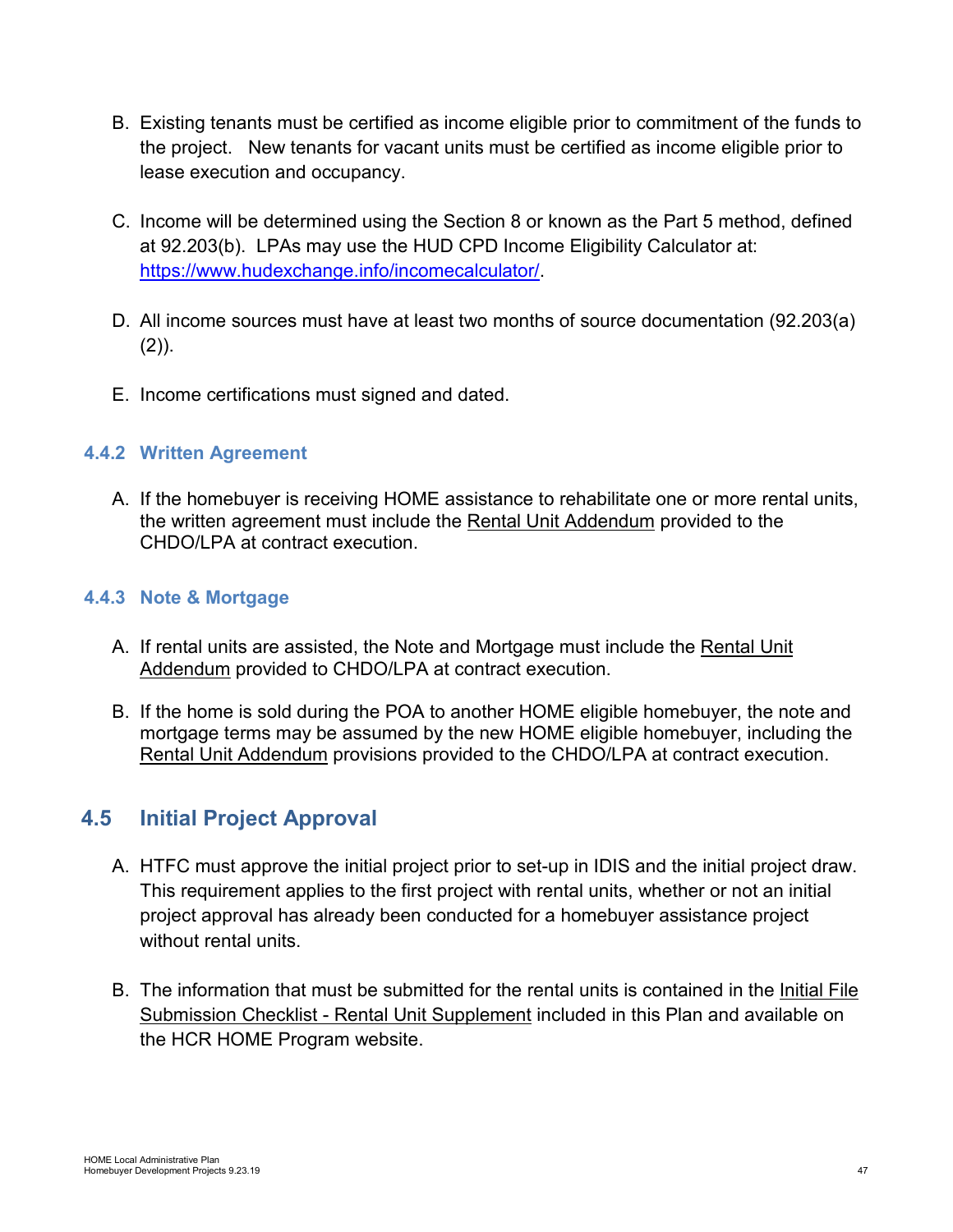# **LPA Homebuyer Development Project Initial File Submission Checklist - Rental Unit Supplement**

| <b>SHARS:</b> _______                                                         | Project Address: __ |                          |
|-------------------------------------------------------------------------------|---------------------|--------------------------|
| <b>File</b>                                                                   | <b>Submitted</b>    | <b>HTFC Review Notes</b> |
| Part 1: Submitted at Project<br><b>Setup</b>                                  |                     |                          |
| Executed rental unit addendum to<br>written agreement                         |                     |                          |
| Cost allocation                                                               |                     |                          |
| Initial rent & utility allowance                                              |                     |                          |
| Tenant income certification &<br>documentation - if existing tenant           |                     |                          |
| Lease form/addendum                                                           |                     |                          |
|                                                                               |                     |                          |
| <b>Part 2: Submitted at Project</b><br><b>Completion</b>                      |                     |                          |
| Final unit inspection                                                         |                     |                          |
| Tenant income certification &<br>documentation – if not submitted at<br>setup |                     |                          |
| Executed lease/addendum                                                       |                     |                          |

 $\overline{a}$  , and the contribution of the contribution of the contribution of the contribution of  $\overline{a}$ 

 $\overline{a}$  , and the contribution of the contribution of the contribution of the contribution of  $\overline{a}$ 

# LPA Signature Date

HTFC Reviewer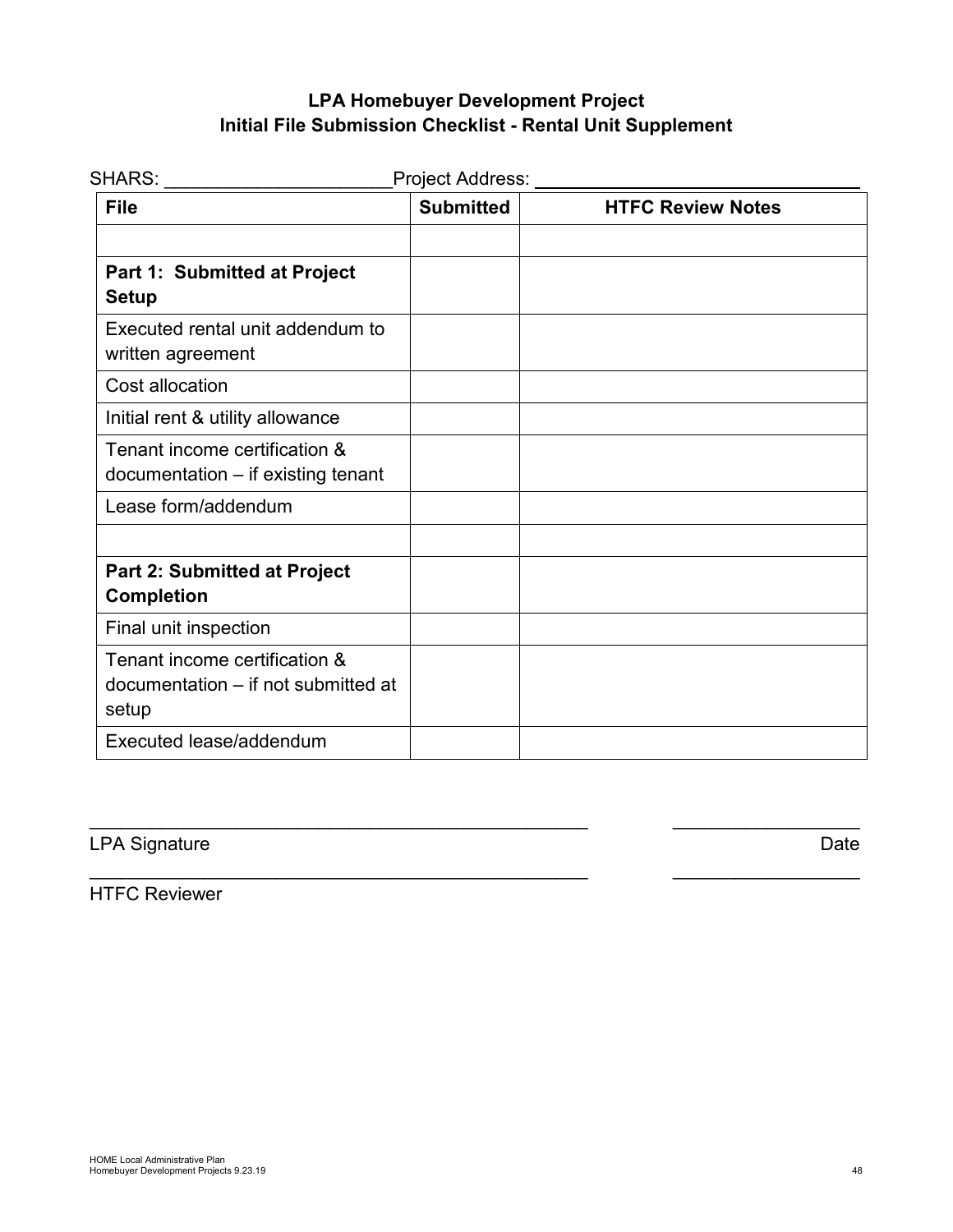# <span id="page-48-0"></span>**4.6 LPA Eligible Administrative and Project Delivery**

- A. Eligible project costs are those permitted by the NYS HOME Local Program Budget Policy available on the HCR HOME Program website and as approved by HTFC at contract execution. Please review the policy for specific eligible and in-eligible costs.
- B. In addition to the project delivery costs listed in this Plan and the NYS HOME Local Program Budget Policy and subject to the same limits, the LPA may incur project delivery specifically for the rental units, including:
	- i. Determination of tenant selection requirements & rents;
	- vi. Completion of tenant income documentation and certification; and
	- vii. Development and execution of leases compliant with HOME requirements.

# <span id="page-48-1"></span>**4.7 Recordkeeping**

A. In addition to the project files listed in this Plan, the CHDO/LPA must maintain additional records specifically for each rental unit assisted with HOME funds. These items are summarized in the Rental Unit Supplemental File Checklist included in this Plan and also available on the HCR HOME Program website.

## **4.8 Completion**

B. A project with rental units cannot be completed until all units are occupied and beneficiary information has been reported. Rental units must be occupied by eligible tenant within 18 months of when construction is complete.

# <span id="page-48-2"></span>**4.9 Project Monitoring – Rental Units**

- A. The CHDO/LPA is responsible for ensuring full compliance of each assisted rental unit with HOME requirements, and for monitoring the rental units and maintaining records of monitoring and provision of appropriate documentation to HTFC.
- B. If rental units are a part of a homebuyer project, the CHDO/LPA must monitor the rental units for compliance through the POA, including the following activities:
	- i. Approve the rents annually, based on updated HOME rent limits and utility allowances, prior to the implementation of rent changes
	- ii. Conduct (or review) tenant income recertification's during the POA (tenants selfcertifications are permitted and source documentation is not required for recertification's)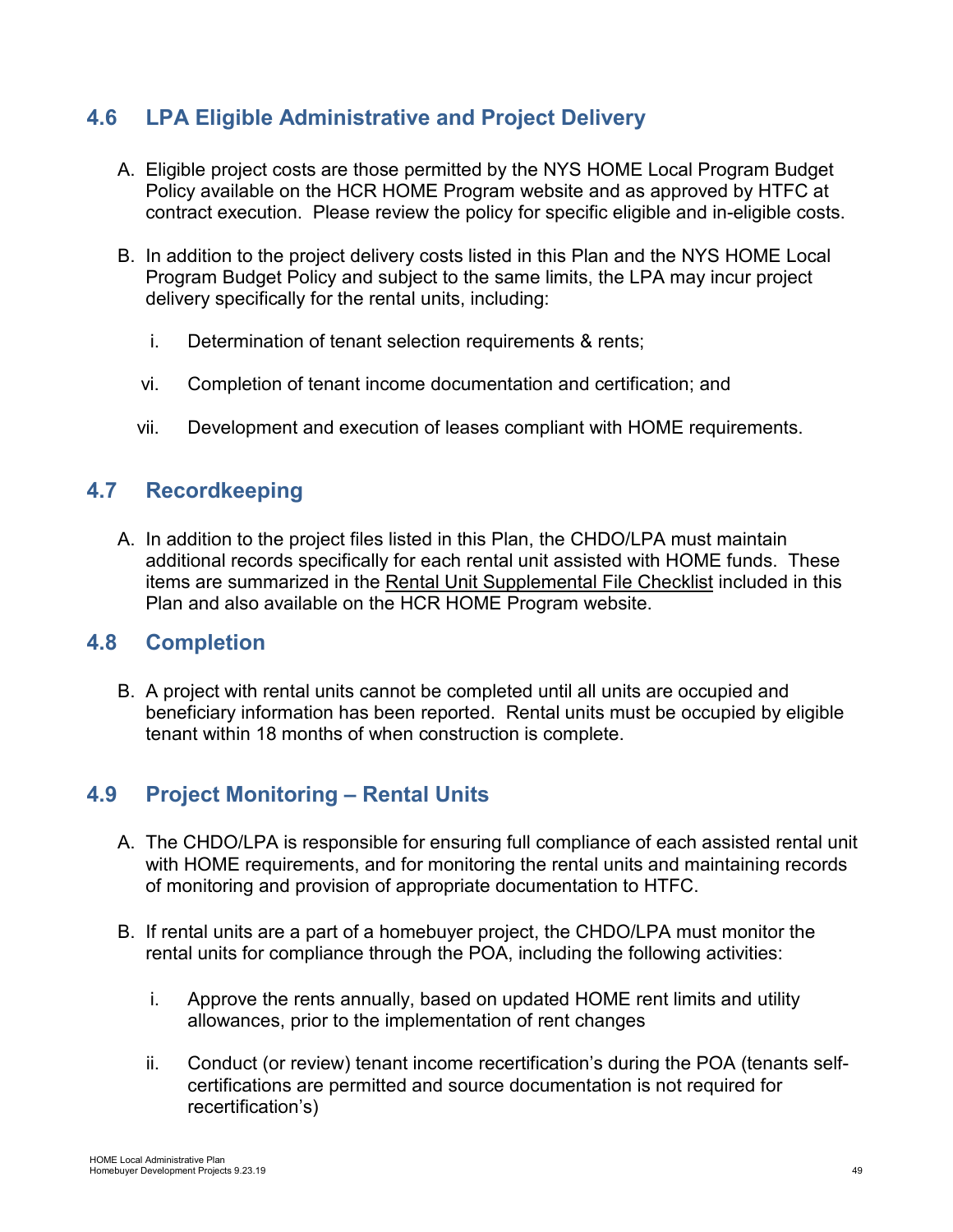- iii. Approve new tenants (including full source documentation) and leases
- iv. Conduct unit inspections to certify compliance with HOME ongoing property standards at 92.251 in the first year and every three years thereafter during the period of affordability.

# <span id="page-49-0"></span>**4.10 Attachments**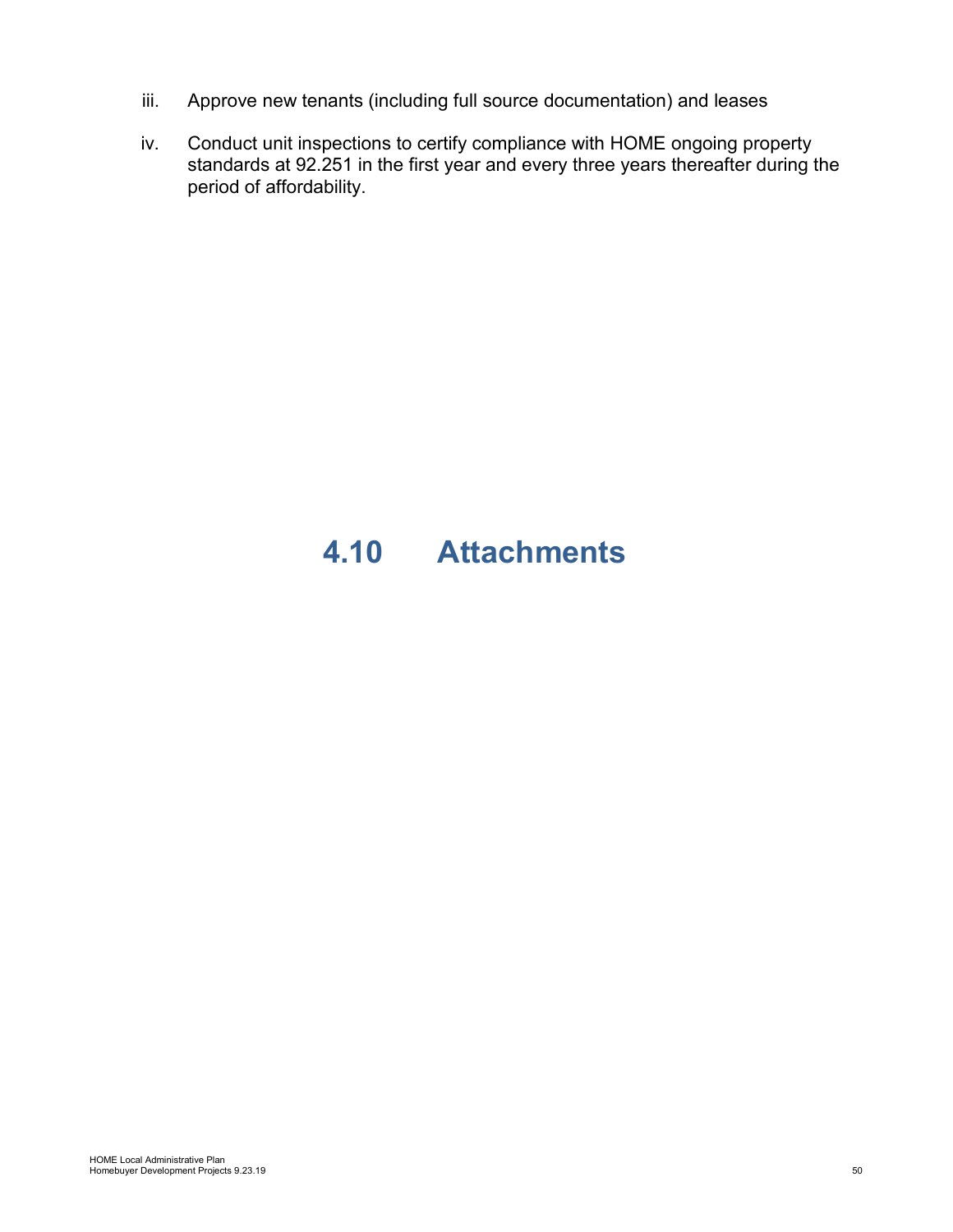### <span id="page-50-0"></span>**4.10.1 Cost Allocation Worksheet**

### **LPA Homebuyer Development Project with Rental Units-Cost Allocation Worksheet**

*\*\*Double click anywhere on the form below to add data fields*.

| <b>Project Costs</b>        |                                |                 |                                      |                                 |                      |
|-----------------------------|--------------------------------|-----------------|--------------------------------------|---------------------------------|----------------------|
| Rehabilitation/Construction |                                |                 |                                      |                                 |                      |
| Site/infrastructure         |                                |                 |                                      |                                 |                      |
| Hard costs                  |                                |                 |                                      |                                 |                      |
| Soft costs                  |                                |                 |                                      |                                 |                      |
|                             |                                |                 |                                      |                                 |                      |
| <b>Total Project Costs</b>  | \$                             |                 |                                      |                                 |                      |
| <b>Project Funds</b>        |                                |                 |                                      |                                 |                      |
| <b>HOME Funds</b>           | \$<br>$\overline{\phantom{0}}$ | #DIV/0!         |                                      |                                 |                      |
| <b>Other Funds</b>          | \$<br>$\overline{\phantom{a}}$ | #DIV/0!         |                                      |                                 |                      |
|                             |                                | % of            |                                      | <b>HOME</b><br>assisted<br>unit | Cost<br>allocated to |
| Units                       | Square Ft                      | <b>Total SF</b> | Unit Cost                            | (Yes/No)                        | <b>HOME</b>          |
| Owner's Unit                | $\Omega$                       | #DIV/0!         | #DIV/0!                              | Yes                             | #DIV/0!              |
| Rental Unit 1               | 0                              | #DIV/0!         | #DIV/0!                              |                                 |                      |
| <b>Rental Unit 2</b>        | $\Omega$                       | #DIV/0!         | #DIV/0!                              |                                 |                      |
| <b>Rental Unit 3</b>        | $\Omega$                       | #DIV/0!         | #DIV/0!                              |                                 |                      |
| <b>Total Sq Ft</b>          | 0                              |                 | <b>Costs allocated to HOME units</b> |                                 | #DIV/0!              |
|                             |                                |                 |                                      |                                 |                      |
|                             |                                |                 |                                      |                                 |                      |

Are the costs allocated to the HOME units equal to or greater than the HOME funds in the project?

\_\_\_\_\_\_\_\_\_\_\_\_\_\_\_\_\_\_\_\_\_\_\_\_\_\_\_\_\_\_\_\_\_\_\_\_\_\_\_\_\_\_\_ \_\_\_\_\_\_\_\_\_\_\_\_\_

Yes  $\Box$  No  $\Box$  (if not, increase assisted units)

LPA signature Date Date Contract and Date Date Date Date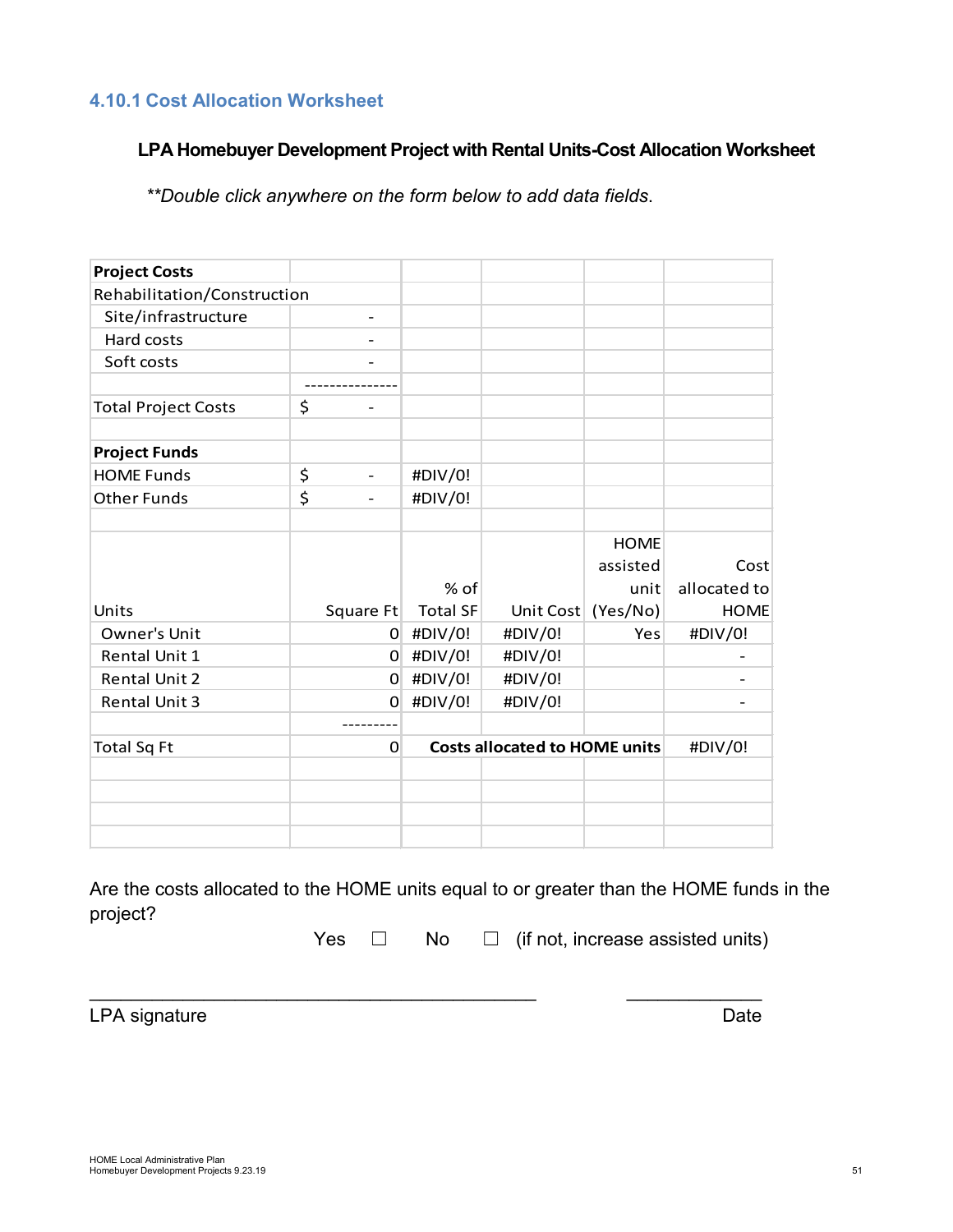# <span id="page-51-0"></span>**4.10.2 Homebuyer Development Rental Unit Supplemental File Checklist**

| Property Address:                       | SHARS ID:                  |             |              |  |
|-----------------------------------------|----------------------------|-------------|--------------|--|
| <b>Project Files (for each project)</b> | <b>Check if</b><br>in file | <b>Date</b> | <b>Notes</b> |  |
| <b>Project Documents</b>                |                            |             |              |  |
| Executed rental unit addendum to        |                            |             |              |  |
| written agreement                       |                            |             |              |  |
| Cost allocation                         |                            |             |              |  |
| Approved tenant selection plan          |                            |             |              |  |
| Approved tenant lease/addendum          |                            |             |              |  |
| Initial rent & utility allowance        |                            |             |              |  |
| approved                                |                            |             |              |  |
| Completion inspection - HOME            |                            |             |              |  |
| prop stds                               |                            |             |              |  |
|                                         |                            |             |              |  |
| <b>Individual Tenant Documents</b>      |                            |             |              |  |
| <b>Tenant application</b>               |                            |             |              |  |
| Tenant income certification &           |                            |             |              |  |
| source documentation                    |                            |             |              |  |
| Executed lease/addendum                 |                            |             |              |  |
| LBP disclosures (if pre-1978)           |                            |             |              |  |
|                                         |                            |             |              |  |
| <b>Ongoing Rental Monitoring</b>        |                            |             |              |  |
| Annual rent/utility approvals           |                            |             |              |  |
| Tenant recertification - annual         |                            |             |              |  |
| Unit inspections 1 <sup>st</sup> year   |                            |             |              |  |
| Unit inspections 3rd year               |                            |             |              |  |

### <span id="page-51-1"></span>**4.10.3 Written Agreement Addendum for Rental Units**

The template addendum for the written agreement for homebuyers with HOME assisted rental units will be made available to LPAs at contract execution.

#### <span id="page-51-2"></span>**4.10.4 Note & Mortgage Addendum for Rental Units**

The template addendum for the note and mortgage for homebuyers with HOME assisted rental units will be made available to LPAs at contract execution.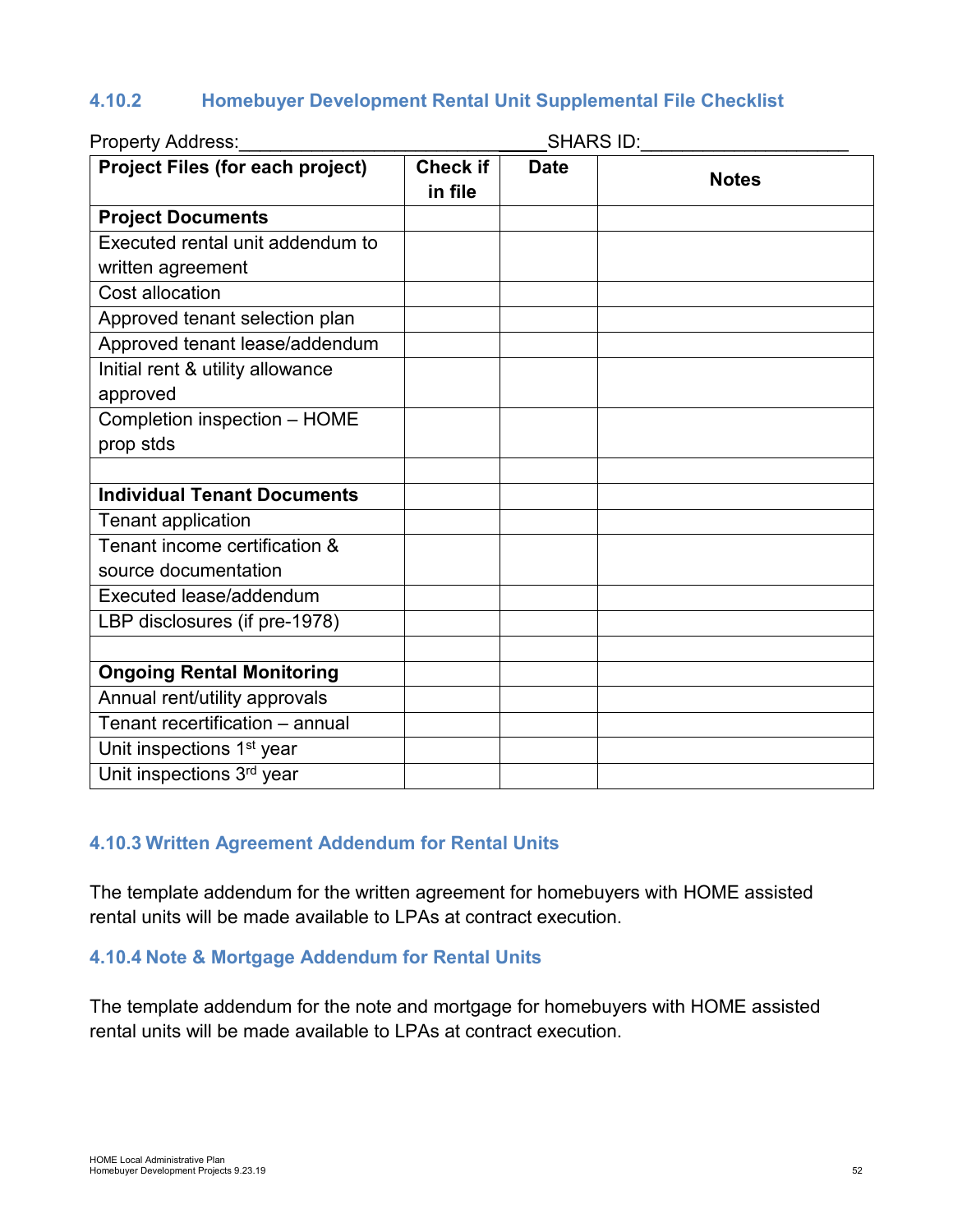# <span id="page-52-0"></span>**5 CHDO Requirements and Additional Benefits**

### <span id="page-52-1"></span>**5.1.1 CHDO Site Control**

In order to access HOME Local CHDO set-aside funds, the CHDO must be the owner and developer of the housing during the construction period, must arrange for all project financing, must be in sole charge of the construction and must sell the assisted units to HOME eligible buyers.

Site Control: CHDOs must have site control or executed purchase options for site control at application. For purchase options, Awardees must obtain full site control after contract execution and completion of an environmental review.

### <span id="page-52-2"></span>**5.1.2 CHDO Procurement**

The CHDO must, at a minimum, follow general procurement requirements as follows:

- i. All procured contracts should be selected based on professional and technical competence, relevant experience, knowledge of local laws, regulations and building codes, price, and capacity to provide services in a timely manner.
- ii. Procured contracts must reflect a fixed fee or guaranteed price compensation that is structured so that payment is tied to successful completion of the various phases of work proposed.
- iii. To ensure minimal change orders, the CHDOs scope of work and cost estimate should reflect compliance with project property standards and accurate costs.
- iv. For construction work to be solicited in a bid process: the CHDO is responsible to ensure an adequate level of competition to establish cost reasonableness and receive a minimum of 3 bids and may select the lowest, responsible bid.
- v. The CHDO may be approved to use a preferred contractor, with a reasonable cost estimate or selection of other than the lowest responsible bid, as approved by the HTFC prior to execution of the construction contract.

#### <span id="page-52-3"></span>**5.1.3 Project Assistance Limits**

- A. For HOME Local funded homebuyer development projects, HOME funds provided to any unit may not exceed \$75,000 per unit, inclusive of all hard and soft costs.
- B. However, the HTFC may allow for an increase in the per unit assistance limits, based on the CHDOs documented need and as approved by the HTFC.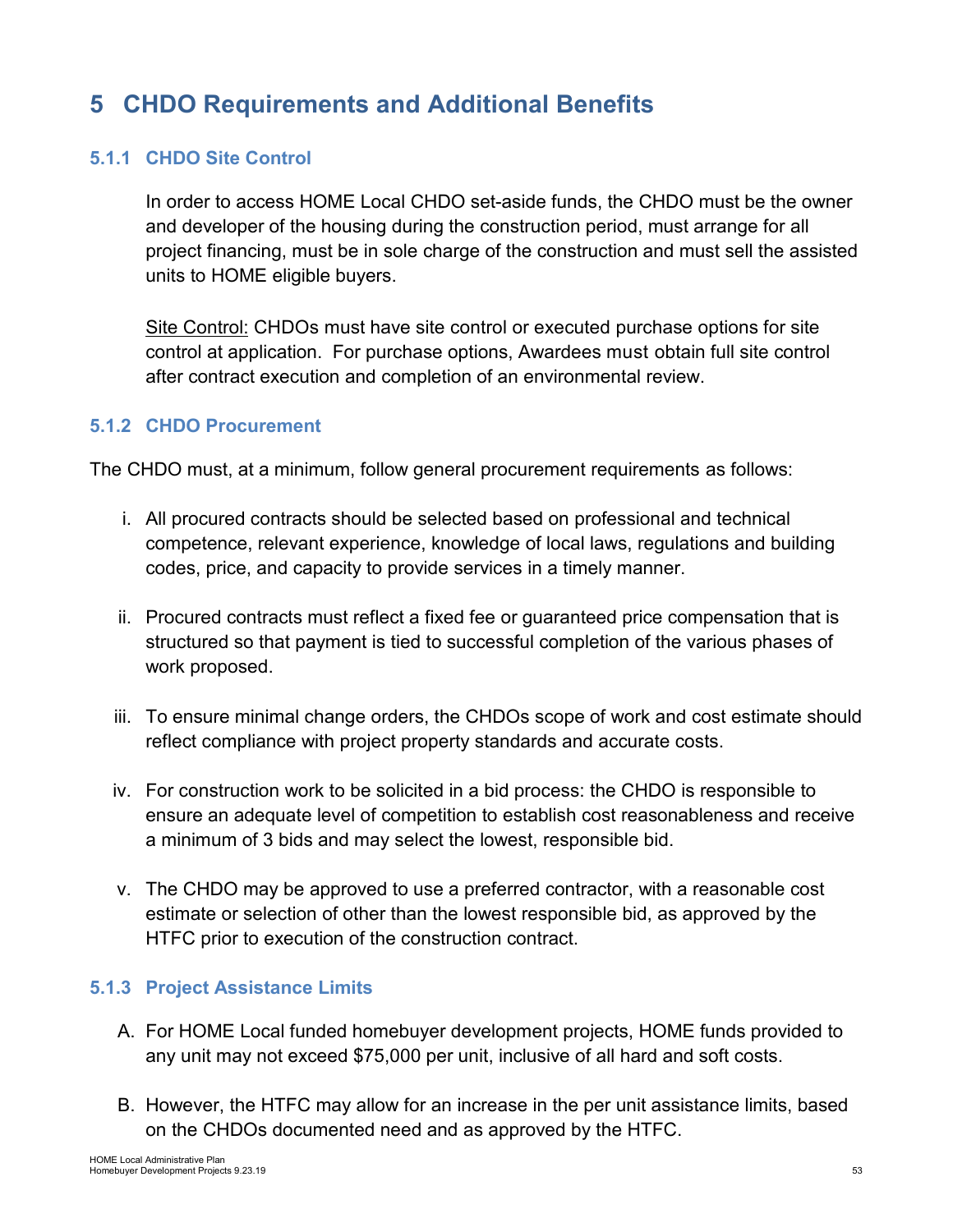## <span id="page-53-0"></span>**5.1.4 CHDO Developer Fee**

- A. CHDOs may receive up to 18% of the total award as a developer fee to produce and sell the units. The developer fee may be invoiced to the HTFC during construction on a per unit basis based on the below 4 draw requirements:
	- a. At the start of construction 25%
	- b. During construction: 25%
	- c. Upon executed purchase contract with the homebuyer: 25%
	- d. At completion and upon final close out of the unit in IDIS: 25%

### <span id="page-53-1"></span>**5.1.5 Construction Financing vs. Permanent Financing**

A. With HTFC approval, CHDOs may use HOME Local funds as construction financing (to pay for hard and soft costs of construction) during construction, rather than using it solely as permanent financing to be paid out at the sale of the unit. This option and the proposed draw schedule must be approved by the HTFC prior to contract execution.

#### <span id="page-53-2"></span>**5.1.6 CHDO Certification**

- A. The CHDO must be certified by the HTFC prior to the commitment of funds as meeting the CHDO requirements as specified in the CHDO definition in 92.2 and the HUD **Notice**
- B. The CHDO must meet the "developer" role definition in the HOME Program and must:
	- i. Be the owner and developer of the housing during the construction period.
	- ii. Arrange for all project financing and be in sole charge of the construction.
	- iii. Sell the assisted units to HOME eligible buyers.
- C. The CHDO must document that has the staff experience and financial capacity for completion of similar size and scope projects within the expected time frame. Consultants may not administer the project on behalf of a CHDO.
- D. The CHDO is expected to maintain CHDO Certification status throughout the POA.

#### <span id="page-53-3"></span>**5.1.7 Commitment of Funds and Project Selection**

A. To commit funds CHDO funds, there must be a specific project (unit address) that meets the requirements for project commitment as defined in the HOME Rule in 92.2.